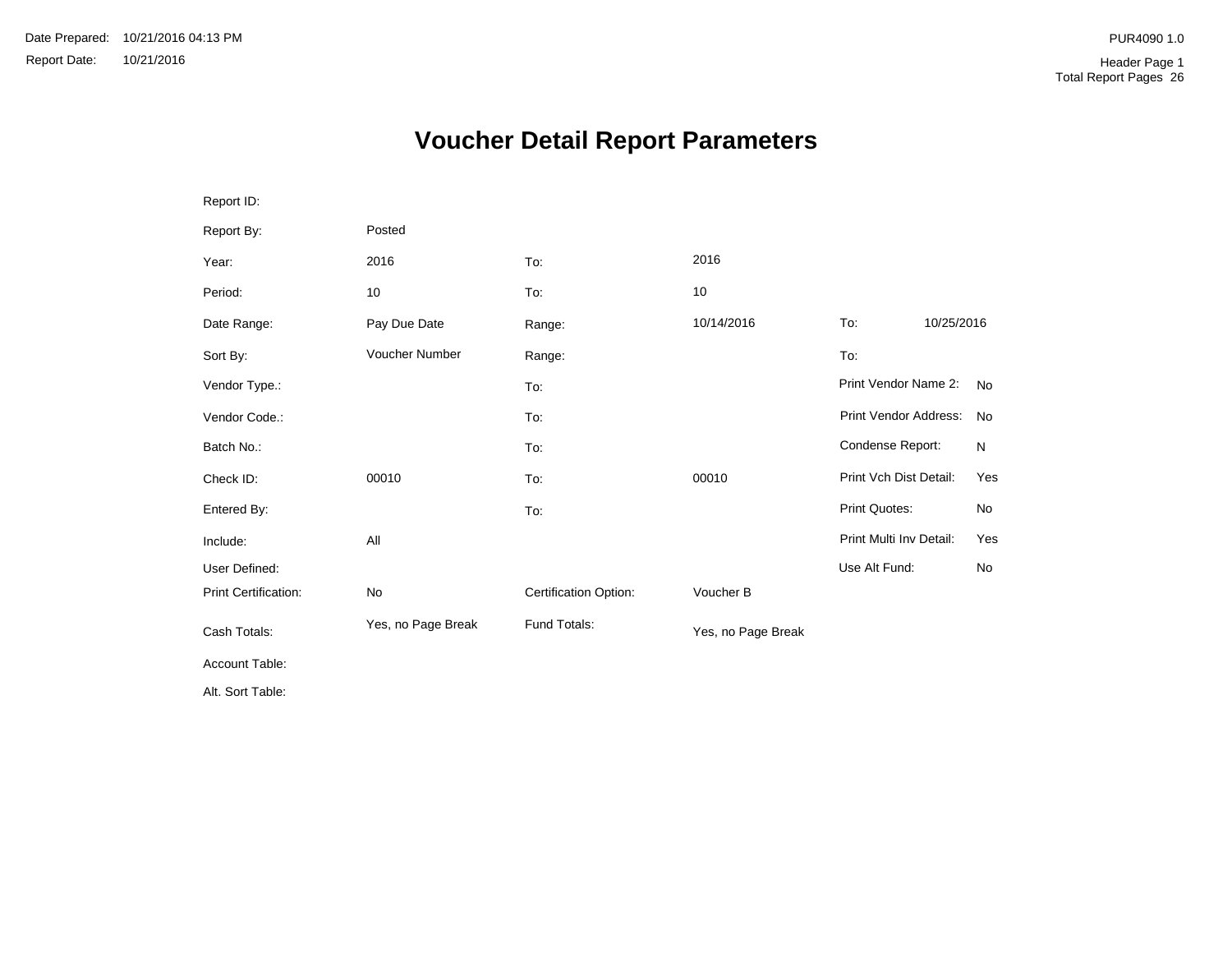Report Date: 10/21/2016

#### **TOWN OF OSSINING**

| Voucher No.                                     | <b>Stub-Description</b>                      |                                                                 |                                                                                               | <b>Vendor Code</b>                        |                     | <b>Vendor Name</b>                                                                             |                                  |    |                                                  | Voucher Amt.              |                                        | Pay Due           | Approved                          |
|-------------------------------------------------|----------------------------------------------|-----------------------------------------------------------------|-----------------------------------------------------------------------------------------------|-------------------------------------------|---------------------|------------------------------------------------------------------------------------------------|----------------------------------|----|--------------------------------------------------|---------------------------|----------------------------------------|-------------------|-----------------------------------|
| <b>Voucher Date</b><br><b>Invoice Date</b>      | <b>Batch</b><br><b>Invoice No.</b>           | Reg. No.<br><b>Recur Months</b>                                 | Reg. Date<br><b>Refund Year</b>                                                               | PO No.<br><b>Taxable</b>                  |                     | PO Date<br><b>Ref No</b>                                                                       | Ordered By<br><b>Approved By</b> |    | <b>Fisc Year Check ID</b><br>Period Contract No. |                           | <b>Check No. Check Date</b><br>Disc. % | <b>Non Disc.</b>  | <b>Cash Account</b><br>Disc. Amt. |
| 20162043                                        |                                              |                                                                 | SENSOR ASN - TPS - THROTTLE POSITION SENS 0000701539                                          |                                           |                     | <b>COUNTY</b>                                                                                  | CAMPBELL FREIGHT LINER OF ORANGE |    |                                                  | 395.13                    |                                        | 10/25/2016        |                                   |
| 10/11/2016                                      |                                              |                                                                 |                                                                                               |                                           |                     |                                                                                                |                                  |    | 2016 00010                                       |                           |                                        |                   | 0200.0000.0000                    |
| 10/04/2016                                      | C003179787:01                                |                                                                 |                                                                                               | M                                         |                     |                                                                                                |                                  | 10 |                                                  |                           | 0.00                                   | 0.00              | 0.00                              |
| <b>Detail Item</b><br>$\overline{1}$            | <b>Item Description</b><br><b>ARMY TRUCK</b> |                                                                 | SENSOR ASN - TPS - THROTTLE POSITION SENSOR - #57                                             |                                           | <b>Taxable</b><br>M |                                                                                                | <b>Quantity Unit</b><br>$\Omega$ |    | <b>Unit Cost</b><br>0.0000                       | Ext. Cost<br>395.13       | Disc. %<br>0.00                        | Non Disc.<br>0.00 | Disc. Amt.<br>0.00                |
|                                                 | <b>Account No.</b>                           |                                                                 | <b>Account Description</b>                                                                    |                                           |                     | <b>Note</b>                                                                                    |                                  |    |                                                  |                           | <b>Percent</b>                         |                   | Amount                            |
|                                                 | 031.5130.0449                                |                                                                 | PARTS/LABOR                                                                                   |                                           |                     |                                                                                                |                                  |    |                                                  |                           | 100.00                                 |                   | 395.13                            |
| 20162044                                        |                                              | TRUCK 55 - NYS DIESEL INSPECTION                                |                                                                                               | 0000130255                                |                     |                                                                                                | MANICCHIO BROTHERS, INC.         |    |                                                  | 141.00                    |                                        | 10/25/2016        |                                   |
| 10/11/2016                                      |                                              |                                                                 |                                                                                               |                                           |                     |                                                                                                |                                  |    | 2016 00010                                       |                           |                                        |                   | 0200.0000.0000                    |
|                                                 |                                              |                                                                 |                                                                                               | M                                         |                     |                                                                                                |                                  | 10 |                                                  |                           | 0.00                                   | 0.00              | 0.00                              |
| <b>Multi Inv Num</b><br>37720<br>37721<br>37738 |                                              | <b>Multi Inv Date</b><br>09/14/2016<br>09/14/2016<br>09/15/2016 |                                                                                               | Multi Inv Amt.<br>47.00<br>47.00<br>47.00 |                     | <b>Multi Inv Stub Desc</b><br><b>NYS INSPECTION</b><br>NYS INSPECTION<br><b>NYS INSPECTION</b> |                                  |    |                                                  |                           |                                        |                   |                                   |
| <b>Detail Item</b>                              | <b>Item Description</b>                      |                                                                 |                                                                                               |                                           | Taxable             |                                                                                                | <b>Quantity Unit</b>             |    | <b>Unit Cost</b>                                 | Ext. Cost                 | Disc. %                                | Non Disc.         | Disc. Amt.                        |
| $\overline{1}$                                  | <b>Account No.</b><br>031.5130.0449          | TRUCK 55 - NYS DIESEL INSPECTION                                | <b>Account Description</b><br>PARTS/LABOR                                                     |                                           | M                   | <b>Note</b>                                                                                    | $\Omega$                         |    | 0.0000                                           | 47.00                     | 0.00<br>Percent<br>100.00              | 0.00              | 0.00<br>Amount<br>47.00           |
| <b>Detail Item</b><br>$\overline{2}$            | <b>Item Description</b>                      | TRUCK 80 VAC-ALL NYS DIESEL INSPECTION                          |                                                                                               |                                           | <b>Taxable</b><br>M |                                                                                                | <b>Quantity Unit</b><br>$\Omega$ |    | <b>Unit Cost</b><br>0.0000                       | Ext. Cost<br>47.00        | Disc. %<br>0.00                        | Non Disc.<br>0.00 | Disc. Amt.<br>0.00                |
|                                                 | <b>Account No.</b><br>031.5130.0449          |                                                                 | <b>Account Description</b><br>PARTS/LABOR                                                     |                                           |                     | <b>Note</b>                                                                                    |                                  |    |                                                  |                           | <b>Percent</b><br>100.00               |                   | <b>Amount</b><br>47.00            |
| <b>Detail Item</b><br>3                         | <b>Item Description</b>                      | TRUCK 52 -- NYS DIESEL INSPECTION                               |                                                                                               |                                           | <b>Taxable</b><br>M |                                                                                                | <b>Quantity Unit</b><br>$\Omega$ |    | <b>Unit Cost</b><br>0.0000                       | <b>Ext. Cost</b><br>47.00 | Disc. %<br>0.00                        | Non Disc.<br>0.00 | Disc. Amt.<br>0.00                |
|                                                 | <b>Account No.</b><br>031.5130.0449          |                                                                 | <b>Account Description</b><br>PARTS/LABOR                                                     |                                           |                     | <b>Note</b>                                                                                    |                                  |    |                                                  |                           | <b>Percent</b><br>100.00               |                   | <b>Amount</b><br>47.00            |
| 20162045                                        |                                              |                                                                 | COPY PAPER. PINK PAPER. PENDAFLEX FILES. I 0000190004                                         |                                           |                     |                                                                                                | STAPLES, INC. AND SUBSIDIARIES   |    |                                                  | 100.47                    |                                        | 10/25/2016        |                                   |
| 10/11/2016                                      |                                              |                                                                 |                                                                                               |                                           |                     |                                                                                                |                                  |    | 2016 00010                                       |                           |                                        |                   | 0200.0000.0000                    |
| 09/30/2016                                      | 3316267273                                   |                                                                 |                                                                                               |                                           |                     |                                                                                                |                                  | 10 |                                                  |                           | 0.00                                   | 0.00              | 0.00                              |
| <b>Detail Item</b><br>$\overline{1}$            | <b>Item Description</b>                      |                                                                 | COPY PAPER, PINK PAPER, PENDAFLEX FILES, HP 932<br>CARTRIDGE, DAWN, CORRECTION TAPE, SHARPIES |                                           | <b>Taxable</b>      |                                                                                                | <b>Quantity Unit</b><br>$\Omega$ |    | <b>Unit Cost</b><br>0.0000                       | Ext. Cost<br>100.47       | Disc. %<br>0.00                        | Non Disc.<br>0.00 | Disc. Amt.<br>0.00                |
|                                                 | <b>Account No.</b><br>031.5010.0401          |                                                                 | <b>Account Description</b><br>SUPPLIES                                                        |                                           |                     | <b>Note</b>                                                                                    |                                  |    |                                                  |                           | <b>Percent</b><br>100.00               |                   | Amount<br>100.47                  |
| 20162046                                        |                                              |                                                                 | RESIDENTIAL TRASH, RECYCLING, BULK, E-WAS 0000700183                                          |                                           |                     |                                                                                                | <b>SUBURBAN CARTING</b>          |    |                                                  | 35,475.73                 |                                        | 10/25/2016        |                                   |
| 10/11/2016                                      |                                              |                                                                 |                                                                                               |                                           |                     |                                                                                                |                                  |    | 2016 00010                                       |                           |                                        |                   | 0200.0000.0000                    |
| 09/30/2016                                      | 516086                                       |                                                                 |                                                                                               | M                                         |                     |                                                                                                |                                  | 10 |                                                  |                           | 0.00                                   | 0.00              | 0.00                              |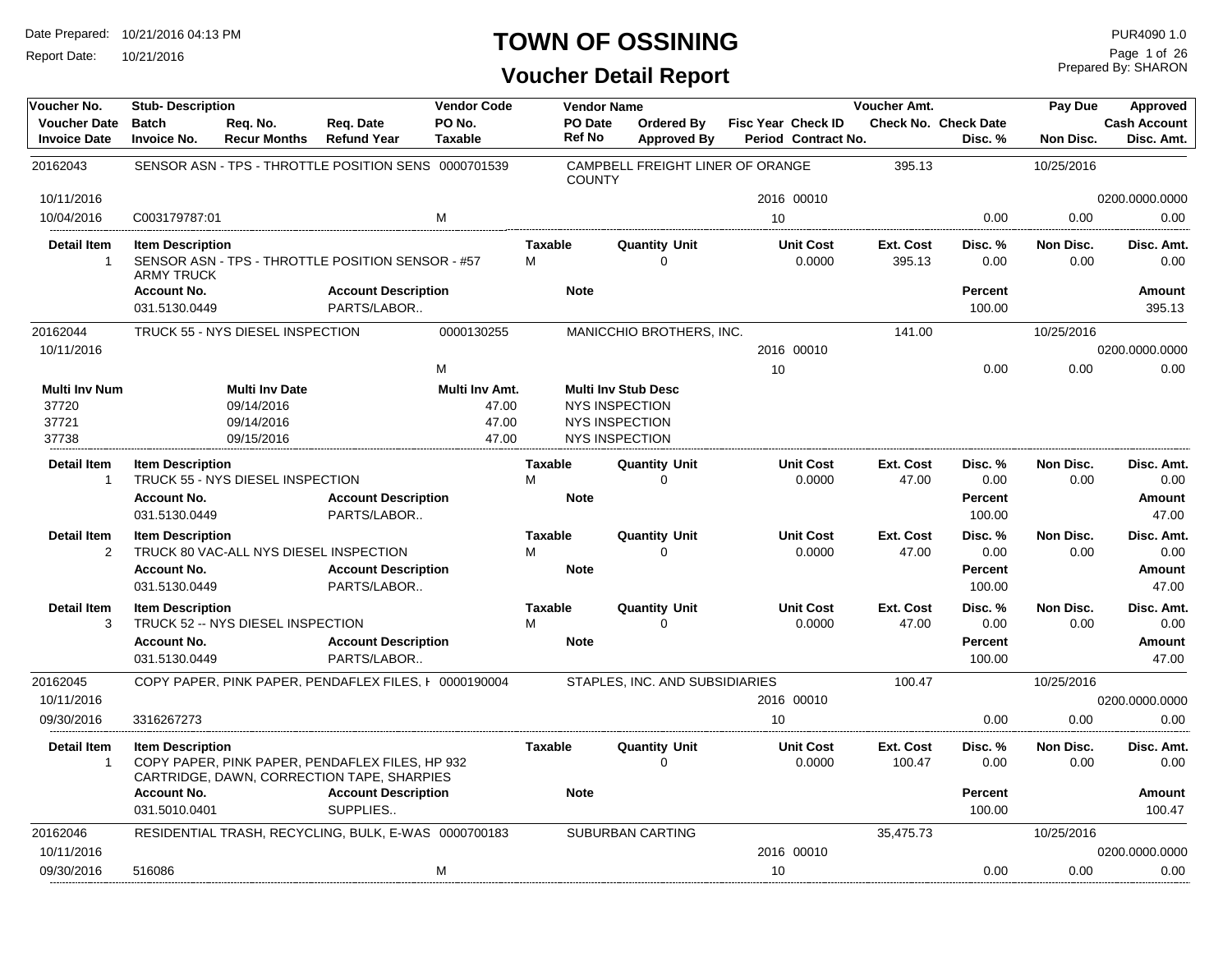Report Date: 10/21/2016

#### **TOWN OF OSSINING**

#### **Voucher Detail Report**

Prepared By: SHARON Page 2 of 26

| Voucher No.                                | <b>Stub-Description</b>                    |                                           |                                                                            | <b>Vendor Code</b> |                     | <b>Vendor Name</b>              |                                                 |                                                  | Voucher Amt.           | Pay Due                                |                   | Approved                          |
|--------------------------------------------|--------------------------------------------|-------------------------------------------|----------------------------------------------------------------------------|--------------------|---------------------|---------------------------------|-------------------------------------------------|--------------------------------------------------|------------------------|----------------------------------------|-------------------|-----------------------------------|
| <b>Voucher Date</b><br><b>Invoice Date</b> | <b>Batch</b><br><b>Invoice No.</b>         | Req. No.<br><b>Recur Months</b>           | Req. Date<br><b>Refund Year</b>                                            | PO No.<br>Taxable  |                     | <b>PO Date</b><br><b>Ref No</b> | <b>Ordered By</b><br><b>Approved By</b>         | <b>Fisc Year Check ID</b><br>Period Contract No. |                        | <b>Check No. Check Date</b><br>Disc. % | Non Disc.         | <b>Cash Account</b><br>Disc. Amt. |
| 20162046                                   |                                            |                                           | RESIDENTIAL TRASH, RECYCLING, BULK, E-WAS 0000700183                       |                    |                     |                                 | <b>SUBURBAN CARTING</b>                         |                                                  |                        |                                        |                   |                                   |
| <b>Detail Item</b><br>-1                   | <b>Item Description</b>                    | MONTH OF OCTOBER 1-31, 2016               | RESIDENTIAL TRASH, RECYCLING, BULK, E-WASTE FOR THE                        |                    | <b>Taxable</b><br>м |                                 | <b>Quantity Unit</b><br>0                       | <b>Unit Cost</b><br>0.0000                       | Ext. Cost<br>35,475.73 | Disc. %<br>0.00                        | Non Disc.<br>0.00 | Disc. Amt.<br>0.00                |
|                                            | <b>Account No.</b><br>065.8160.0470        |                                           | <b>Account Description</b><br><b>REFUSE &amp; RECYCLING</b><br>CONTRACTUAL |                    |                     | <b>Note</b>                     |                                                 |                                                  |                        | <b>Percent</b><br>100.00               |                   | Amount<br>35,475.73               |
| 20162047<br>10/11/2016                     |                                            |                                           | CRYOCOBALT DRILL BITS, CRYOBIT WITH FLATS 0000700286                       |                    |                     |                                 | PARTSMASTER DIVISION                            | 2016 00010                                       | 195.90                 |                                        | 10/25/2016        | 0200.0000.0000                    |
| 09/29/2016                                 | 23069629                                   |                                           |                                                                            | м                  |                     |                                 |                                                 | 10                                               |                        | 0.00                                   | 0.00              | 0.00                              |
| <b>Detail Item</b><br>-1                   | <b>Item Description</b><br>NO FLATS - SHOP |                                           | CRYOCOBALT DRILL BITS, CRYOBIT WITH FLATS AND WITH                         |                    | Taxable<br>м        |                                 | <b>Quantity Unit</b><br>$\Omega$                | <b>Unit Cost</b><br>0.0000                       | Ext. Cost<br>195.90    | Disc. %<br>0.00                        | Non Disc.<br>0.00 | Disc. Amt.<br>0.00                |
|                                            | <b>Account No.</b><br>031.5130.0449        |                                           | <b>Account Description</b><br>PARTS/LABOR                                  |                    |                     | <b>Note</b>                     |                                                 |                                                  |                        | <b>Percent</b><br>100.00               |                   | Amount<br>195.90                  |
| 20162048                                   |                                            | LATE SERVICE FEES 7/16/2016 AND 8/16/2016 |                                                                            | 0000040113         |                     |                                 | DIG SAFELY NEW YORK, INC.                       |                                                  | 8.00                   |                                        | 10/25/2016        |                                   |
| 10/11/2016                                 |                                            |                                           |                                                                            |                    |                     |                                 |                                                 | 2016 00010                                       |                        |                                        |                   | 0200.0000.0000                    |
| 09/30/2016                                 | 16090641                                   |                                           |                                                                            | M                  |                     |                                 |                                                 | 10                                               |                        | 0.00                                   | 0.00              | 0.00                              |
| Detail Item<br>$\mathbf{1}$                | <b>Item Description</b>                    | LATE SERVICE FEES 7/16/2016 AND 8/16/2016 |                                                                            |                    | <b>Taxable</b><br>м |                                 | <b>Quantity Unit</b><br>$\Omega$                | <b>Unit Cost</b><br>0.0000                       | Ext. Cost<br>8.00      | Disc. %<br>0.00                        | Non Disc.<br>0.00 | Disc. Amt.<br>0.00                |
|                                            | <b>Account No.</b>                         |                                           | <b>Account Description</b>                                                 |                    |                     | <b>Note</b>                     |                                                 |                                                  |                        | <b>Percent</b>                         |                   | Amount                            |
|                                            | 031.5110.0419                              |                                           | MAINT./REPAIR                                                              |                    |                     |                                 |                                                 |                                                  |                        | 100.00                                 |                   | 8.00                              |
| 20162049                                   |                                            | RENTAL OF TANKS FOR THE SHOP              |                                                                            | 0000010067         |                     |                                 | ALL-WELD PRODUCTS                               |                                                  | 24.00                  |                                        | 10/25/2016        |                                   |
| 10/11/2016                                 |                                            |                                           |                                                                            |                    |                     |                                 |                                                 | 2016 00010                                       |                        |                                        |                   | 0200.0000.0000                    |
| 09/30/2016                                 | 00435231                                   |                                           |                                                                            | м                  |                     |                                 |                                                 | 10                                               |                        | 0.00                                   | 0.00              | 0.00                              |
| <b>Detail Item</b><br>-1                   | <b>Item Description</b>                    | RENTAL OF TANKS FOR THE SHOP              |                                                                            |                    | <b>Taxable</b><br>М |                                 | <b>Quantity Unit</b><br>$\Omega$                | <b>Unit Cost</b><br>0.0000                       | Ext. Cost<br>24.00     | Disc. %<br>0.00                        | Non Disc.<br>0.00 | Disc. Amt.<br>0.00                |
|                                            | <b>Account No.</b><br>031.5130.0449        |                                           | <b>Account Description</b><br>PARTS/LABOR                                  |                    |                     | <b>Note</b>                     |                                                 |                                                  |                        | <b>Percent</b><br>100.00               |                   | Amount<br>24.00                   |
| 20162050                                   |                                            |                                           | OPTIMUM ONLINE INCLUDING BOOST AND STAT 0000031654                         |                    |                     | <b>CABLEVISION</b>              |                                                 |                                                  | 78.22                  |                                        | 10/25/2016        |                                   |
| 10/12/2016                                 |                                            |                                           |                                                                            |                    |                     |                                 |                                                 | 2016 00010                                       |                        |                                        |                   | 0200.0000.0000                    |
| 10/08/2016                                 | 07882392333015                             |                                           |                                                                            |                    |                     |                                 |                                                 | 10                                               |                        | 0.00                                   | 0.00              | 0.00                              |
| Detail Item                                | <b>Item Description</b>                    |                                           | OPTIMUM ONLINE INCLUDING BOOST AND STATIC IP                               |                    | Taxable             |                                 | <b>Quantity Unit</b><br>$\overline{\mathbf{0}}$ | <b>Unit Cost</b><br>0.0000                       | Ext. Cost<br>78.22     | Disc. %<br>0.00                        | Non Disc.<br>0.00 | Disc. Amt.<br>0.00                |
|                                            | <b>Account No.</b><br>031.5010.0201        |                                           | <b>Account Description</b><br>EQUIPMENT                                    |                    |                     | Note                            |                                                 |                                                  |                        | Percent<br>100.00                      |                   | Amount<br>78.22                   |
| 20162051                                   |                                            |                                           | ASSORTED NUTS. WASHERS. HOSE CLAMPS. EL 0000271269                         |                    |                     |                                 | WINZER CORPORATION                              |                                                  | 401.50                 |                                        | 10/25/2016        |                                   |
| 10/12/2016                                 |                                            |                                           |                                                                            |                    |                     |                                 |                                                 | 2016 00010                                       |                        |                                        |                   | 0200.0000.0000                    |
|                                            |                                            |                                           |                                                                            |                    |                     |                                 |                                                 | 10                                               |                        | 0.00                                   | 0.00              | 0.00                              |
| <b>Multi Inv Num</b>                       |                                            | <b>Multi Inv Date</b>                     |                                                                            | Multi Inv Amt.     |                     |                                 | <b>Multi Inv Stub Desc</b>                      |                                                  |                        |                                        |                   |                                   |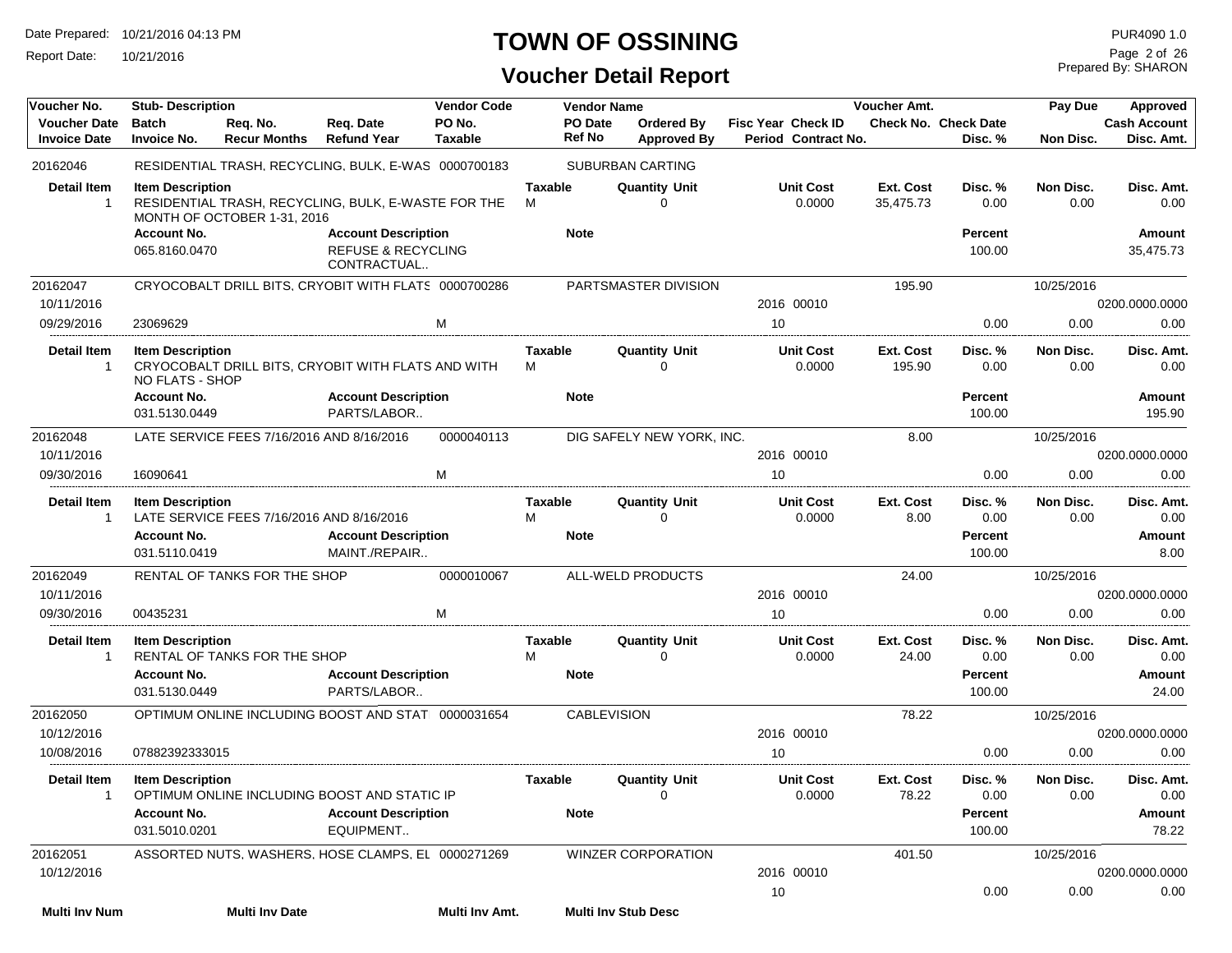Report Date: 10/21/2016

# **TOWN OF OSSINING**

Prepared By: SHARON Page 3 of 26

| Voucher No.                                | <b>Stub-Description</b>                         |                                 |                                                                                                            | <b>Vendor Code</b>       |                   | <b>Vendor Name</b>               |                                                  | Voucher Amt.         |                                 | Pay Due           | Approved                          |
|--------------------------------------------|-------------------------------------------------|---------------------------------|------------------------------------------------------------------------------------------------------------|--------------------------|-------------------|----------------------------------|--------------------------------------------------|----------------------|---------------------------------|-------------------|-----------------------------------|
| <b>Voucher Date</b><br><b>Invoice Date</b> | Batch<br><b>Invoice No.</b>                     | Req. No.<br><b>Recur Months</b> | Req. Date<br><b>Refund Year</b>                                                                            | PO No.<br><b>Taxable</b> | PO Date<br>Ref No | Ordered By<br><b>Approved By</b> | <b>Fisc Year Check ID</b><br>Period Contract No. |                      | Check No. Check Date<br>Disc. % | Non Disc.         | <b>Cash Account</b><br>Disc. Amt. |
| 20162051                                   |                                                 |                                 | ASSORTED NUTS, WASHERS, HOSE CLAMPS, EL 0000271269                                                         |                          |                   | <b>WINZER CORPORATION</b>        |                                                  |                      |                                 |                   |                                   |
| <b>Multi Inv Num</b>                       |                                                 | <b>Multi Inv Date</b>           |                                                                                                            | Multi Inv Amt.           |                   | <b>Multi Inv Stub Desc</b>       |                                                  |                      |                                 |                   |                                   |
| 5701877                                    |                                                 | 10/05/2016                      |                                                                                                            | 447.26                   |                   | <b>ASSORTED SUPPLIES</b>         |                                                  |                      |                                 |                   |                                   |
| 5257644                                    |                                                 | 10/07/2016                      |                                                                                                            | (45.76)                  |                   | <b>CREDIT HYD. PLUG</b>          |                                                  |                      |                                 |                   |                                   |
| Detail Item<br>$\mathbf{1}$                | <b>Item Description</b><br><b>CONNECTORS</b>    |                                 | ASSORTED NUTS, WASHERS, HOSE CLAMPS, ELBOWS,                                                               |                          | <b>Taxable</b>    | <b>Quantity Unit</b><br>$\Omega$ | <b>Unit Cost</b><br>0.0000                       | Ext. Cost<br>447.26  | Disc. %<br>0.00                 | Non Disc.<br>0.00 | Disc. Amt.<br>0.00                |
|                                            | <b>Account No.</b><br>031.5130.0449             |                                 | <b>Account Description</b><br>PARTS/LABOR                                                                  |                          | <b>Note</b>       |                                  |                                                  |                      | <b>Percent</b><br>100.00        |                   | Amount<br>447.26                  |
| Detail Item<br>2                           | <b>Item Description</b><br>CREDIT FOR HYD. PLUG |                                 |                                                                                                            |                          | <b>Taxable</b>    | <b>Quantity Unit</b><br>0        | <b>Unit Cost</b><br>0.0000                       | Ext. Cost<br>(45.76) | Disc. %<br>0.00                 | Non Disc.<br>0.00 | Disc. Amt.<br>0.00                |
|                                            | <b>Account No.</b><br>031.5130.0449             |                                 | <b>Account Description</b><br>PARTS/LABOR                                                                  |                          | <b>Note</b>       |                                  |                                                  |                      | <b>Percent</b><br>100.00        |                   | Amount<br>(45.76)                 |
| 20162052                                   |                                                 |                                 | PORTLAND CEMENT. YARD OF SAND FOR THE C 0000130027                                                         |                          |                   | MELROSE LUMBER CO., INC.         |                                                  | 125.50               |                                 | 10/25/2016        |                                   |
| 10/12/2016                                 |                                                 |                                 |                                                                                                            |                          |                   |                                  | 2016 00010                                       |                      |                                 |                   | 0200.0000.0000                    |
| 10/11/2016                                 | A176429                                         |                                 |                                                                                                            |                          |                   |                                  | 10                                               |                      | 0.00                            | 0.00              | 0.00                              |
| Detail Item<br>1                           | <b>Item Description</b>                         |                                 | PORTLAND CEMENT, YARD OF SAND FOR THE OBCC                                                                 |                          | Taxable           | <b>Quantity Unit</b><br>$\Omega$ | <b>Unit Cost</b><br>0.0000                       | Ext. Cost<br>125.50  | Disc. %<br>0.00                 | Non Disc.<br>0.00 | Disc. Amt.<br>0.00                |
|                                            | <b>Account No.</b><br>010.7112.0419             |                                 | <b>Account Description</b><br>MAINT./REPAIR                                                                |                          | <b>Note</b>       |                                  |                                                  |                      | <b>Percent</b><br>100.00        |                   | Amount<br>125.50                  |
| 20162053                                   |                                                 |                                 | SECOND RUN OF "TIRE RECYCLING" AD IN THE I 0000250000                                                      |                          |                   | YORKTOWN PENNYSAVER CORP.        |                                                  | 62.00                |                                 | 10/25/2016        |                                   |
| 10/12/2016                                 |                                                 |                                 |                                                                                                            |                          |                   |                                  | 2016 00010                                       |                      |                                 |                   | 0200.0000.0000                    |
| 10/11/2016                                 | 802273                                          |                                 |                                                                                                            |                          |                   |                                  | 10                                               |                      | 0.00                            | 0.00              | 0.00                              |
| <b>Detail Item</b><br>$\mathbf{1}$         | <b>Item Description</b>                         | SAVER FOR OCTOBER 22, 2016      | SECOND RUN OF "TIRE RECYCLING" AD IN THE PENNY                                                             |                          | <b>Taxable</b>    | <b>Quantity Unit</b><br>$\Omega$ | <b>Unit Cost</b><br>0.0000                       | Ext. Cost<br>62.00   | Disc. %<br>0.00                 | Non Disc.<br>0.00 | Disc. Amt.<br>0.00                |
|                                            | <b>Account No.</b><br>065.8160.0456             |                                 | <b>Account Description</b><br>RECYCLING & ENVIRONMENTAL<br>WASTE DISPOSAL                                  |                          | <b>Note</b>       |                                  |                                                  |                      | <b>Percent</b><br>100.00        |                   | Amount<br>62.00                   |
| 20162054                                   |                                                 |                                 | ALARM MONITORING OF ALL LIFT STATIONS NOV 0000130072                                                       |                          |                   | MARSHALL ALARMS SYSTEMS, INC.    |                                                  | 296.00               |                                 | 10/25/2016        |                                   |
| 10/12/2016                                 |                                                 |                                 |                                                                                                            |                          |                   |                                  | 2016 00010                                       |                      |                                 |                   | 0200.0000.0000                    |
| 09/30/2016                                 | 40596                                           |                                 |                                                                                                            |                          |                   |                                  | 10                                               |                      | 0.00                            | 0.00              | 0.00                              |
| <b>Detail Item</b><br>$\mathbf{1}$         | <b>Item Description</b><br>NORTH STATE RD.      |                                 | ALARM MONITORING OF ALL LIFT STATIONS NOVEMBER 1-<br>30, 2016 - DEERFIELD: WHITETAIL, FAWN CT., FOXHILL, & |                          | <b>Taxable</b>    | <b>Quantity Unit</b><br>0        | <b>Unit Cost</b><br>0.0000                       | Ext. Cost<br>148.00  | Disc. %<br>0.00                 | Non Disc.<br>0.00 | Disc. Amt.<br>0.00                |
|                                            | <b>Account No.</b><br>045.8120.0419             |                                 | <b>Account Description</b><br>MAINT./REPAIR                                                                |                          | <b>Note</b>       |                                  |                                                  |                      | <b>Percent</b><br>100.00        |                   | Amount<br>148.00                  |
| Detail Item<br>$\overline{2}$              | <b>Item Description</b>                         |                                 | ALARM MONITORING OF ALL LIFT STATIONS NOVEMBER 1-<br>30, 2016 - PARKER BALE, S-TURN, MYSTIC PT.            |                          | <b>Taxable</b>    | <b>Quantity Unit</b><br>$\Omega$ | <b>Unit Cost</b><br>0.0000                       | Ext. Cost<br>111.00  | Disc. %<br>0.00                 | Non Disc.<br>0.00 | Disc. Amt.<br>0.00                |
|                                            | <b>Account No.</b>                              |                                 | <b>Account Description</b>                                                                                 |                          | <b>Note</b>       |                                  |                                                  |                      | Percent                         |                   | Amount                            |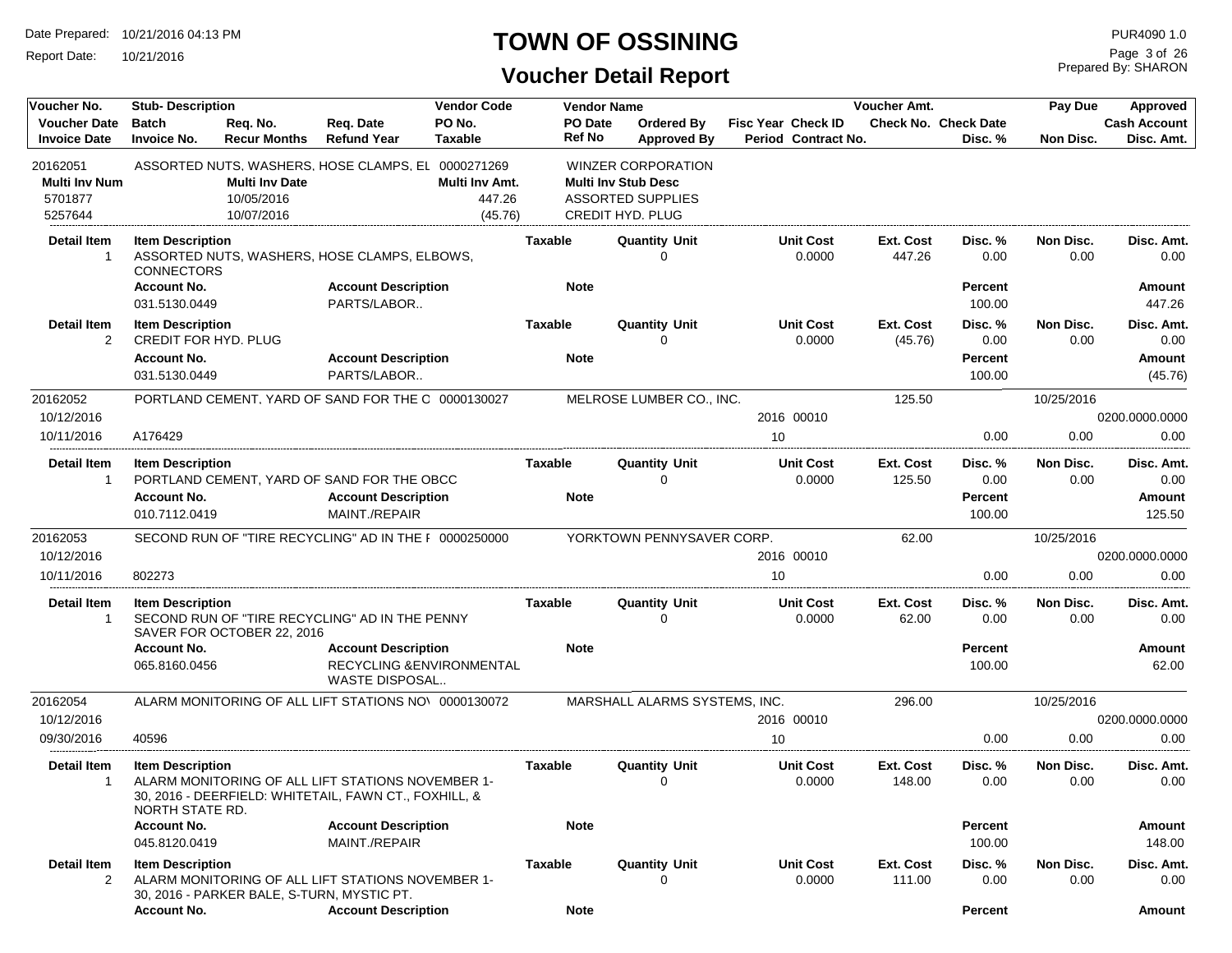Report Date: 10/21/2016

## **TOWN OF OSSINING**

Prepared By: SHARON Page 4 of 26

| Voucher No.                                | <b>Stub-Description</b>                           |                                 |                                                                                                                                                     | <b>Vendor Code</b>       |                     | <b>Vendor Name</b> |                                  |                                                  | Voucher Amt.          |                                        | Pay Due           | Approved                          |
|--------------------------------------------|---------------------------------------------------|---------------------------------|-----------------------------------------------------------------------------------------------------------------------------------------------------|--------------------------|---------------------|--------------------|----------------------------------|--------------------------------------------------|-----------------------|----------------------------------------|-------------------|-----------------------------------|
| <b>Voucher Date</b><br><b>Invoice Date</b> | <b>Batch</b><br><b>Invoice No.</b>                | Reg. No.<br><b>Recur Months</b> | Req. Date<br><b>Refund Year</b>                                                                                                                     | PO No.<br><b>Taxable</b> |                     | PO Date<br>Ref No  | <b>Ordered By</b><br>Approved By | <b>Fisc Year Check ID</b><br>Period Contract No. |                       | <b>Check No. Check Date</b><br>Disc. % | Non Disc.         | <b>Cash Account</b><br>Disc. Amt. |
| 20162054                                   |                                                   |                                 | ALARM MONITORING OF ALL LIFT STATIONS NOV 0000130072                                                                                                |                          |                     |                    | MARSHALL ALARMS SYSTEMS, INC.    |                                                  |                       |                                        |                   |                                   |
|                                            | <b>Account No.</b><br>045.8120.0419               |                                 | <b>Account Description</b><br>MAINT./REPAIR                                                                                                         |                          | <b>Note</b>         |                    |                                  |                                                  |                       | <b>Percent</b><br>100.00               |                   | Amount<br>111.00                  |
| <b>Detail Item</b><br>3                    | <b>Item Description</b><br>30, 2016 - CEDAR LANE, |                                 | ALARM MONITORING OF ALL LIFT STATIONS NOVEMBER 1-                                                                                                   |                          | <b>Taxable</b>      |                    | <b>Quantity Unit</b><br>$\Omega$ | <b>Unit Cost</b><br>0.0000                       | Ext. Cost<br>37.00    | Disc. %<br>0.00                        | Non Disc.<br>0.00 | Disc. Amt.<br>0.00                |
|                                            | <b>Account No.</b><br>010.7112.0419               |                                 | <b>Account Description</b><br>MAINT./REPAIR                                                                                                         |                          | <b>Note</b>         |                    |                                  |                                                  |                       | <b>Percent</b><br>100.00               |                   | Amount<br>37.00                   |
| 20162055                                   |                                                   | SEPTEMBER 2016 ELECTRICITY BILL |                                                                                                                                                     | 0000140003               |                     |                    | NY POWER AUTHORITY               |                                                  | 9,172.80              |                                        | 10/25/2016        |                                   |
| 10/12/2016                                 |                                                   |                                 |                                                                                                                                                     |                          |                     |                    |                                  | 2016 00010                                       | 98567624              | 10/25/2016                             |                   | 0200.0000.0000                    |
| 10/17/2016<br>Wire Transfer                | 6100048045                                        |                                 |                                                                                                                                                     |                          |                     |                    |                                  | 10                                               |                       | 0.00                                   | 0.00              | 0.00                              |
| <b>Detail Item</b><br>$\mathbf 1$          | <b>Item Description</b>                           | SEPTEMBER 2016 ELECTRICITY BILL |                                                                                                                                                     |                          | Taxable             |                    | <b>Quantity Unit</b>             | <b>Unit Cost</b><br>9,172.8000                   | Ext. Cost<br>9,172.80 | Disc. %<br>0.00                        | Non Disc.<br>0.00 | Disc. Amt.<br>0.00                |
|                                            | <b>Account No.</b>                                |                                 | <b>Account Description</b>                                                                                                                          |                          | <b>Note</b>         |                    |                                  |                                                  |                       | <b>Percent</b>                         |                   | Amount                            |
|                                            | 010.7112.0409                                     |                                 | <b>ELECTRICITY</b>                                                                                                                                  |                          |                     |                    |                                  |                                                  |                       |                                        |                   | 241.22                            |
|                                            | 010.7110.0409                                     |                                 | ELECTRICITY                                                                                                                                         |                          |                     |                    |                                  |                                                  |                       |                                        |                   | 1,636.98                          |
|                                            | 032.8810.0409                                     |                                 | ELECTRICITY                                                                                                                                         |                          |                     |                    |                                  |                                                  |                       |                                        |                   | 290.11                            |
|                                            | 045.8120.0409                                     |                                 | <b>ELECTRICITY</b>                                                                                                                                  |                          |                     |                    |                                  |                                                  |                       |                                        |                   | 1,270.09                          |
|                                            | 031.5132.0409                                     |                                 | ELECTRICITY                                                                                                                                         |                          |                     |                    |                                  |                                                  |                       |                                        |                   | 243.66                            |
|                                            | 031.5010.0409                                     |                                 | ELECTRICITY                                                                                                                                         |                          |                     |                    |                                  |                                                  |                       |                                        |                   | 315.96                            |
|                                            | 063.5182.0409                                     |                                 | ELECTRICITY                                                                                                                                         |                          |                     |                    |                                  |                                                  |                       |                                        |                   | 5,174.78                          |
| 20162056                                   |                                                   |                                 | CLEANING OF HIGHWAY OFFICES FOR OCTOBEI 0000010303                                                                                                  |                          |                     |                    | <b>ARCO CLEANING</b>             |                                                  | 540.00                |                                        | 10/25/2016        |                                   |
| 10/12/2016                                 |                                                   |                                 |                                                                                                                                                     |                          |                     |                    |                                  | 2016 00010                                       |                       |                                        |                   | 0200.0000.0000                    |
| 10/01/2016                                 | <b>CONTRACT</b>                                   |                                 |                                                                                                                                                     | M                        |                     |                    |                                  | 10 <sup>°</sup>                                  |                       | 0.00                                   | 0.00              | 0.00                              |
| <b>Detail Item</b><br>$\overline{1}$       | <b>Item Description</b>                           |                                 | CLEANING OF HIGHWAY OFFICES FOR OCTOBER 1-31, 2016                                                                                                  |                          | <b>Taxable</b><br>м |                    | <b>Quantity Unit</b><br>0        | <b>Unit Cost</b><br>0.0000                       | Ext. Cost<br>540.00   | Disc. %<br>0.00                        | Non Disc.<br>0.00 | Disc. Amt.<br>0.00                |
|                                            | <b>Account No.</b>                                |                                 | <b>Account Description</b>                                                                                                                          |                          | <b>Note</b>         |                    |                                  |                                                  |                       | <b>Percent</b>                         |                   | Amount                            |
|                                            | 031.5010.0419                                     |                                 | MAINT./REPAIR                                                                                                                                       |                          |                     |                    |                                  |                                                  |                       | 100.00                                 |                   | 540.00                            |
| 20162057                                   |                                                   |                                 | THIRD QUARTER JULY, AUGUST, SEPTEMBER 2( 0000139999                                                                                                 |                          |                     |                    | TOWN OF CORTLANDT                |                                                  | 2,026.98              |                                        | 10/25/2016        |                                   |
| 10/13/2016                                 |                                                   |                                 |                                                                                                                                                     |                          |                     |                    |                                  | 2016 00010                                       |                       |                                        |                   | 0200.0000.0000                    |
| 10/07/2016                                 | 16-TOSS-03                                        |                                 |                                                                                                                                                     |                          |                     |                    |                                  | 10                                               |                       | 0.00                                   | 0.00              | 0.00                              |
| <b>Detail Item</b>                         | <b>Item Description</b>                           |                                 |                                                                                                                                                     |                          | <b>Taxable</b>      |                    | <b>Quantity Unit</b>             | <b>Unit Cost</b>                                 | Ext. Cost             | Disc. %                                | Non Disc.         | Disc. Amt.                        |
| 1                                          | <b>NORTHERN TIER)</b>                             |                                 | THIRD QUARTER JULY, AUGUST, SEPTEMBER 2016 - SOLID<br>WASTE TAKEN FROM ROA HOOK TRANSFER STATION TO<br>WESTCHESTER COUNTY TRANSFER STATION (PART OF |                          |                     |                    | 3                                | 675.6600                                         | 2,026.98              | 0.00                                   | 0.00              | 0.00                              |
|                                            | Account No.                                       |                                 | <b>Account Description</b>                                                                                                                          |                          |                     | <b>Note</b>        |                                  |                                                  |                       | <b>Percent</b>                         |                   | <b>Amount</b>                     |
|                                            | 065.8160.0456                                     |                                 | RECYCLING & ENVIRONMENTAL<br><b>WASTE DISPOSAL</b>                                                                                                  |                          |                     |                    |                                  |                                                  |                       | 100.00                                 |                   | 2,026.98                          |
| 20162058                                   |                                                   |                                 | RECOVERED USED WASTE OIL REMOVED FOR   0000050022                                                                                                   |                          |                     | <b>SPECIALISTS</b> | ENVIRO WASTE OIL RECOVERY        |                                                  | 258.82                |                                        | 10/25/2016        |                                   |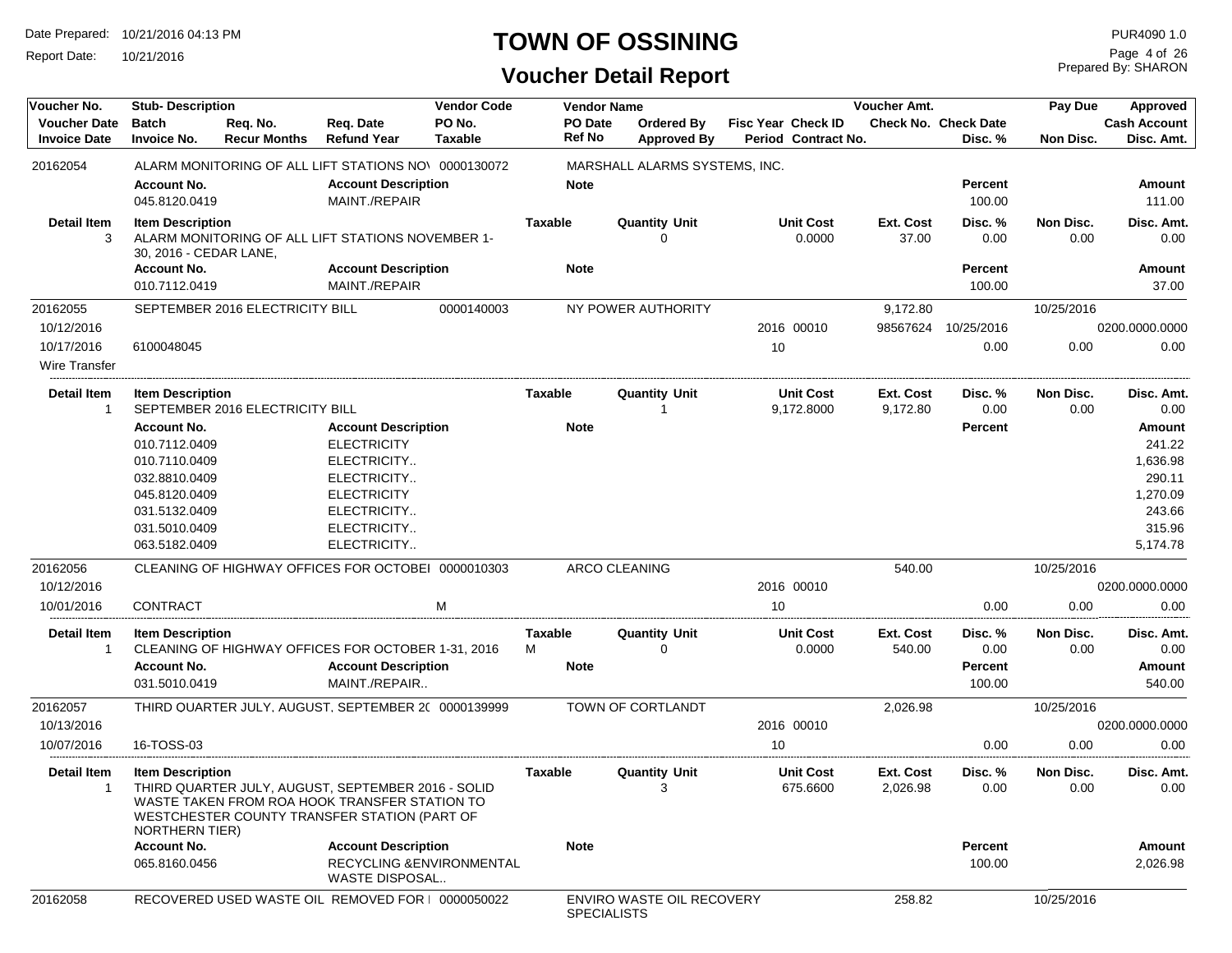Report Date: 10/21/2016

# **TOWN OF OSSINING**

Prepared By: SHARON Page 5 of 26

| Voucher No.                                | <b>Stub-Description</b>             |                                                   |                                                                           | <b>Vendor Code</b>                   |                     | <b>Vendor Name</b>              |                                                                                                       |    |                                                  | Voucher Amt.                 |                                 | Pay Due                  | Approved                          |
|--------------------------------------------|-------------------------------------|---------------------------------------------------|---------------------------------------------------------------------------|--------------------------------------|---------------------|---------------------------------|-------------------------------------------------------------------------------------------------------|----|--------------------------------------------------|------------------------------|---------------------------------|--------------------------|-----------------------------------|
| <b>Voucher Date</b><br><b>Invoice Date</b> | <b>Batch</b><br>Invoice No.         | Req. No.<br><b>Recur Months</b>                   | Req. Date<br><b>Refund Year</b>                                           | PO No.<br><b>Taxable</b>             |                     | <b>PO Date</b><br><b>Ref No</b> | <b>Ordered By</b><br><b>Approved By</b>                                                               |    | <b>Fisc Year Check ID</b><br>Period Contract No. |                              | Check No. Check Date<br>Disc. % | Non Disc.                | <b>Cash Account</b><br>Disc. Amt. |
| 20162058                                   |                                     |                                                   | RECOVERED USED WASTE OIL REMOVED FOR   0000050022                         |                                      |                     | <b>SPECIALISTS</b>              | ENVIRO WASTE OIL RECOVERY                                                                             |    |                                                  |                              |                                 |                          |                                   |
| 10/13/2016                                 |                                     |                                                   |                                                                           |                                      |                     |                                 |                                                                                                       |    | 2016 00010                                       |                              |                                 |                          | 0200.0000.0000                    |
| 10/11/2016                                 | 463942                              |                                                   |                                                                           | M                                    |                     |                                 |                                                                                                       | 10 |                                                  |                              | 0.00                            | 0.00                     | 0.00                              |
| <b>Detail Item</b><br>1                    | <b>Item Description</b>             | PURPOSES FOR OUR RESIDENTS                        | RECOVERED USED WASTE OIL REMOVED FOR RECYCLING                            |                                      | <b>Taxable</b><br>M |                                 | <b>Quantity Unit</b><br>$\Omega$                                                                      |    | <b>Unit Cost</b><br>0.0000                       | Ext. Cost<br>258.82          | Disc. %<br>0.00                 | <b>Non Disc.</b><br>0.00 | Disc. Amt.<br>0.00                |
|                                            | <b>Account No.</b><br>065.8160.0456 |                                                   | <b>Account Description</b><br>RECYCLING & ENVIRONMENTAL<br>WASTE DISPOSAL |                                      | <b>Note</b>         |                                 |                                                                                                       |    |                                                  |                              | Percent<br>100.00               |                          | <b>Amount</b><br>258.82           |
| 20162059<br>10/14/2016                     |                                     |                                                   | SUPPLIES FOR SHINE HOUSE DRAINAGE PROJE 0000041128                        |                                      |                     |                                 | DAKOTA SUPPLY CORP.                                                                                   |    | 2016 00010                                       | 2,710.50                     |                                 | 10/25/2016               | 0200.0000.0000                    |
|                                            |                                     |                                                   |                                                                           |                                      |                     |                                 |                                                                                                       | 10 |                                                  |                              | 0.00                            | 0.00                     | 0.00                              |
| <b>Multi Inv Num</b><br>10796<br>10888     |                                     | <b>Multi Inv Date</b><br>08/15/2016<br>08/31/2016 |                                                                           | Multi Inv Amt.<br>2,248.50<br>462.00 |                     |                                 | <b>Multi Inv Stub Desc</b><br>12 X 1-1/4" STONE, 72 YDS X DISPOSAL, 9 X 3/4" STONE<br>12 X 3/4" STONE |    |                                                  |                              |                                 |                          |                                   |
| <b>Detail Item</b><br>$\mathbf{1}$         | <b>Item Description</b>             |                                                   | SUPPLIES FOR SHINE HOUSE DRAINAGE PROJECT                                 |                                      | <b>Taxable</b>      |                                 | <b>Quantity Unit</b><br>-1                                                                            |    | <b>Unit Cost</b><br>2,710.5000                   | <b>Ext. Cost</b><br>2,710.50 | Disc. %<br>0.00                 | Non Disc.<br>0.00        | Disc. Amt.<br>0.00                |
|                                            | <b>Account No.</b><br>037.7110.2183 |                                                   | <b>Account Description</b><br>SHINEHOUSE RESTORATION                      |                                      | <b>Note</b>         |                                 |                                                                                                       |    |                                                  |                              | Percent<br>100.00               |                          | <b>Amount</b><br>2,710.50         |
| 20162060                                   |                                     |                                                   | RYDER SHOP WELDING TANKS AND TORCH TAN 0000010067                         |                                      |                     |                                 | ALL-WELD PRODUCTS                                                                                     |    |                                                  | 30.00                        |                                 | 10/25/2016               |                                   |
| 10/14/2016                                 |                                     |                                                   |                                                                           |                                      |                     |                                 |                                                                                                       |    | 2016 00010                                       |                              |                                 |                          | 0200.0000.0000                    |
| 09/30/2016                                 | 435329                              |                                                   |                                                                           | M                                    |                     |                                 |                                                                                                       | 10 |                                                  |                              | 0.00                            | 0.00                     | 0.00                              |
| <b>Detail Item</b><br>$\mathbf{1}$         | <b>Item Description</b><br>#01285)  |                                                   | RYDER SHOP WELDING TANKS AND TORCH TANKS (ACCT                            |                                      | <b>Taxable</b><br>м |                                 | <b>Quantity Unit</b><br>-1                                                                            |    | <b>Unit Cost</b><br>30.0000                      | <b>Ext. Cost</b><br>30.00    | Disc. %<br>0.00                 | Non Disc.<br>0.00        | Disc. Amt.<br>0.00                |
|                                            | <b>Account No.</b><br>010.7110.0419 |                                                   | <b>Account Description</b><br>MAINT./REPAIR                               |                                      | <b>Note</b>         |                                 |                                                                                                       |    |                                                  |                              | Percent<br>100.00               |                          | Amount<br>30.00                   |
| 20162061                                   |                                     |                                                   | SUPPLIES FOR PARKS DEPARTMENT VEHICLES 0000130045                         |                                      |                     |                                 | MT. KISCO TRUCK & AUTO PA                                                                             |    |                                                  | 1,108.84                     |                                 | 10/25/2016               |                                   |
| 10/14/2016                                 |                                     |                                                   |                                                                           |                                      |                     |                                 |                                                                                                       |    | 2016 00010                                       |                              |                                 |                          | 0200.0000.0000                    |
|                                            |                                     |                                                   |                                                                           |                                      |                     |                                 |                                                                                                       | 10 |                                                  |                              | 0.00                            | 0.00                     | 0.00                              |
| <b>Multi Inv Num</b>                       |                                     | <b>Multi Inv Date</b>                             |                                                                           | <b>Multi Inv Amt.</b>                |                     |                                 | <b>Multi Inv Stub Desc</b>                                                                            |    |                                                  |                              |                                 |                          |                                   |
| 379110                                     |                                     | 09/19/2016                                        |                                                                           | 14.86                                |                     |                                 | AIR FILTER AND FILTER CABIN FOR PARKS WAGON                                                           |    |                                                  |                              |                                 |                          |                                   |
| 379107                                     |                                     | 09/19/2016                                        |                                                                           | 129.50                               |                     |                                 | <b>BOOSTER FOR PARKS WAGON</b>                                                                        |    |                                                  |                              |                                 |                          |                                   |
| 379480                                     |                                     | 09/20/2016                                        |                                                                           | 57.38                                |                     |                                 | MASTER CYL 97-01 FOR PARKS WAGON                                                                      |    |                                                  |                              |                                 |                          |                                   |
| 381725                                     |                                     | 09/28/2016                                        |                                                                           | 89.00                                |                     |                                 | <b>HEATER HOSE FOR PARKS WAGON</b>                                                                    |    |                                                  |                              |                                 |                          |                                   |
| 380827                                     |                                     | 09/26/2016                                        |                                                                           | 375.52                               |                     |                                 | MONROE QUICK ST FOR PARKS WAGON                                                                       |    |                                                  |                              |                                 |                          |                                   |
| 380517                                     |                                     | 09/23/2016                                        |                                                                           | 203.00                               |                     |                                 | SENSA-TRAC FOR PARKS WAGON                                                                            |    |                                                  |                              |                                 |                          |                                   |
| 379481                                     |                                     | 09/20/2016                                        |                                                                           | 207.58                               |                     | <b>WAGON</b>                    | UP STREAM OXYGEN SENSORS AND DOWN STREAM OXYGEN SENSORS FOR PARKS                                     |    |                                                  |                              |                                 |                          |                                   |
| 380840                                     |                                     | 09/26/2016                                        |                                                                           | 32.00                                |                     |                                 | GORRILLA 12X1.5 FOR PARKS WAGON                                                                       |    |                                                  |                              |                                 |                          |                                   |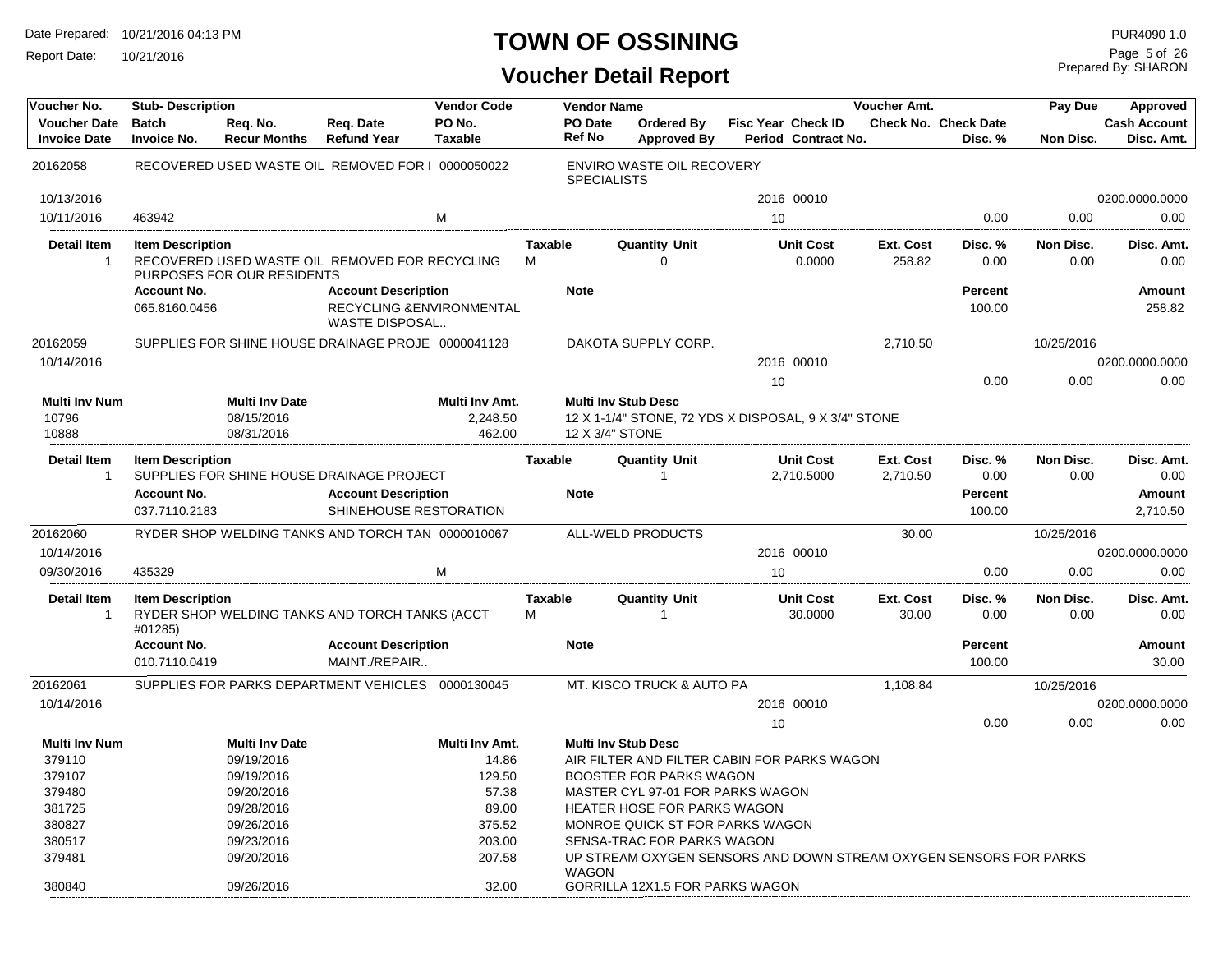Report Date: 10/21/2016

## **TOWN OF OSSINING**

## **Voucher Detail Report**

Prepared By: SHARON Page 6 of 26

| Voucher No.          | <b>Stub-Description</b> |                                        |                                                    | <b>Vendor Code</b> |                | <b>Vendor Name</b> |                                |                                               | Voucher Amt. |                             | Pay Due    | Approved            |
|----------------------|-------------------------|----------------------------------------|----------------------------------------------------|--------------------|----------------|--------------------|--------------------------------|-----------------------------------------------|--------------|-----------------------------|------------|---------------------|
| <b>Voucher Date</b>  | <b>Batch</b>            | Req. No.                               | Req. Date                                          | PO No.             |                | PO Date            | Ordered By                     | <b>Fisc Year Check ID</b>                     |              | <b>Check No. Check Date</b> |            | <b>Cash Account</b> |
| <b>Invoice Date</b>  | <b>Invoice No.</b>      | <b>Recur Months</b>                    | <b>Refund Year</b>                                 | <b>Taxable</b>     |                | <b>Ref No</b>      | <b>Approved By</b>             | Period Contract No.                           |              | Disc. %                     | Non Disc.  | Disc. Amt.          |
| 20162061             |                         |                                        | SUPPLIES FOR PARKS DEPARTMENT VEHICLES             | 0000130045         |                |                    | MT. KISCO TRUCK & AUTO PA      |                                               |              |                             |            |                     |
| <b>Detail Item</b>   | <b>Item Description</b> |                                        |                                                    |                    | <b>Taxable</b> |                    | <b>Quantity Unit</b>           | <b>Unit Cost</b>                              | Ext. Cost    | Disc. %                     | Non Disc.  | Disc. Amt.          |
| -1                   |                         |                                        | SUPPLIES FOR PARKS DEPARTMENT VEHICLES             |                    |                |                    |                                | 1,108.8400                                    | 1,108.84     | 0.00                        | 0.00       | 0.00                |
|                      | <b>Account No.</b>      |                                        | <b>Account Description</b>                         |                    |                | <b>Note</b>        |                                |                                               |              | <b>Percent</b>              |            | Amount              |
|                      | 010.7110.0449           |                                        | PARTS/LABOR                                        |                    |                |                    |                                |                                               |              | 100.00                      |            | 1,108.84            |
| 20162062             |                         | RYDER PARK OPTIMUM 10/8-11/7           |                                                    | 0000031654         |                | <b>CABLEVISION</b> |                                |                                               | 39.21        |                             | 10/25/2016 |                     |
| 10/14/2016           |                         |                                        |                                                    |                    |                |                    |                                | 2016 00010                                    |              |                             |            | 0200.0000.0000      |
| 10/22/2016           | 10222016                |                                        |                                                    |                    |                |                    |                                | 10                                            |              | 0.00                        | 0.00       | 0.00                |
| <b>Detail Item</b>   | <b>Item Description</b> |                                        |                                                    |                    | Taxable        |                    | <b>Quantity Unit</b>           | <b>Unit Cost</b>                              | Ext. Cost    | Disc. %                     | Non Disc.  | Disc. Amt.          |
| -1                   |                         | RYDER PARK OPTIMUM 10/8-11/7           |                                                    |                    |                |                    |                                | 39.2100                                       | 39.21        | 0.00                        | 0.00       | 0.00                |
|                      | <b>Account No.</b>      |                                        | <b>Account Description</b>                         |                    |                | <b>Note</b>        |                                |                                               |              | <b>Percent</b>              |            | Amount              |
|                      | 010.7110.0406           |                                        | TELEPHONE                                          |                    |                |                    |                                |                                               |              | 100.00                      |            | 39.21               |
| 20162063             |                         | 10/1 - 10/31/16 RENTALS FOR TOWN PARKS |                                                    | 0000030137         |                |                    | CALL-A-HEAD CORP.              |                                               | 109.50       |                             | 10/25/2016 |                     |
| 10/14/2016           |                         |                                        |                                                    |                    |                |                    |                                | 2016 00010                                    |              |                             |            | 0200.0000.0000      |
|                      |                         |                                        |                                                    |                    |                |                    |                                | 10                                            |              | 0.00                        | 0.00       | 0.00                |
| <b>Multi Inv Num</b> |                         | <b>Multi Inv Date</b>                  |                                                    | Multi Inv Amt.     |                |                    | <b>Multi Inv Stub Desc</b>     |                                               |              |                             |            |                     |
| A-917807             |                         | 10/01/2016                             |                                                    | 36.50              |                |                    |                                | LOUIS ENGEL PARK UNIT (TEMPORARY), 10/1-10/31 |              |                             |            |                     |
| A-917798             |                         | 10/01/2016                             |                                                    | 36.50              |                |                    |                                | DOG PARK UNIT (YEAR-ROUND), 10/1-10/31        |              |                             |            |                     |
| A-917799             |                         | 10/01/2016                             |                                                    | 36.50              |                |                    |                                | SHINEHOUSE UNIT. 10/1-10/31 (TEMPORARY)       |              |                             |            |                     |
| Detail Item          | <b>Item Description</b> |                                        |                                                    |                    | <b>Taxable</b> |                    | <b>Quantity Unit</b>           | <b>Unit Cost</b>                              | Ext. Cost    | Disc. %                     | Non Disc.  | Disc. Amt.          |
| $\overline{1}$       |                         | 10/1 - 10/31/16 RENTALS FOR TOWN PARKS |                                                    |                    |                |                    |                                | 109.5000                                      | 109.50       | 0.00                        | 0.00       | 0.00                |
|                      | <b>Account No.</b>      |                                        | <b>Account Description</b>                         |                    |                | <b>Note</b>        |                                |                                               |              | <b>Percent</b>              |            | Amount              |
|                      | 010.7110.0419           |                                        | MAINT./REPAIR                                      |                    |                |                    |                                |                                               |              | 100.00                      |            | 109.50              |
| 20162066             |                         |                                        | 1 COLORADO BLUE SPRUCE, 1 ALBERTA SPRUC 0000160209 |                    |                |                    | PINES BRIDGE NURSERY           |                                               | 145.98       |                             | 10/25/2016 |                     |
|                      |                         |                                        |                                                    |                    |                |                    |                                |                                               |              |                             |            |                     |
| 10/14/2016           |                         |                                        |                                                    |                    |                |                    |                                | 2016 00010                                    |              |                             |            | 0200.0000.0000      |
| 10/12/2016           | 189374                  |                                        |                                                    | M                  |                |                    |                                | 10                                            |              | 0.00                        | 0.00       | 0.00                |
| <b>Detail Item</b>   | <b>Item Description</b> |                                        |                                                    |                    | Taxable        |                    | <b>Quantity Unit</b>           | <b>Unit Cost</b>                              | Ext. Cost    | Disc. %                     | Non Disc.  | Disc. Amt.          |
| -1                   |                         | <b>MOSS FOR DALE CEMETERY</b>          | 1 COLORADO BLUE SPRUCE, 1 ALBERTA SPRUCE, AND PEAT |                    | M              |                    |                                | 145.9800                                      | 145.98       | 0.00                        | 0.00       | 0.00                |
|                      | <b>Account No.</b>      |                                        | <b>Account Description</b>                         |                    |                | <b>Note</b>        |                                |                                               |              | <b>Percent</b>              |            | Amount              |
|                      | 032.8810.0419           |                                        | MAINT./REPAIR                                      |                    |                |                    |                                |                                               |              | 100.00                      |            | 145.98              |
| 20162067             |                         |                                        | ANGLE IRON AND TUBES FOR REINFORCING SC 0000271461 |                    |                |                    | ORTIZ WELDING                  |                                               | 285.00       |                             | 10/25/2016 |                     |
| 10/14/2016           |                         |                                        |                                                    |                    |                |                    |                                | 2016 00010                                    |              |                             |            | 0200.0000.0000      |
| 09/28/2016           | 95230                   |                                        |                                                    | M                  |                |                    |                                | 10                                            |              | 0.00                        | 0.00       | 0.00                |
| <b>Detail Item</b>   | <b>Item Description</b> |                                        |                                                    |                    | <b>Taxable</b> |                    | <b>Quantity Unit</b>           | <b>Unit Cost</b>                              | Ext. Cost    | Disc. %                     | Non Disc.  | Disc. Amt.          |
| $\mathbf{1}$         |                         |                                        | ANGLE IRON AND TUBES FOR REINFORCING SCREENER      |                    | M              |                    |                                | 285.0000                                      | 285.00       | 0.00                        | 0.00       | 0.00                |
|                      | <b>Account No.</b>      |                                        | <b>Account Description</b>                         |                    |                | <b>Note</b>        |                                |                                               |              | Percent                     |            | Amount              |
|                      | 010.7110.0419           |                                        | MAINT./REPAIR                                      |                    |                |                    |                                |                                               |              | 100.00                      |            | 285.00              |
| 20162068             |                         | #10 STD WINDOW ENVELOPES               |                                                    | 0000190004         |                |                    | STAPLES, INC. AND SUBSIDIARIES |                                               | 203.75       |                             | 10/25/2016 |                     |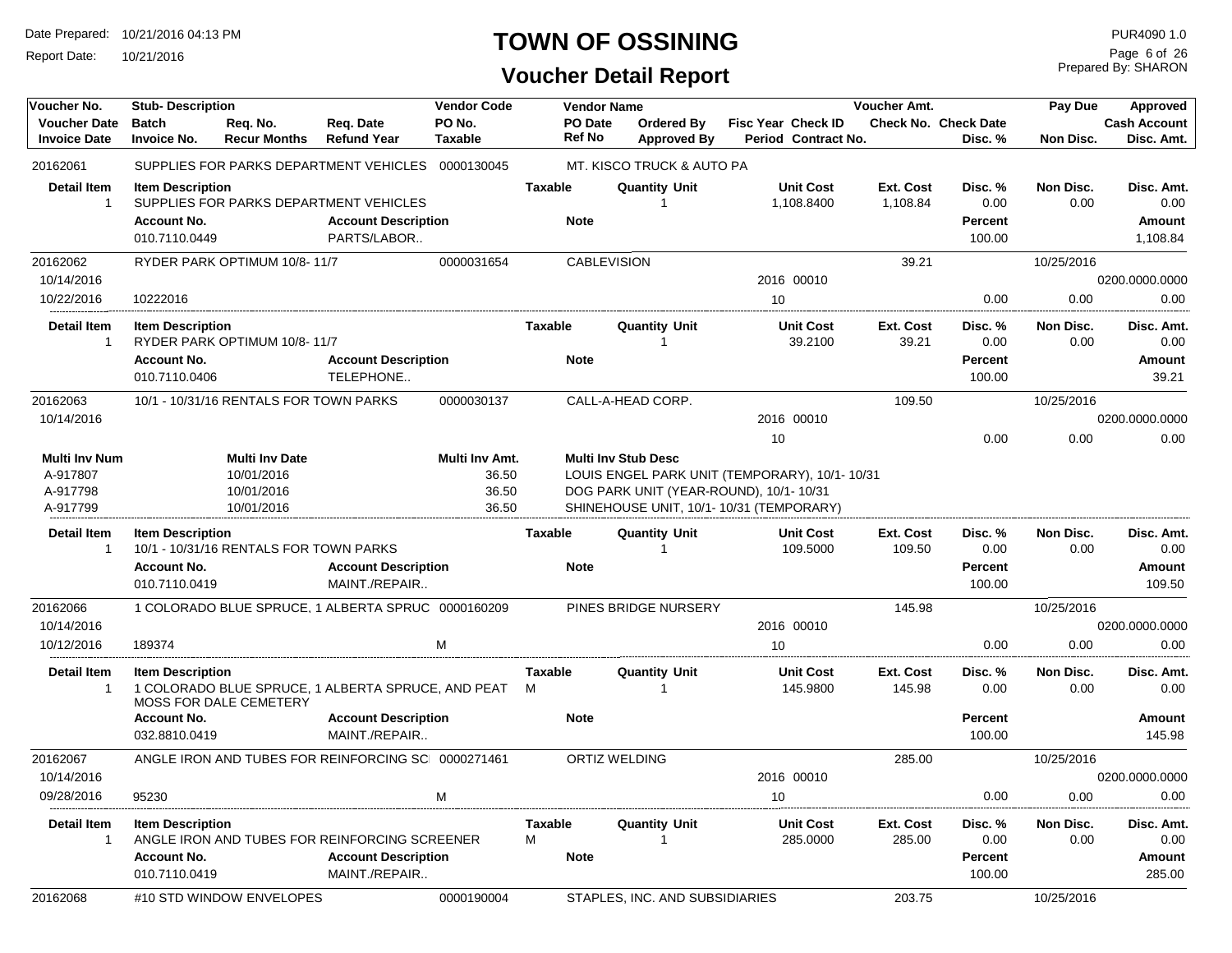Report Date: 10/21/2016

#### **TOWN OF OSSINING**

| Voucher No.                                | <b>Stub-Description</b>                                                                |                                                      |                                                                                                             | <b>Vendor Code</b>       | <b>Vendor Name</b> |                                  |                                           | Voucher Amt.            |                                        | Pay Due           | Approved                                                  |
|--------------------------------------------|----------------------------------------------------------------------------------------|------------------------------------------------------|-------------------------------------------------------------------------------------------------------------|--------------------------|--------------------|----------------------------------|-------------------------------------------|-------------------------|----------------------------------------|-------------------|-----------------------------------------------------------|
| <b>Voucher Date</b><br><b>Invoice Date</b> | <b>Batch</b><br><b>Invoice No.</b>                                                     | Req. No.<br><b>Recur Months</b>                      | Req. Date<br><b>Refund Year</b>                                                                             | PO No.<br><b>Taxable</b> | PO Date<br>Ref No  | Ordered By<br><b>Approved By</b> | Fisc Year Check ID<br>Period Contract No. |                         | <b>Check No. Check Date</b><br>Disc. % | Non Disc.         | <b>Cash Account</b><br>Disc. Amt.                         |
| 20162068                                   |                                                                                        | #10 STD WINDOW ENVELOPES                             |                                                                                                             | 0000190004               |                    | STAPLES, INC. AND SUBSIDIARIES   |                                           |                         |                                        |                   |                                                           |
| 10/17/2016                                 |                                                                                        |                                                      |                                                                                                             |                          |                    |                                  | 2016 00010                                |                         |                                        |                   | 0200.0000.0000                                            |
| 09/29/2016                                 | 3316105124                                                                             |                                                      |                                                                                                             |                          |                    |                                  | 10                                        |                         | 0.00                                   | 0.00              | 0.00                                                      |
| Detail Item<br>-1                          | <b>Item Description</b>                                                                | #10 STD WINDOW ENVELOPES                             |                                                                                                             |                          | Taxable            | <b>Quantity Unit</b><br>0        | <b>Unit Cost</b><br>0.0000                | Ext. Cost<br>203.75     | Disc. %<br>0.00                        | Non Disc.<br>0.00 | Disc. Amt.<br>0.00                                        |
|                                            | <b>Account No.</b><br>010.1355.0401                                                    |                                                      | <b>Account Description</b><br>SUPPLIES                                                                      |                          | <b>Note</b>        |                                  |                                           |                         | Percent<br>100.00                      |                   | Amount<br>203.75                                          |
| 20162069                                   |                                                                                        | PENS, POSTIT, MOUSE REST, WRISTREST                  |                                                                                                             | 0000190004               |                    | STAPLES, INC. AND SUBSIDIARIES   |                                           | 30.06                   |                                        | 10/25/2016        |                                                           |
| 10/17/2016                                 |                                                                                        |                                                      |                                                                                                             |                          |                    |                                  | 2016 00010                                |                         |                                        |                   | 0200.0000.0000                                            |
| 10/06/2016                                 | 3317361251                                                                             |                                                      |                                                                                                             |                          |                    |                                  | 10                                        |                         | 0.00                                   | 0.00              | 0.00                                                      |
| Detail Item<br>-1                          | <b>Item Description</b>                                                                | PENS, POSTIT, MOUSE REST, WRISTREST                  |                                                                                                             |                          | Taxable            | <b>Quantity Unit</b><br>0        | <b>Unit Cost</b><br>0.0000                | Ext. Cost<br>30.06      | Disc. %<br>0.00                        | Non Disc.<br>0.00 | Disc. Amt.<br>0.00                                        |
|                                            | <b>Account No.</b><br>010.1355.0401                                                    |                                                      | <b>Account Description</b><br>SUPPLIES                                                                      |                          | <b>Note</b>        |                                  |                                           |                         | Percent<br>100.00                      |                   | Amount<br>30.06                                           |
| 20162070                                   |                                                                                        | NOVEMBER 2016 MEDICAL BILL                           |                                                                                                             | 0000140030               |                    | NYS EMPLOYEES HEALTH INS.        |                                           | 106,241.71              |                                        | 10/25/2016        |                                                           |
| 10/17/2016                                 |                                                                                        |                                                      |                                                                                                             |                          |                    |                                  | 2016 00010                                |                         |                                        |                   | 0200.0000.0000                                            |
| 10/11/2016                                 | 505                                                                                    |                                                      |                                                                                                             |                          |                    |                                  | 10                                        |                         | 0.00                                   | 0.00              | 0.00                                                      |
| <b>Detail Item</b><br>-1                   | <b>Item Description</b>                                                                | NOVEMBER 2016 MEDICAL BILL                           |                                                                                                             |                          | Taxable            | <b>Quantity Unit</b><br>1        | <b>Unit Cost</b><br>106,241.7100          | Ext. Cost<br>106,241.71 | Disc. %<br>0.00                        | Non Disc.<br>0.00 | Disc. Amt.<br>0.00                                        |
|                                            | <b>Account No.</b><br>010.9010.0817<br>020.9010.0817<br>031.9010.0817<br>032.9010.0817 |                                                      | <b>Account Description</b><br>HOSPITAL/MED INS<br>HOSPITAL/MED INS<br>HOSPITAL/MED INS<br>HOSPITAL/MED INS. |                          | <b>Note</b>        |                                  |                                           |                         | Percent                                |                   | Amount<br>59,802.14<br>20,341.72<br>24,397.10<br>1,700.75 |
| 20162071                                   |                                                                                        | SENIORS COPIER 10/3-11/2                             |                                                                                                             | 0000701514               |                    | <b>XEROX FINANCIAL SERVICES</b>  |                                           | 121.19                  |                                        | 10/25/2016        |                                                           |
| 10/17/2016                                 |                                                                                        |                                                      |                                                                                                             |                          |                    |                                  | 2016 00010                                |                         |                                        |                   | 0200.0000.0000                                            |
| 10/14/2016                                 | 649022                                                                                 |                                                      |                                                                                                             |                          |                    |                                  | 10                                        |                         | 0.00                                   | 0.00              | 0.00                                                      |
| Detail Item<br>-1                          | <b>Item Description</b>                                                                | SENIORS COPIER 10/3-11/2                             |                                                                                                             |                          | Taxable            | Quantity Unit<br>1               | <b>Unit Cost</b><br>121.1900              | Ext. Cost<br>121.19     | Disc. %<br>0.00                        | Non Disc.<br>0.00 | Disc. Amt.<br>0.00                                        |
|                                            | <b>Account No.</b><br>010.6772.0201                                                    |                                                      | <b>Account Description</b><br>EQUIPMENT                                                                     |                          | <b>Note</b>        |                                  |                                           |                         | Percent<br>100.00                      |                   | Amount<br>121.19                                          |
| 20162072                                   |                                                                                        | LUNCH FOR CONFINED SPACE TRAINING, 10/14/ 0000700263 |                                                                                                             |                          |                    | <b>EURO PIZZA</b>                |                                           | 76.23                   |                                        | 10/25/2016        |                                                           |
| 10/17/2016                                 |                                                                                        |                                                      |                                                                                                             |                          |                    |                                  | 2016 00010                                |                         |                                        |                   | 0200.0000.0000                                            |
| 10/14/2016                                 | 10142016                                                                               |                                                      |                                                                                                             |                          |                    |                                  | 10                                        |                         | 0.00                                   | 0.00              | 0.00                                                      |
| Detail Item<br>-1                          | <b>Item Description</b>                                                                | LUNCH FOR CONFINED SPACE TRAINING, 10/14/16          |                                                                                                             |                          | Taxable            | Quantity Unit                    | <b>Unit Cost</b><br>76.2300               | Ext. Cost<br>76.23      | Disc.%<br>0.00                         | Non Disc.<br>0.00 | Disc. Amt.<br>0.00                                        |
|                                            | <b>Account No.</b><br>010.1620.0428                                                    |                                                      | <b>Account Description</b><br>DUES                                                                          |                          | <b>Note</b>        |                                  |                                           |                         | Percent<br>100.00                      |                   | Amount<br>76.23                                           |
| 20162073                                   |                                                                                        | POSTAGE FOR 16 CROTON                                |                                                                                                             | 0000701482               |                    | NEOFUNDS BY NEOPOST              |                                           | 824.23                  |                                        | 10/25/2016        |                                                           |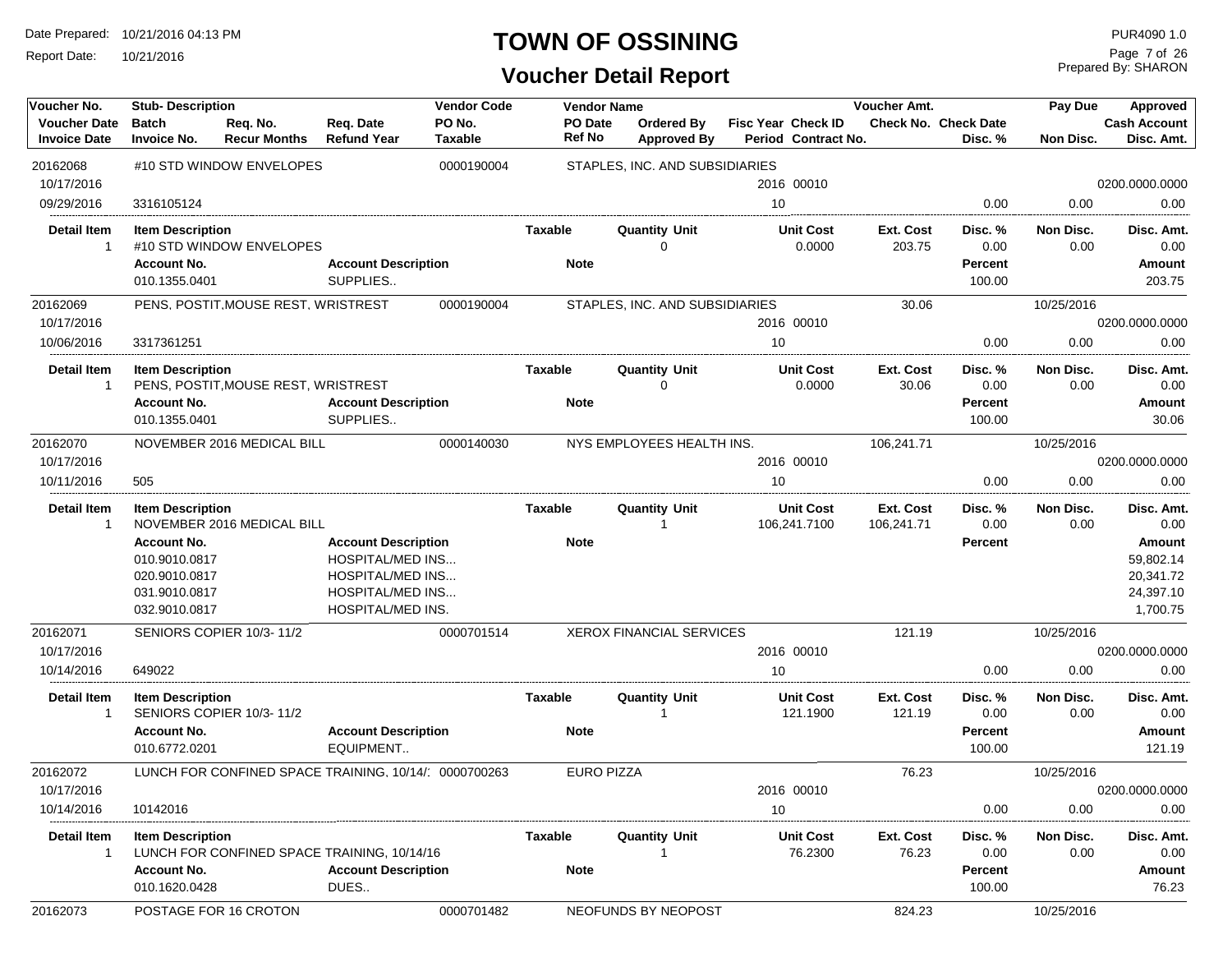Report Date: 10/21/2016

#### **TOWN OF OSSINING**

| Voucher No.                                | <b>Stub-Description</b>                       |                                   |                                        | <b>Vendor Code</b> |                | <b>Vendor Name</b>       |                                  |                                                  | Voucher Amt.        |                                        | Pay Due           | Approved                          |
|--------------------------------------------|-----------------------------------------------|-----------------------------------|----------------------------------------|--------------------|----------------|--------------------------|----------------------------------|--------------------------------------------------|---------------------|----------------------------------------|-------------------|-----------------------------------|
| <b>Voucher Date</b><br><b>Invoice Date</b> | <b>Batch</b><br><b>Invoice No.</b>            | Req. No.<br><b>Recur Months</b>   | Req. Date<br><b>Refund Year</b>        | PO No.<br>Taxable  |                | PO Date<br><b>Ref No</b> | Ordered By<br><b>Approved By</b> | <b>Fisc Year Check ID</b><br>Period Contract No. |                     | <b>Check No. Check Date</b><br>Disc. % | Non Disc.         | <b>Cash Account</b><br>Disc. Amt. |
| 20162073                                   |                                               | POSTAGE FOR 16 CROTON             |                                        | 0000701482         |                |                          | NEOFUNDS BY NEOPOST              |                                                  |                     |                                        |                   |                                   |
| 10/17/2016                                 |                                               |                                   |                                        |                    |                |                          |                                  | 2016 00010                                       |                     |                                        |                   | 0200.0000.0000                    |
| 10/28/2016                                 | 10282016                                      |                                   |                                        |                    |                |                          |                                  | 10                                               |                     | 0.00                                   | 0.00              | 0.00                              |
| Detail Item                                | <b>Item Description</b>                       |                                   |                                        |                    | <b>Taxable</b> |                          | Quantity Unit                    | <b>Unit Cost</b>                                 | Ext. Cost           | Disc. %                                | Non Disc.         | Disc. Amt                         |
| $\mathbf{1}$                               |                                               | POSTAGE FOR 16 CROTON             |                                        |                    |                |                          |                                  | 824.2300                                         | 824.23              | 0.00                                   | 0.00              | 0.00                              |
|                                            | <b>Account No.</b>                            |                                   | <b>Account Description</b>             |                    |                | <b>Note</b>              |                                  |                                                  |                     | Percent                                |                   | Amount                            |
|                                            | 010.1620.0436                                 |                                   | POSTAGE                                |                    |                |                          |                                  |                                                  |                     | 100.00                                 |                   | 824.23                            |
| 20162074                                   |                                               | TONER FOR BUDGET OFFICER PRINTER  |                                        | 0000190004         |                |                          | STAPLES, INC. AND SUBSIDIARIES   |                                                  | 47.36               |                                        | 10/25/2016        |                                   |
| 10/17/2016                                 |                                               |                                   |                                        |                    |                |                          |                                  | 2016 00010                                       |                     |                                        |                   | 0200.0000.0000                    |
| 10/04/2016                                 | 3317244025                                    |                                   |                                        |                    |                |                          |                                  | 10                                               |                     | 0.00                                   | 0.00              | 0.00                              |
| <b>Detail Item</b>                         | <b>Item Description</b>                       |                                   |                                        |                    | <b>Taxable</b> |                          | <b>Quantity Unit</b>             | <b>Unit Cost</b>                                 | Ext. Cost           | Disc. %                                | Non Disc.         | Disc. Amt.                        |
| $\mathbf 1$                                |                                               | TONER FOR BUDGET OFFICER PRINTER  |                                        |                    |                |                          |                                  | 47.3600                                          | 47.36               | 0.00                                   | 0.00              | 0.00                              |
|                                            | <b>Account No.</b>                            |                                   | <b>Account Description</b>             |                    |                | <b>Note</b>              |                                  |                                                  |                     | <b>Percent</b>                         |                   | Amount                            |
|                                            | 010.1220.0401                                 |                                   | SUPPLIES                               |                    |                |                          |                                  |                                                  |                     | 100.00                                 |                   | 47.36                             |
| 20162075                                   |                                               | RYDER PARK WATER BILLS, 6/10-9/14 |                                        | 0000150028         |                |                          | VILLAGE OF OSSINING              |                                                  | 614.32              |                                        | 10/25/2016        |                                   |
| 10/17/2016                                 |                                               |                                   |                                        |                    |                |                          |                                  | 2016 00010                                       |                     |                                        |                   | 0200.0000.0000                    |
|                                            |                                               |                                   |                                        |                    |                |                          |                                  | 10                                               |                     | 0.00                                   | 0.00              | 0.00                              |
| <b>Multi Inv Num</b>                       |                                               | <b>Multi Inv Date</b>             |                                        | Multi Inv Amt.     |                |                          | <b>Multi Inv Stub Desc</b>       |                                                  |                     |                                        |                   |                                   |
| 2016-01-                                   |                                               | 10/07/2016                        |                                        | 363.34             |                |                          | RYDER MEMORIAL PARK              |                                                  |                     |                                        |                   |                                   |
| 0001341<br>2016-01-<br>0001579             |                                               | 10/07/2016                        |                                        | 250.98             |                |                          | RYDER COMFORT STATION            |                                                  |                     |                                        |                   |                                   |
| <b>Detail Item</b><br>-1                   | <b>Item Description</b>                       | RYDER PARK WATER BILLS, 6/10-9/14 |                                        |                    | Taxable        |                          | <b>Quantity Unit</b>             | <b>Unit Cost</b><br>614.3200                     | Ext. Cost<br>614.32 | Disc. %<br>0.00                        | Non Disc.<br>0.00 | Disc. Amt.<br>0.00                |
|                                            | <b>Account No.</b><br>010.7110.0410           |                                   | <b>Account Description</b><br>WATER    |                    |                | <b>Note</b>              |                                  |                                                  |                     | Percent<br>100.00                      |                   | Amount<br>614.32                  |
| 20162076                                   |                                               | 2017 MONTHLY CALENDAR (3)         |                                        | 0000190004         |                |                          | STAPLES, INC. AND SUBSIDIARIES   |                                                  | 19.14               |                                        | 10/25/2016        |                                   |
| 10/18/2016                                 |                                               |                                   |                                        |                    |                |                          |                                  | 2016 00010                                       |                     |                                        |                   | 0200.0000.0000                    |
| 10/04/2016                                 | 3317244026                                    |                                   |                                        |                    |                |                          |                                  | 10                                               |                     | 0.00                                   | 0.00              | 0.00                              |
| <b>Detail Item</b><br>$\mathbf{1}$         | <b>Item Description</b>                       | 2017 MONTHLY CALENDAR (3)         |                                        |                    | <b>Taxable</b> |                          | <b>Quantity Unit</b><br>0        | <b>Unit Cost</b><br>0.0000                       | Ext. Cost<br>19.14  | Disc. %<br>0.00                        | Non Disc.<br>0.00 | Disc. Amt.<br>0.00                |
|                                            | <b>Account No.</b><br>010.1410.0401           |                                   | <b>Account Description</b><br>SUPPLIES |                    |                | <b>Note</b>              |                                  |                                                  |                     | <b>Percent</b><br>100.00               |                   | Amount<br>19.14                   |
| 20162077                                   | 2017 CALENDARS (3)                            |                                   |                                        | 0000190004         |                |                          | STAPLES, INC. AND SUBSIDIARIES   |                                                  | 19.14               |                                        | 10/25/2016        |                                   |
| 10/18/2016                                 |                                               |                                   |                                        |                    |                |                          |                                  | 2016 00010                                       |                     |                                        |                   | 0200.0000.0000                    |
| 10/04/2016                                 | 3317244026                                    |                                   |                                        |                    |                |                          |                                  | 10                                               |                     | 0.00                                   | 0.00              | 0.00                              |
| <b>Detail Item</b><br>-1                   | <b>Item Description</b><br>2017 CALENDARS (3) |                                   |                                        |                    | <b>Taxable</b> |                          | <b>Quantity Unit</b><br>0        | <b>Unit Cost</b><br>0.0000                       | Ext. Cost<br>19.14  | Disc. %<br>0.00                        | Non Disc.<br>0.00 | Disc. Amt.<br>0.00                |
|                                            | <b>Account No.</b><br>010.1410.0401           |                                   | <b>Account Description</b><br>SUPPLIES |                    |                | <b>Note</b>              |                                  |                                                  |                     | <b>Percent</b><br>100.00               |                   | Amount<br>19.14                   |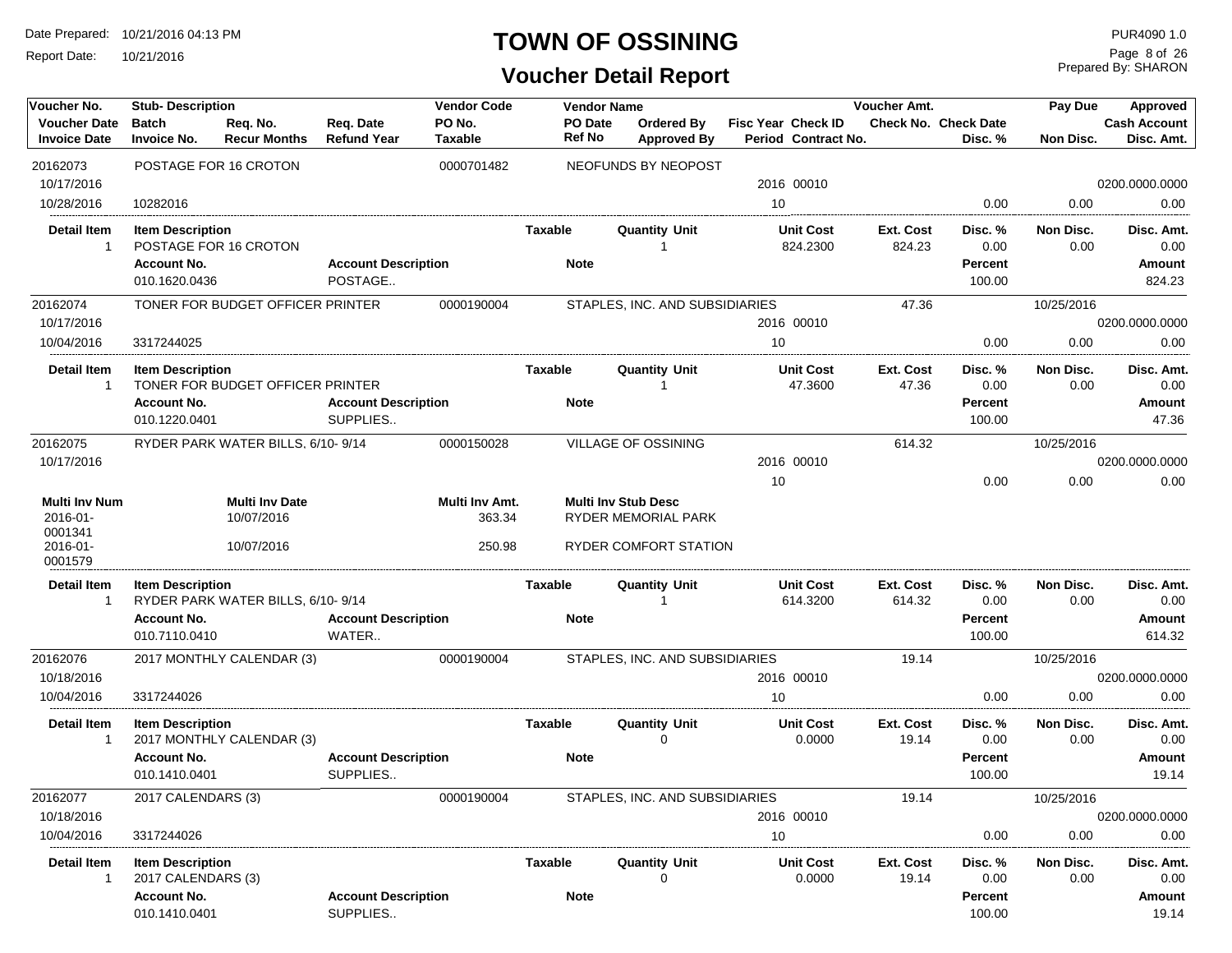Report Date: 10/21/2016

#### **TOWN OF OSSINING**

| Voucher No.                                | <b>Stub- Description</b>            |                                                   |                                                             | <b>Vendor Code</b>                |                     | <b>Vendor Name</b>                                                                         |    |                                           | Voucher Amt.          |                                        | Pay Due           | Approved                          |
|--------------------------------------------|-------------------------------------|---------------------------------------------------|-------------------------------------------------------------|-----------------------------------|---------------------|--------------------------------------------------------------------------------------------|----|-------------------------------------------|-----------------------|----------------------------------------|-------------------|-----------------------------------|
| <b>Voucher Date</b><br><b>Invoice Date</b> | <b>Batch</b><br><b>Invoice No.</b>  | Reg. No.<br><b>Recur Months</b>                   | Reg. Date<br><b>Refund Year</b>                             | PO No.<br><b>Taxable</b>          | <b>Ref No</b>       | PO Date<br>Ordered By<br><b>Approved By</b>                                                |    | Fisc Year Check ID<br>Period Contract No. |                       | <b>Check No. Check Date</b><br>Disc. % | Non Disc.         | <b>Cash Account</b><br>Disc. Amt. |
| 20162078                                   |                                     | <b>BIC SOFT FEEL BLACK PENS</b>                   |                                                             | 0000190004                        |                     | STAPLES. INC. AND SUBSIDIARIES                                                             |    |                                           | 2.54                  |                                        | 10/25/2016        |                                   |
| 10/18/2016                                 |                                     |                                                   |                                                             |                                   |                     |                                                                                            |    | 2016 00010                                |                       |                                        |                   | 0200.0000.0000                    |
| 10/04/2016                                 | 3317244027                          |                                                   |                                                             |                                   |                     |                                                                                            | 10 |                                           |                       | 0.00                                   | 0.00              | 0.00                              |
| <b>Detail Item</b><br>$\mathbf{1}$         | <b>Item Description</b>             | <b>BIC SOFT FEEL BLACK PENS</b>                   |                                                             |                                   | <b>Taxable</b>      | <b>Quantity Unit</b><br>$\Omega$                                                           |    | <b>Unit Cost</b><br>0.0000                | Ext. Cost<br>2.54     | Disc. %<br>0.00                        | Non Disc.<br>0.00 | Disc. Amt.<br>0.00                |
|                                            | <b>Account No.</b>                  |                                                   | <b>Account Description</b>                                  |                                   | <b>Note</b>         |                                                                                            |    |                                           |                       | <b>Percent</b>                         |                   | Amount                            |
|                                            | 010.1410.0401                       |                                                   | SUPPLIES                                                    |                                   |                     |                                                                                            |    |                                           |                       | 100.00                                 |                   | 2.54                              |
| 20162079                                   |                                     | PARTS FOR DALE CEMETERY EXCAVATOR                 |                                                             | 0000160310                        |                     | PINE BUSH EQUIPMENT CO, INC                                                                |    |                                           | 1,023.99              |                                        | 10/25/2016        |                                   |
| 10/18/2016                                 |                                     |                                                   |                                                             |                                   |                     |                                                                                            |    | 2016 00010                                |                       |                                        |                   | 0200.0000.0000                    |
|                                            |                                     |                                                   |                                                             |                                   |                     |                                                                                            | 10 |                                           |                       | 0.00                                   | 0.00              | 0.00                              |
| Multi Inv Num<br>103585<br>S96451          |                                     | <b>Multi Inv Date</b><br>09/19/2016<br>09/22/2016 |                                                             | Multi Inv Amt.<br>964.00<br>59.99 |                     | <b>Multi Inv Stub Desc</b><br><b>EXCAVATOR BUCKET</b><br><b>BUCKET TEETH FOR EXCAVATOR</b> |    |                                           |                       |                                        |                   |                                   |
| Detail Item<br>$\mathbf{1}$                | <b>Item Description</b>             | PARTS FOR DALE CEMETERY EXCAVATOR                 |                                                             |                                   | <b>Taxable</b>      | <b>Quantity Unit</b><br>$\overline{1}$                                                     |    | <b>Unit Cost</b><br>1,023.9900            | Ext. Cost<br>1,023.99 | Disc. %<br>0.00                        | Non Disc.<br>0.00 | Disc. Amt.<br>0.00                |
|                                            | <b>Account No.</b><br>032.8810.0201 |                                                   | <b>Account Description</b><br>EQUIPMENT                     |                                   | <b>Note</b>         |                                                                                            |    |                                           |                       | <b>Percent</b><br>100.00               |                   | <b>Amount</b><br>1.023.99         |
| 20162080                                   |                                     | PRINTING FOR 500 PLOT CARDS                       |                                                             | 0000700789                        |                     | <b>BRIARCLIFF BUSINESS SERVICES</b>                                                        |    |                                           | 37.00                 |                                        | 10/25/2016        |                                   |
| 10/18/2016                                 |                                     |                                                   |                                                             |                                   |                     |                                                                                            |    | 2016 00010                                |                       |                                        |                   | 0200.0000.0000                    |
| 10/11/2016                                 | 51360                               |                                                   |                                                             | M                                 |                     |                                                                                            | 10 |                                           |                       | 0.00                                   | 0.00              | 0.00                              |
| <b>Detail Item</b><br>$\mathbf{1}$         | <b>Item Description</b>             | PRINTING FOR 500 PLOT CARDS                       |                                                             |                                   | <b>Taxable</b><br>М | <b>Quantity Unit</b><br>-1                                                                 |    | <b>Unit Cost</b><br>37.0000               | Ext. Cost<br>37.00    | Disc. %<br>0.00                        | Non Disc.<br>0.00 | Disc. Amt.<br>0.00                |
|                                            | <b>Account No.</b>                  |                                                   | <b>Account Description</b>                                  |                                   | <b>Note</b>         |                                                                                            |    |                                           |                       | <b>Percent</b>                         |                   | <b>Amount</b>                     |
|                                            | 032.8810.0401                       |                                                   | SUPPLIES                                                    |                                   |                     |                                                                                            |    |                                           |                       | 100.00                                 |                   | 37.00                             |
| 20162081                                   |                                     |                                                   | PERIOD OF PERFORMANCE 10/01/2016-10/31/201 0000040097       |                                   |                     | DE LAGE LANDEN FINANCIAL SRVCS                                                             |    |                                           | 117.00                |                                        | 10/25/2016        |                                   |
| 10/18/2016                                 |                                     |                                                   |                                                             |                                   |                     |                                                                                            |    | 2016 00010                                |                       |                                        |                   | 0200.0000.0000                    |
| 10/08/2016                                 | 51822122                            |                                                   |                                                             |                                   |                     |                                                                                            |    | 10 24938431                               |                       | 0.00                                   | 0.00              | 0.00                              |
| Detail Item<br>$\mathbf{1}$                | <b>Item Description</b>             |                                                   | PERIOD OF PERFORMANCE 10/01/2016-10/31/2016                 |                                   | <b>Taxable</b>      | <b>Quantity Unit</b><br>$\Omega$                                                           |    | <b>Unit Cost</b><br>0.0000                | Ext. Cost<br>117.00   | Disc. %<br>0.00                        | Non Disc.<br>0.00 | Disc. Amt.<br>0.00                |
|                                            | <b>Account No.</b>                  |                                                   | <b>Account Description</b>                                  |                                   | <b>Note</b>         |                                                                                            |    |                                           |                       | <b>Percent</b>                         |                   | Amount                            |
|                                            | 010.1355.0419                       |                                                   | MAINT./REPAIR                                               |                                   |                     |                                                                                            |    |                                           |                       | 100.00                                 |                   | 117.00                            |
| 20162082                                   |                                     |                                                   | FOR OBCC - ROLL 3' X 360' F X 35, 30X30 X30 ID K 0000050011 |                                   |                     | EXPANDED SUPPLY PRODUCTS.                                                                  |    |                                           | 1,117.80              |                                        | 10/25/2016        |                                   |
| 10/18/2016                                 |                                     |                                                   |                                                             |                                   |                     |                                                                                            |    | 2016 00010                                |                       |                                        |                   | 0200.0000.0000                    |
|                                            |                                     |                                                   |                                                             |                                   |                     |                                                                                            | 10 |                                           |                       | 0.00                                   | 0.00              | 0.00                              |
| <b>Multi Inv Num</b>                       |                                     | <b>Multi Inv Date</b>                             |                                                             | <b>Multi Inv Amt.</b>             |                     | <b>Multi Inv Stub Desc</b>                                                                 |    |                                           |                       |                                        |                   |                                   |
| 20854                                      |                                     | 10/11/2016                                        |                                                             | 428.00                            |                     | 10"X20' N-12 ULTRA PERF                                                                    |    |                                           |                       |                                        |                   |                                   |
| 20799                                      |                                     | 10/06/2016                                        |                                                             | 689.80                            |                     | <b>CATCH BASIN AND PARTS</b>                                                               |    |                                           |                       |                                        |                   |                                   |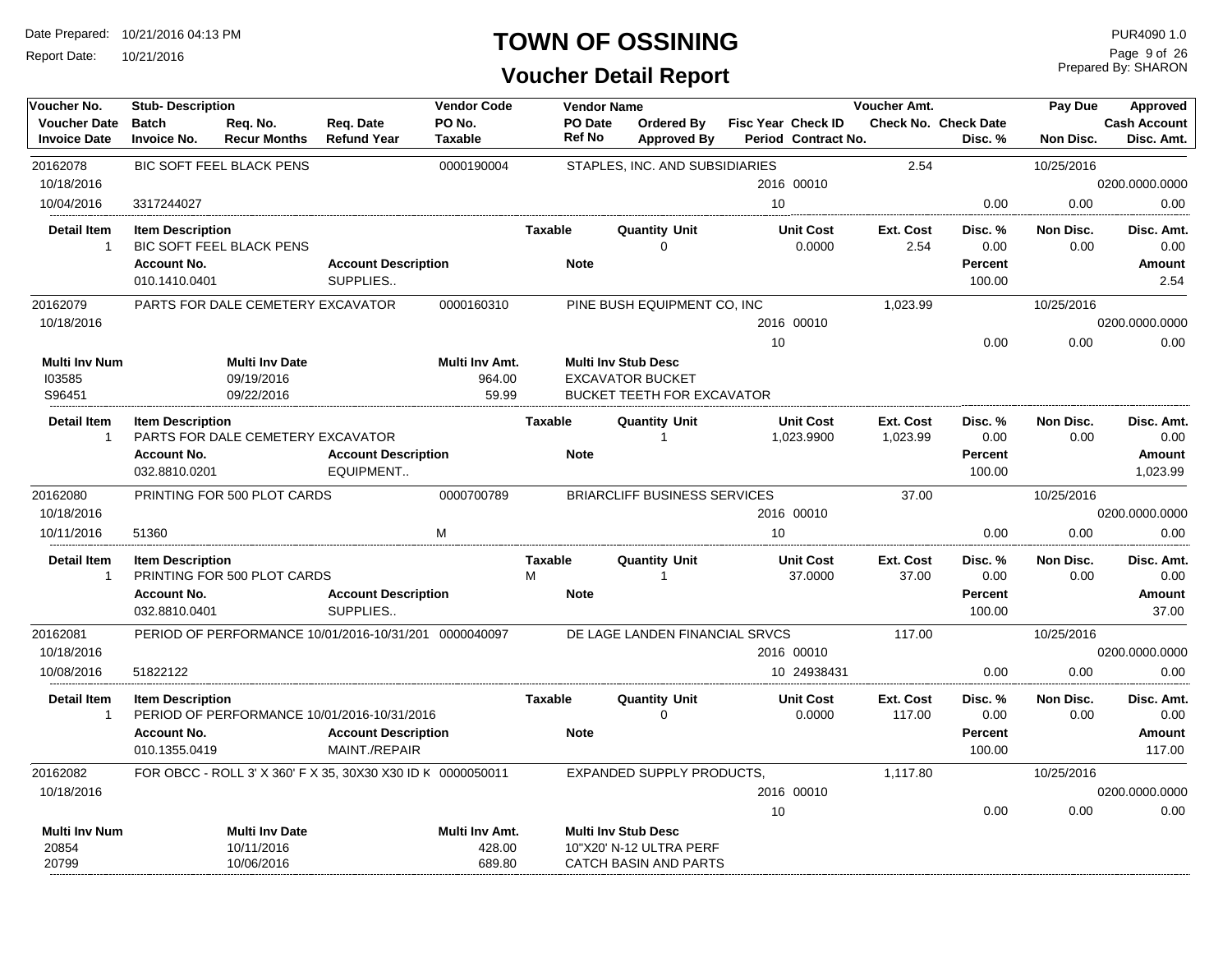Report Date: 10/21/2016

#### **TOWN OF OSSINING**

**Voucher Detail Report**

Prepared By: SHARON Page 10 of 26

| Voucher No.                                | <b>Stub-Description</b>                       |                                  |                                                                                                                                                                           | <b>Vendor Code</b> |                               | <b>Vendor Name</b>       |                                  |                                                  | Voucher Amt.        |                                        | Pay Due           | Approved                          |
|--------------------------------------------|-----------------------------------------------|----------------------------------|---------------------------------------------------------------------------------------------------------------------------------------------------------------------------|--------------------|-------------------------------|--------------------------|----------------------------------|--------------------------------------------------|---------------------|----------------------------------------|-------------------|-----------------------------------|
| <b>Voucher Date</b><br><b>Invoice Date</b> | <b>Batch</b><br><b>Invoice No.</b>            | Req. No.<br><b>Recur Months</b>  | Req. Date<br><b>Refund Year</b>                                                                                                                                           | PO No.<br>Taxable  |                               | PO Date<br><b>Ref No</b> | Ordered By<br><b>Approved By</b> | <b>Fisc Year Check ID</b><br>Period Contract No. |                     | <b>Check No. Check Date</b><br>Disc. % | Non Disc.         | <b>Cash Account</b><br>Disc. Amt. |
| 20162082                                   |                                               |                                  | FOR OBCC - ROLL 3' X 360' F X 35, 30X30 X30 ID K 0000050011                                                                                                               |                    |                               |                          | EXPANDED SUPPLY PRODUCTS.        |                                                  |                     |                                        |                   |                                   |
| <b>Detail Item</b><br>$\mathbf{1}$         | <b>Item Description</b><br><b>HOOK</b>        |                                  | FOR OBCC - ROLL 3' X 360' F X 35, 30X30 X30 ID KO BASIN,<br>30X30 FRAME & GRATE, 2"X27' RACHET STRAP W/WIRE                                                               |                    | <b>Taxable</b>                |                          | <b>Quantity Unit</b><br>0        | <b>Unit Cost</b><br>0.0000                       | Ext. Cost<br>689.80 | Disc. %<br>0.00                        | Non Disc.<br>0.00 | Disc. Amt.<br>0.00                |
|                                            | <b>Account No.</b><br>010.7112.0419           |                                  | <b>Account Description</b><br>MAINT./REPAIR                                                                                                                               |                    | <b>Note</b>                   |                          |                                  |                                                  |                     | <b>Percent</b><br>100.00               |                   | Amount<br>689.80                  |
| <b>Detail Item</b><br>$\overline{2}$       | <b>Item Description</b>                       | OBCC - 10" X 20' N-12 ULTRA PERF |                                                                                                                                                                           |                    | <b>Taxable</b>                |                          | <b>Quantity Unit</b><br>0        | <b>Unit Cost</b><br>0.0000                       | Ext. Cost<br>428.00 | Disc. %<br>0.00                        | Non Disc.<br>0.00 | Disc. Amt.<br>0.00                |
|                                            | <b>Account No.</b><br>010.7112.0419           |                                  | <b>Account Description</b><br>MAINT./REPAIR                                                                                                                               |                    | <b>Note</b>                   |                          |                                  |                                                  |                     | <b>Percent</b><br>100.00               |                   | Amount<br>428.00                  |
| 20162083                                   |                                               |                                  | 5 GALLON PREMIUM WATER, PLUS DEPOSIT, EQ 0000030059                                                                                                                       |                    |                               |                          | CRYSTAL ROCK WATER COMPAN        |                                                  | 38.70               |                                        | 10/25/2016        |                                   |
| 10/18/2016                                 |                                               |                                  |                                                                                                                                                                           |                    |                               |                          |                                  | 2016 00010                                       |                     |                                        |                   | 0200.0000.0000                    |
| 09/30/2016                                 | 316394                                        |                                  |                                                                                                                                                                           |                    |                               |                          |                                  | 10                                               |                     | 0.00                                   | 0.00              | 0.00                              |
| <b>Detail Item</b><br>$\overline{1}$       | <b>Item Description</b>                       |                                  | 5 GALLON PREMIUM WATER, PLUS DEPOSIT, EQUIP. RENTAL                                                                                                                       |                    | <b>Taxable</b>                |                          | <b>Quantity Unit</b><br>0        | <b>Unit Cost</b><br>0.0000                       | Ext. Cost<br>19.35  | Disc. %<br>0.00                        | Non Disc.<br>0.00 | Disc. Amt.<br>0.00                |
|                                            | <b>Account No.</b><br>031.5010.0410           |                                  | <b>Account Description</b><br>WATER                                                                                                                                       |                    | <b>Note</b>                   |                          |                                  |                                                  |                     | Percent<br>100.00                      |                   | Amount<br>19.35                   |
| <b>Detail Item</b><br>2                    | <b>Item Description</b>                       |                                  | 5 GALLON PREMIUM WATER, PLUS DEPOSIT, EQUIP. RENTAL                                                                                                                       |                    | <b>Taxable</b>                |                          | <b>Quantity Unit</b><br>0        | <b>Unit Cost</b><br>0.0000                       | Ext. Cost<br>19.35  | Disc. %<br>0.00                        | Non Disc.<br>0.00 | Disc. Amt.<br>0.00                |
|                                            | <b>Account No.</b><br>031.5110.0410           |                                  | <b>Account Description</b><br>WATER                                                                                                                                       |                    | <b>Note</b>                   |                          |                                  |                                                  |                     | <b>Percent</b><br>100.00               |                   | <b>Amount</b><br>19.35            |
| 20162092                                   |                                               | <b>5 CASES OF BOTTLED WATER</b>  |                                                                                                                                                                           | 0000150100         |                               |                          | O'CONNOR, MICHAEL G              |                                                  | 36.40               |                                        | 10/25/2016        |                                   |
| 10/18/2016                                 |                                               |                                  |                                                                                                                                                                           |                    |                               |                          |                                  | 2016 00010                                       |                     |                                        |                   | 0200.0000.0000                    |
| 10/18/2016                                 | 5717                                          |                                  |                                                                                                                                                                           |                    |                               |                          |                                  | 10                                               |                     | 0.00                                   | 0.00              | 0.00                              |
| <b>Detail Item</b>                         | <b>Item Description</b>                       |                                  |                                                                                                                                                                           |                    | Taxable                       |                          | <b>Quantity Unit</b>             | <b>Unit Cost</b>                                 | Ext. Cost           | Disc. %                                | Non Disc.         | Disc. Amt.                        |
| -1                                         | <b>Account No.</b>                            | 5 CASES OF BOTTLED WATER         | <b>Account Description</b>                                                                                                                                                |                    | <b>Note</b>                   |                          | 0                                | 0.0000                                           | 18.20               | 0.00<br><b>Percent</b>                 | 0.00              | 0.00<br><b>Amount</b>             |
|                                            | 031.5132.0410                                 |                                  | WATER                                                                                                                                                                     |                    |                               |                          |                                  |                                                  |                     | 100.00                                 |                   | 18.20                             |
| <b>Detail Item</b>                         | <b>Item Description</b>                       |                                  |                                                                                                                                                                           |                    | <b>Taxable</b>                |                          | <b>Quantity Unit</b>             | <b>Unit Cost</b>                                 | Ext. Cost           | Disc. %                                | Non Disc.         | Disc. Amt.                        |
| $\overline{2}$                             |                                               | 5 CASES OF BOTTLED WATER         |                                                                                                                                                                           |                    |                               |                          | 0                                | 0.0000                                           | 18.20               | 0.00                                   | 0.00              | 0.00                              |
|                                            | <b>Account No.</b><br>031.5110.0410           |                                  | <b>Account Description</b><br>WATER                                                                                                                                       |                    | <b>Note</b>                   |                          |                                  |                                                  |                     | <b>Percent</b><br>100.00               |                   | Amount<br>18.20                   |
| 20162093                                   |                                               |                                  | SAFETY JACKET LC EMBROIDERD LOGO, OSSIN 0000700131                                                                                                                        |                    |                               |                          | <b>TIGER LINE EMBROIDERY</b>     |                                                  | 138.00              |                                        | 10/25/2016        |                                   |
| 10/19/2016                                 |                                               |                                  |                                                                                                                                                                           |                    |                               |                          |                                  | 2016 00010                                       |                     |                                        |                   | 0200.0000.0000                    |
| 10/18/2016                                 | 110                                           |                                  |                                                                                                                                                                           |                    |                               |                          |                                  | 10                                               |                     | 0.00                                   | 0.00              | 0.00                              |
| <b>Detail Item</b><br>$\overline{1}$       | <b>Item Description</b><br><b>Account No.</b> |                                  | SAFETY JACKET LC EMBROIDERD LOGO, OSSINING<br>REFLECTIVE BACK RC 2 LINE NAME FOR MICHAEL G.<br>O'CONNOR AND DANA LEVENBERG, TOWN SUPERVISOR<br><b>Account Description</b> |                    | <b>Taxable</b><br><b>Note</b> |                          | <b>Quantity Unit</b><br>0        | <b>Unit Cost</b><br>0.0000                       | Ext. Cost<br>138.00 | Disc. %<br>0.00<br><b>Percent</b>      | Non Disc.<br>0.00 | Disc. Amt.<br>0.00<br>Amount      |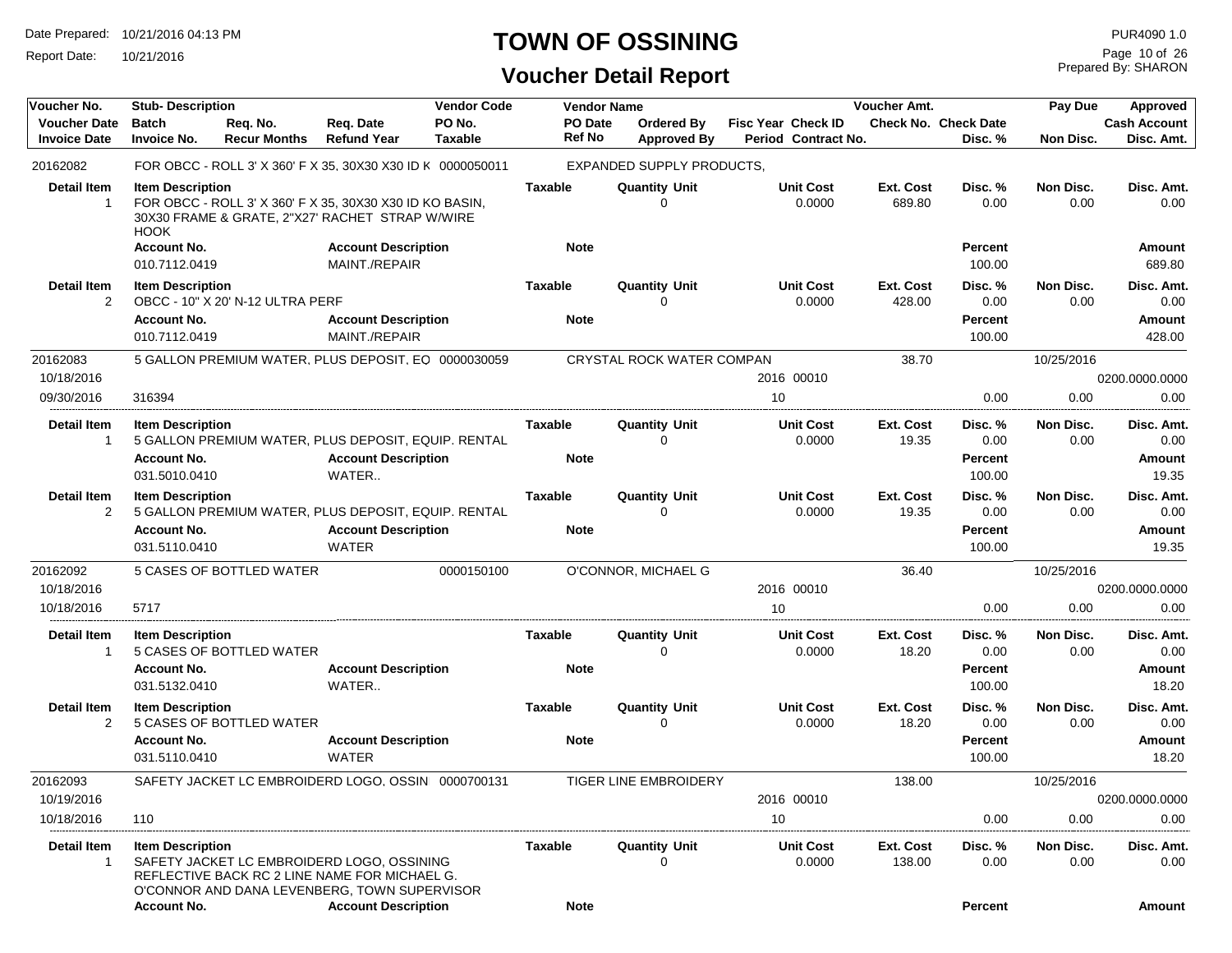Report Date: 10/21/2016

## **TOWN OF OSSINING**

Prepared By: SHARON Page 11 of 26

| Voucher No.                                | <b>Stub-Description</b>                               |                                       |                                                                                               | <b>Vendor Code</b>       |                | <b>Vendor Name</b>         |                                  |    |                                           | Voucher Amt.           |                                        | Pay Due           | Approved                          |
|--------------------------------------------|-------------------------------------------------------|---------------------------------------|-----------------------------------------------------------------------------------------------|--------------------------|----------------|----------------------------|----------------------------------|----|-------------------------------------------|------------------------|----------------------------------------|-------------------|-----------------------------------|
| <b>Voucher Date</b><br><b>Invoice Date</b> | <b>Batch</b><br><b>Invoice No.</b>                    | Req. No.<br><b>Recur Months</b>       | Req. Date<br><b>Refund Year</b>                                                               | PO No.<br><b>Taxable</b> | <b>Ref No</b>  | PO Date                    | Ordered By<br><b>Approved By</b> |    | Fisc Year Check ID<br>Period Contract No. |                        | <b>Check No. Check Date</b><br>Disc. % | Non Disc.         | <b>Cash Account</b><br>Disc. Amt. |
| 20162093                                   |                                                       |                                       | SAFETY JACKET LC EMBROIDERD LOGO, OSSIN 0000700131                                            |                          |                |                            | <b>TIGER LINE EMBROIDERY</b>     |    |                                           |                        |                                        |                   |                                   |
|                                            | <b>Account No.</b><br>031.5110.0419                   |                                       | <b>Account Description</b><br>MAINT./REPAIR                                                   |                          | <b>Note</b>    |                            |                                  |    |                                           |                        | <b>Percent</b><br>100.00               |                   | Amount<br>138.00                  |
| 20162094                                   |                                                       |                                       | THIRD RUN OF TIRE AD FOR RECYCLING OF TIRI 0000250000                                         |                          |                |                            | YORKTOWN PENNYSAVER CORP.        |    |                                           | 62.00                  |                                        | 10/25/2016        |                                   |
| 10/19/2016                                 |                                                       |                                       |                                                                                               |                          |                |                            |                                  |    | 2016 00010                                |                        |                                        |                   | 0200.0000.0000                    |
| 10/18/2016                                 | 802273                                                |                                       |                                                                                               |                          |                |                            |                                  | 10 |                                           |                        | 0.00                                   | 0.00              | 0.00                              |
| <b>Detail Item</b><br>$\mathbf{1}$         | <b>Item Description</b>                               | OCTOBER 22, 2016 PLACED IN PENNYSAVER | THIRD RUN OF TIRE AD FOR RECYCLING OF TIRES FOR                                               |                          | Taxable        |                            | <b>Quantity Unit</b><br>0        |    | <b>Unit Cost</b><br>0.0000                | Ext. Cost<br>62.00     | Disc. %<br>0.00                        | Non Disc.<br>0.00 | Disc. Amt.<br>0.00                |
|                                            | <b>Account No.</b>                                    |                                       | <b>Account Description</b><br>PRINTING                                                        |                          | <b>Note</b>    |                            |                                  |    |                                           |                        | <b>Percent</b>                         |                   | Amount                            |
|                                            | 065.8160.0402                                         |                                       |                                                                                               |                          |                |                            |                                  |    |                                           |                        | 100.00                                 |                   | 62.00                             |
| 20162095                                   |                                                       |                                       | POSTAGE TO COVER THE 2017 SANITATION FLY 0000160095                                           |                          |                |                            | POSTMASTER, WHITE PLAINS         |    |                                           | 525.00                 |                                        | 10/25/2016        |                                   |
| 10/19/2016                                 |                                                       |                                       |                                                                                               |                          |                |                            |                                  |    | 2016 00010                                |                        |                                        |                   | 0200.0000.0000                    |
| 10/19/2016                                 | 10/19/2016                                            |                                       |                                                                                               |                          |                |                            |                                  | 10 |                                           |                        | 0.00                                   | 0.00              | 0.00                              |
| <b>Detail Item</b><br>1                    | <b>Item Description</b><br><b>COMPLETED AS OF YET</b> |                                       | POSTAGE TO COVER THE 2017 SANITATION FLYERS AND<br>POSTAGE & PERMIT #6269 FEES FOR FLYERS NOT |                          | Taxable        |                            | <b>Quantity Unit</b><br>$\Omega$ |    | <b>Unit Cost</b><br>0.0000                | Ext. Cost<br>525.00    | Disc. %<br>0.00                        | Non Disc.<br>0.00 | Disc. Amt.<br>0.00                |
|                                            | <b>Account No.</b>                                    |                                       | <b>Account Description</b>                                                                    |                          | <b>Note</b>    |                            |                                  |    |                                           |                        | <b>Percent</b>                         |                   | Amount                            |
|                                            | 065.8160.0402                                         |                                       | PRINTING                                                                                      |                          |                |                            |                                  |    |                                           |                        | 100.00                                 |                   | 525.00                            |
| 20162096                                   |                                                       |                                       | REIMBURSEMENT FROM CROTON, 11/1-11/30                                                         | 0000150005               |                |                            | OSSINING VOLUNTEER               |    |                                           | 14,400.00              |                                        | 10/25/2016        |                                   |
| 10/19/2016                                 |                                                       |                                       |                                                                                               |                          |                |                            |                                  |    | 2016 00010                                |                        |                                        |                   | 0200.0000.0000                    |
| 09/27/2016                                 | 2016-11C                                              |                                       |                                                                                               |                          |                |                            |                                  | 10 |                                           |                        | 0.00                                   | 0.00              | 0.00                              |
| Detail Item<br>$\mathbf{1}$                | <b>Item Description</b>                               | REIMBURSEMENT FROM CROTON, 11/1-11/30 |                                                                                               |                          | Taxable        |                            | <b>Quantity Unit</b><br>-1       |    | <b>Unit Cost</b><br>14,400.0000           | Ext. Cost<br>14,400.00 | Disc. %<br>0.00                        | Non Disc.<br>0.00 | Disc. Amt.<br>0.00                |
|                                            | <b>Account No.</b>                                    |                                       | <b>Account Description</b>                                                                    |                          | <b>Note</b>    |                            |                                  |    |                                           |                        | Percent                                |                   | <b>Amount</b>                     |
|                                            | 066.4540.0475                                         |                                       | <b>AMBULANCE DISTRICT -</b><br>CONTRACTUAL                                                    |                          |                |                            |                                  |    |                                           |                        | 100.00                                 |                   | 14,400.00                         |
| 20162097                                   | FOOD WIN                                              |                                       |                                                                                               | 0000700455               |                | C-TOWN                     |                                  |    |                                           | 262.97                 |                                        | 10/25/2016        |                                   |
| 10/19/2016                                 |                                                       |                                       |                                                                                               |                          |                |                            |                                  |    | 2016 00010                                |                        |                                        |                   | 0200.0000.0000                    |
|                                            |                                                       |                                       |                                                                                               |                          |                |                            |                                  | 10 |                                           |                        | 0.00                                   | 0.00              | 0.00                              |
| <b>Multi Inv Num</b>                       |                                                       | <b>Multi Inv Date</b>                 |                                                                                               | Multi Inv Amt.           |                | <b>Multi Inv Stub Desc</b> |                                  |    |                                           |                        |                                        |                   |                                   |
| 10112016                                   |                                                       | 10/11/2016                            |                                                                                               | 52.20                    |                | FOOD WIN                   |                                  |    |                                           |                        |                                        |                   |                                   |
| 10122016                                   |                                                       | 10/12/2016                            |                                                                                               | 42.16                    |                | FOOD WIN                   |                                  |    |                                           |                        |                                        |                   |                                   |
| 10172016<br>10062016                       |                                                       | 10/17/2016<br>10/06/2016              |                                                                                               | 117.32<br>51.29          |                | FOOD WIN<br>FOOD WIN       |                                  |    |                                           |                        |                                        |                   |                                   |
| <b>Detail Item</b>                         | <b>Item Description</b>                               |                                       |                                                                                               |                          | <b>Taxable</b> |                            | <b>Quantity Unit</b>             |    | <b>Unit Cost</b>                          | Ext. Cost              | Disc. %                                | Non Disc.         | Disc. Amt.                        |
| $\mathbf{1}$                               | FOOD WIN<br><b>Account No.</b><br>010.6773.0423       |                                       | <b>Account Description</b><br>FOOD SUPPLIES                                                   |                          | <b>Note</b>    |                            |                                  |    | 262.9700                                  | 262.97                 | 0.00<br>Percent<br>100.00              | 0.00              | 0.00<br>Amount<br>262.97          |
|                                            |                                                       |                                       |                                                                                               |                          |                |                            |                                  |    |                                           |                        |                                        |                   |                                   |
| 20162098                                   | OFFICE SUPPLIES                                       |                                       |                                                                                               | 0000190004               |                |                            | STAPLES, INC. AND SUBSIDIARIES   |    |                                           | 74.88                  |                                        | 10/25/2016        |                                   |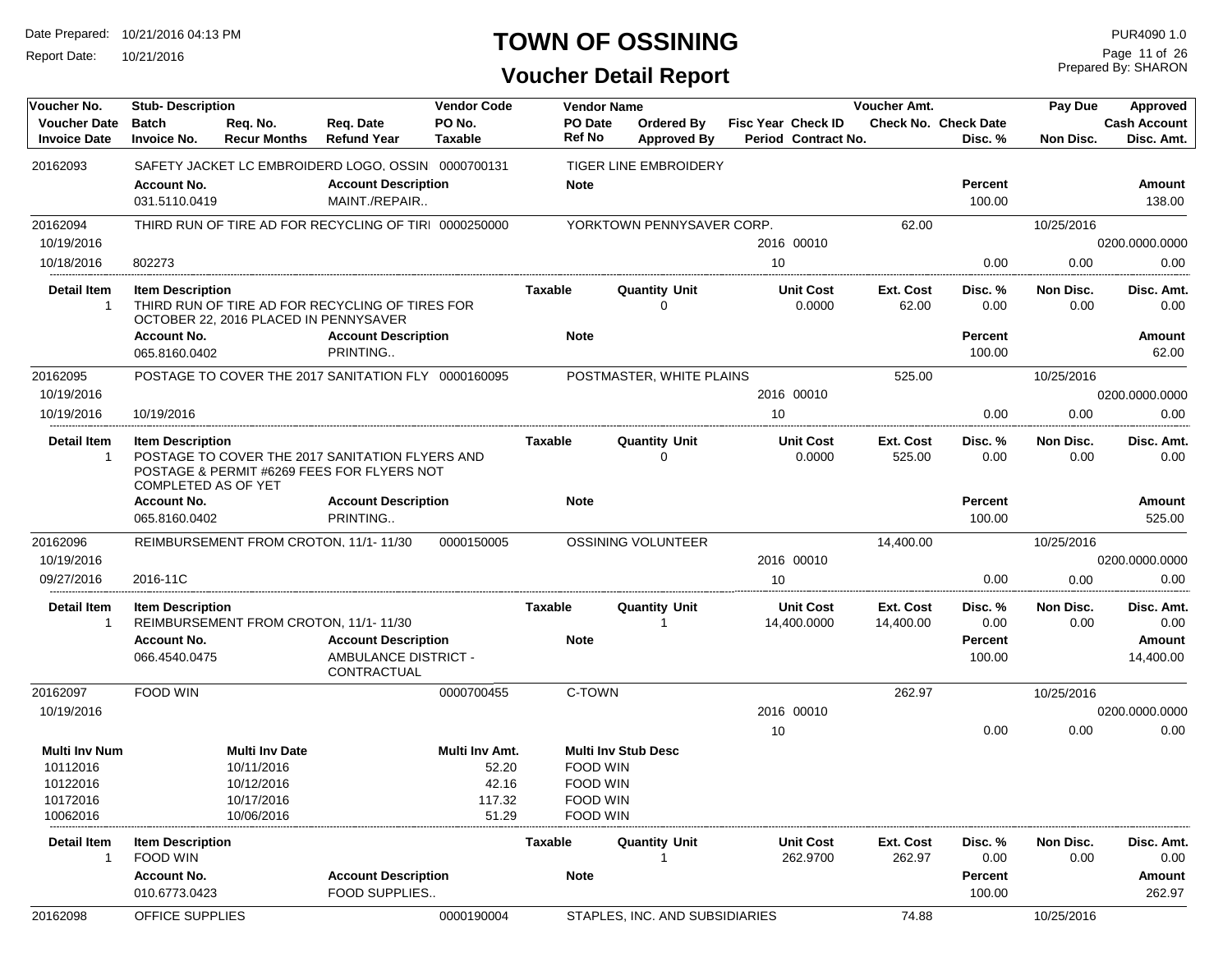Report Date: 10/21/2016

#### **TOWN OF OSSINING**

**Voucher Detail Report**

Prepared By: SHARON Page 12 of 26

| Voucher No.                                | <b>Stub-Description</b>                    |                                                        |                                             | <b>Vendor Code</b>       |                                 | <b>Vendor Name</b>   |                                         |                                                  | <b>Voucher Amt.</b> |                                        | Pay Due           | <b>Approved</b>                   |
|--------------------------------------------|--------------------------------------------|--------------------------------------------------------|---------------------------------------------|--------------------------|---------------------------------|----------------------|-----------------------------------------|--------------------------------------------------|---------------------|----------------------------------------|-------------------|-----------------------------------|
| <b>Voucher Date</b><br><b>Invoice Date</b> | <b>Batch</b><br><b>Invoice No.</b>         | Req. No.<br><b>Recur Months</b>                        | Req. Date<br><b>Refund Year</b>             | PO No.<br><b>Taxable</b> | <b>PO</b> Date<br><b>Ref No</b> |                      | <b>Ordered By</b><br><b>Approved By</b> | <b>Fisc Year Check ID</b><br>Period Contract No. |                     | <b>Check No. Check Date</b><br>Disc. % | Non Disc.         | <b>Cash Account</b><br>Disc. Amt. |
| 20162098                                   | <b>OFFICE SUPPLIES</b>                     |                                                        |                                             | 0000190004               |                                 |                      | STAPLES, INC. AND SUBSIDIARIES          |                                                  |                     |                                        |                   |                                   |
| 10/19/2016                                 |                                            |                                                        |                                             |                          |                                 |                      |                                         | 2016 00010                                       |                     |                                        |                   | 0200.0000.0000                    |
| 10/08/2016                                 | 3317547055                                 |                                                        |                                             |                          |                                 |                      |                                         | 10                                               |                     | 0.00                                   | 0.00              | 0.00                              |
| <b>Detail Item</b><br>$\mathbf{1}$         | <b>Item Description</b><br>OFFICE SUPPLIES |                                                        |                                             |                          | <b>Taxable</b>                  |                      | <b>Quantity Unit</b><br>$\overline{1}$  | <b>Unit Cost</b><br>74.8800                      | Ext. Cost<br>74.88  | Disc. %<br>0.00                        | Non Disc.<br>0.00 | Disc. Amt.<br>0.00                |
|                                            | <b>Account No.</b><br>010.6770.0401        |                                                        | <b>Account Description</b><br>SUPPLIES      |                          | <b>Note</b>                     |                      |                                         |                                                  |                     | <b>Percent</b><br>100.00               |                   | Amount<br>74.88                   |
| 20162099                                   |                                            | LANGUAGE LINE SERVICES FOR THE MONTH OF 0000701120     |                                             |                          |                                 |                      | LANGUAGE LINE SERVICES                  |                                                  | 17.25               |                                        | 10/25/2016        |                                   |
| 10/19/2016                                 |                                            |                                                        |                                             |                          |                                 |                      |                                         | 2016 00010                                       |                     |                                        |                   | 0200.0000.0000                    |
| 09/30/2016                                 | 3920429                                    |                                                        |                                             | M                        |                                 |                      |                                         | 10                                               |                     | 0.00                                   | 0.00              | 0.00                              |
| <b>Detail Item</b><br>$\mathbf{1}$         | <b>Item Description</b><br>SEPTEMBER 2016  | LANGUAGE LINE SERVICES FOR THE MONTH OF                |                                             |                          | <b>Taxable</b><br>M             |                      | <b>Quantity Unit</b><br>1               | <b>Unit Cost</b><br>17.2500                      | Ext. Cost<br>17.25  | Disc.%<br>0.00                         | Non Disc.<br>0.00 | Disc. Amt.<br>0.00                |
|                                            | <b>Account No.</b>                         |                                                        | <b>Account Description</b>                  |                          | <b>Note</b>                     |                      |                                         |                                                  |                     | <b>Percent</b>                         |                   | Amount                            |
|                                            | 010.1110.0455                              |                                                        | <b>TRANSLATOR</b>                           |                          |                                 |                      |                                         |                                                  |                     | 100.00                                 |                   | 17.25                             |
| 20162100                                   |                                            | INTERPRETER SERVICES, 2HRS @ \$20/HR (CIVIL 0000700742 |                                             |                          |                                 | ZHININ, JESSICA      |                                         |                                                  | 40.00               |                                        | 10/25/2016        |                                   |
| 10/19/2016                                 |                                            |                                                        |                                             |                          |                                 |                      |                                         | 2016 00010                                       |                     |                                        |                   | 0200.0000.0000                    |
| 10/13/2016                                 | 10132016                                   |                                                        |                                             | M                        |                                 |                      |                                         | 10                                               |                     | 0.00                                   | 0.00              | 0.00                              |
| <b>Detail Item</b><br>-1                   | <b>Item Description</b>                    | INTERPRETER SERVICES, 2HRS @ \$20/HR (CIVIL & PARKING) |                                             |                          | <b>Taxable</b><br>M             |                      | <b>Quantity Unit</b><br>1               | <b>Unit Cost</b><br>40.0000                      | Ext. Cost<br>40.00  | Disc. %<br>0.00                        | Non Disc.<br>0.00 | Disc. Amt.<br>0.00                |
|                                            | <b>Account No.</b>                         |                                                        | <b>Account Description</b>                  |                          | <b>Note</b>                     |                      |                                         |                                                  |                     | <b>Percent</b>                         |                   | <b>Amount</b>                     |
|                                            | 010.1110.0455                              |                                                        | <b>TRANSLATOR</b>                           |                          |                                 |                      |                                         |                                                  |                     | 50.00                                  |                   | 20.00                             |
|                                            | 010.1130.0455                              |                                                        | <b>TRANSLATOR</b>                           |                          |                                 |                      |                                         |                                                  |                     | 50.00                                  |                   | 20.00                             |
| 20162101                                   |                                            | INTERPRETER SERVICES, 3HRS @ \$20/HR (SMAI 0000700742  |                                             |                          |                                 | ZHININ, JESSICA      |                                         |                                                  | 60.00               |                                        | 10/25/2016        |                                   |
| 10/19/2016                                 |                                            |                                                        |                                             |                          |                                 |                      |                                         | 2016 00010                                       |                     |                                        |                   | 0200.0000.0000                    |
| 10/17/2016                                 | 10172016                                   |                                                        |                                             | M                        |                                 |                      |                                         | 10                                               |                     | 0.00                                   | 0.00              | 0.00                              |
| <b>Detail Item</b><br>$\mathbf{1}$         | <b>Item Description</b><br>PARKING)        | INTERPRETER SERVICES, 3HRS @ \$20/HR (SMALL CLAIMS/    |                                             |                          | <b>Taxable</b><br>м             |                      | <b>Quantity Unit</b><br>1               | <b>Unit Cost</b><br>60.0000                      | Ext. Cost<br>60.00  | Disc. %<br>0.00                        | Non Disc.<br>0.00 | Disc. Amt.<br>0.00                |
|                                            | <b>Account No.</b>                         |                                                        | <b>Account Description</b>                  |                          | <b>Note</b>                     |                      |                                         |                                                  |                     | <b>Percent</b>                         |                   | Amount                            |
|                                            | 010.1110.0455                              |                                                        | <b>TRANSLATOR</b>                           |                          |                                 |                      |                                         |                                                  |                     | 50.00                                  |                   | 30.00                             |
|                                            | 010.1130.0455                              |                                                        | <b>TRANSLATOR</b>                           |                          |                                 |                      |                                         |                                                  |                     | 50.00                                  |                   | 30.00                             |
| 20162102                                   |                                            | <b>COURT HOUSE CLEANING, OCTOBER 2016</b>              |                                             | 0000010303               |                                 | <b>ARCO CLEANING</b> |                                         |                                                  | 500.00              |                                        | 10/25/2016        |                                   |
| 10/19/2016                                 |                                            |                                                        |                                             |                          |                                 |                      |                                         | 2016 00010                                       |                     |                                        |                   | 0200.0000.0000                    |
| 10/01/2016                                 | 10012016                                   |                                                        |                                             | M                        |                                 |                      |                                         | 10                                               |                     | 0.00                                   | 0.00              | 0.00                              |
| <b>Detail Item</b><br>-1                   | <b>Item Description</b>                    | COURT HOUSE CLEANING, OCTOBER 2016                     |                                             |                          | Taxable<br>М                    |                      | <b>Quantity Unit</b><br>1               | <b>Unit Cost</b><br>500.0000                     | Ext. Cost<br>500.00 | Disc. %<br>0.00                        | Non Disc.<br>0.00 | Disc. Amt.<br>0.00                |
|                                            | <b>Account No.</b><br>010.1110.0419        |                                                        | <b>Account Description</b><br>MAINT./REPAIR |                          | <b>Note</b>                     |                      |                                         |                                                  |                     | <b>Percent</b><br>100.00               |                   | Amount<br>500.00                  |

IN STATE TICKET COLLECTION, OUT OF STATE,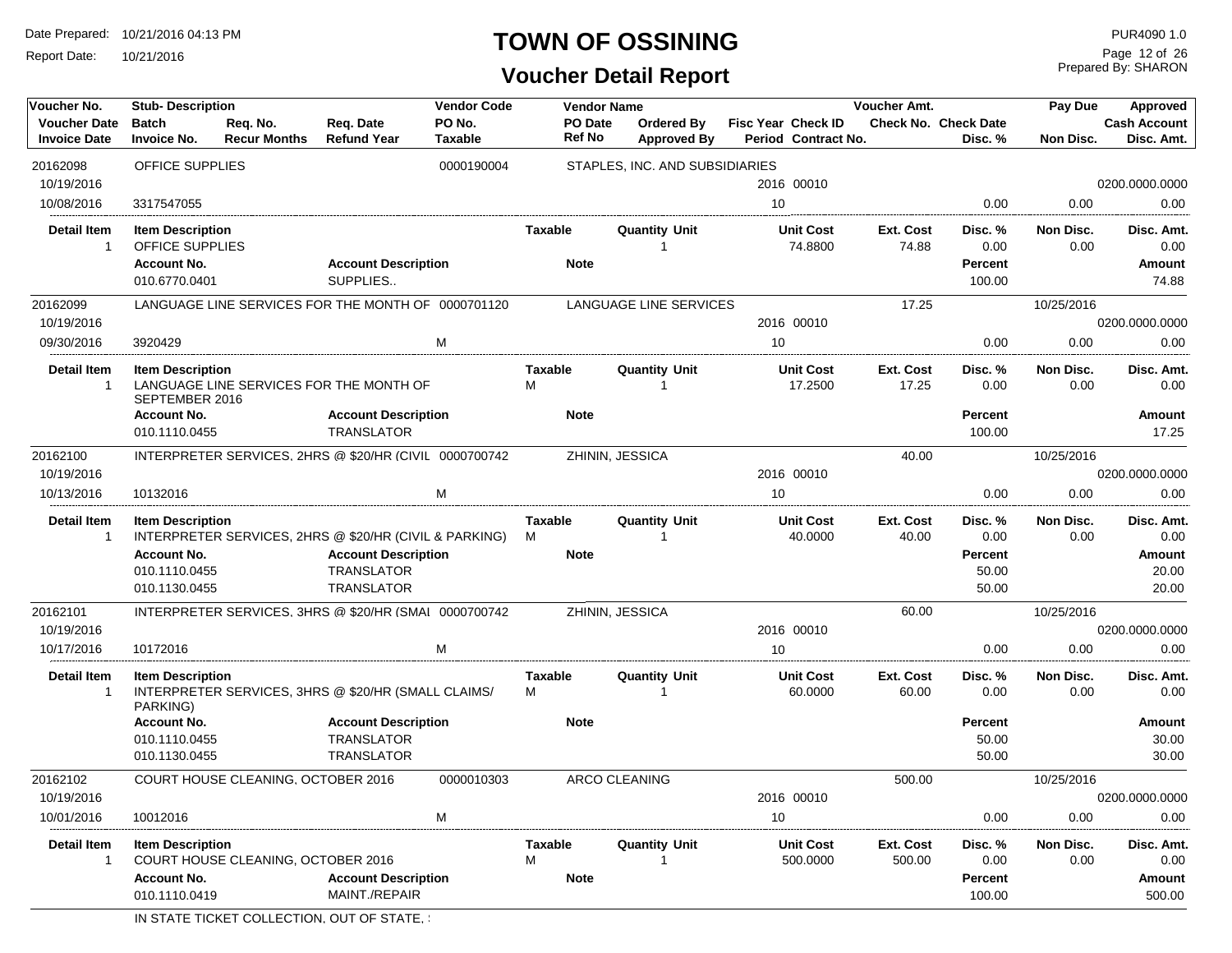Report Date: 10/21/2016

#### **TOWN OF OSSINING**

## **Voucher Detail Report**

Prepared By: SHARON Page 13 of 26

| Voucher No.                                | <b>Stub-Description</b>                         |                                                      | <b>Vendor Code</b>                 |                          | <b>Vendor Name</b> |                          |                                  |      | Voucher Amt.                              |                         | Pay Due                         | Approved          |                                   |
|--------------------------------------------|-------------------------------------------------|------------------------------------------------------|------------------------------------|--------------------------|--------------------|--------------------------|----------------------------------|------|-------------------------------------------|-------------------------|---------------------------------|-------------------|-----------------------------------|
| <b>Voucher Date</b><br><b>Invoice Date</b> | <b>Batch</b><br><b>Invoice No.</b>              | Req. No.<br><b>Recur Months</b>                      | Req. Date<br><b>Refund Year</b>    | PO No.<br><b>Taxable</b> |                    | PO Date<br><b>Ref No</b> | Ordered By<br><b>Approved By</b> |      | Fisc Year Check ID<br>Period Contract No. |                         | Check No. Check Date<br>Disc. % | Non Disc.         | <b>Cash Account</b><br>Disc. Amt. |
| 20162103                                   |                                                 | IN STATE TICKET COLLECTION, OUT OF STATE, 0000701074 |                                    |                          |                    |                          | COMPLUS DATA INNOVATIONS, INC.   |      |                                           | 5,366.33                |                                 | 10/25/2016        |                                   |
| 10/19/2016                                 |                                                 |                                                      |                                    |                          |                    |                          |                                  |      | 2016 00010                                |                         |                                 |                   | 0200.0000.0000                    |
| 09/30/2016                                 | 33327                                           |                                                      |                                    | M                        |                    |                          |                                  | 10   |                                           |                         | 0.00                            | 0.00              | 0.00                              |
| <b>Detail Item</b>                         |                                                 |                                                      |                                    |                          |                    |                          | <b>Quantity Unit</b>             |      | <b>Unit Cost</b>                          | Ext. Cost               |                                 | Non Disc.         |                                   |
| -1                                         | <b>Item Description</b><br>NOTICES, SUSPENSIONS | IN STATE TICKET COLLECTION, OUT OF STATE, SCOFFLAW   |                                    |                          | Taxable<br>М       |                          |                                  |      | 5,366.3300                                | 5,366.33                | Disc. %<br>0.00                 | 0.00              | Disc. Amt.<br>0.00                |
|                                            | <b>Account No.</b>                              |                                                      | <b>Account Description</b>         |                          |                    | <b>Note</b>              |                                  |      |                                           |                         | Percent                         |                   | Amount                            |
|                                            | 010.1130.0400                                   |                                                      | CONTRACTUAL                        |                          |                    |                          |                                  |      |                                           |                         | 100.00                          |                   | 5,366.33                          |
| 20162104                                   |                                                 | AUGUST 2016 IMA SERVICES                             |                                    | 0000150028               |                    |                          | VILLAGE OF OSSINING              |      |                                           | 269,836.58              |                                 | 10/25/2016        |                                   |
| 10/19/2016                                 |                                                 |                                                      |                                    |                          |                    |                          |                                  |      | 2016 00010                                |                         |                                 |                   | 0200.0000.0000                    |
| 08/01/2016                                 | 2016200014262-1                                 |                                                      |                                    |                          |                    |                          |                                  | 10   |                                           |                         | 0.00                            | 0.00              | 0.00                              |
| <b>Detail Item</b><br>1                    | <b>Item Description</b>                         | AUGUST 2016 IMA SERVICES                             |                                    |                          | <b>Taxable</b>     |                          | <b>Quantity Unit</b>             |      | <b>Unit Cost</b><br>269,836.5800          | Ext. Cost<br>269,836.58 | Disc. %<br>0.00                 | Non Disc.<br>0.00 | Disc. Amt.<br>0.00                |
|                                            | <b>Account No.</b>                              |                                                      | <b>Account Description</b>         |                          |                    | <b>Note</b>              |                                  |      |                                           |                         | Percent                         |                   | Amount                            |
|                                            | 010.1680.0475                                   |                                                      | VILLAGE OSS.CONTRACTUAL            |                          |                    |                          |                                  |      |                                           |                         |                                 |                   | 12,240.51                         |
|                                            | 020.1680.0475                                   |                                                      | VILLAGE OSS.CONTRACTUAL            |                          |                    |                          |                                  |      |                                           |                         |                                 |                   | 7,161.41                          |
|                                            | 031.1680.0475                                   |                                                      | VILLAGE OSS.CONTRACTUAL            |                          |                    |                          |                                  |      |                                           |                         |                                 |                   | 6,887.46                          |
|                                            | 032.1680.0475                                   |                                                      | VILLAGE OSS.CONTRACTUAL            |                          |                    |                          |                                  |      |                                           |                         |                                 |                   | 584.69                            |
|                                            | 050.1680.0475                                   |                                                      | <b>VILLAGE OSS.CONTRACTUAL</b>     |                          |                    |                          |                                  |      |                                           |                         |                                 |                   | 79.97                             |
|                                            | 051.1680.0475                                   |                                                      | VILLAGE OSS.CONTRACTUAL            |                          |                    |                          |                                  |      |                                           |                         |                                 |                   | 88.40                             |
|                                            | 045.1680.0475                                   |                                                      | VILLAGE OSS.CONTRACTUAL            |                          |                    |                          |                                  |      |                                           |                         |                                 |                   | 1,038.63                          |
|                                            | 063.1680.0475                                   |                                                      | VILLAGE OSS.CONTRACTUAL            |                          |                    |                          |                                  |      |                                           |                         |                                 |                   | 204.91                            |
|                                            | 064.1680.0475                                   |                                                      | VILLAGE OSS.CONTRACTUAL            |                          |                    |                          |                                  |      |                                           |                         |                                 |                   | 1,564.09                          |
|                                            | 065.1680.0475                                   |                                                      | VILLAGE OSS.CONTRACTUAL            |                          |                    |                          |                                  |      |                                           |                         |                                 |                   | 1,309.50                          |
|                                            | 066.1680.0475                                   |                                                      | VILLAGE OSS.CONTRACTUAL            |                          |                    |                          |                                  |      |                                           |                         |                                 |                   | 1,454.21                          |
|                                            | 020.3620.0438                                   |                                                      | RENT                               |                          |                    |                          |                                  |      |                                           |                         |                                 |                   | 1,340.73                          |
|                                            | 010.1440.0413                                   |                                                      | <b>CONSULTANT</b>                  |                          |                    |                          |                                  |      |                                           |                         |                                 |                   | 355.79                            |
|                                            | 020.1440.0413                                   |                                                      | CONSULTANT                         |                          |                    |                          |                                  |      |                                           |                         |                                 |                   | 6,048.46                          |
|                                            | 032.8810.0413                                   |                                                      | CONSULTANT                         |                          |                    |                          |                                  |      |                                           |                         |                                 |                   | 355.79                            |
|                                            | 045.1440.0413                                   |                                                      | CONSULTANT                         |                          |                    |                          |                                  |      |                                           |                         |                                 |                   | 355.79                            |
|                                            | 010.1620.0430                                   |                                                      | <b>VILLAGE IMA-BUILDING RENTAL</b> |                          |                    |                          |                                  |      |                                           |                         |                                 |                   | 313.71                            |
|                                            | 020.7310.0475                                   |                                                      | <b>VILLAGE OSS.CONTRACTUAL</b>     |                          |                    |                          |                                  |      |                                           |                         |                                 |                   | 28,563.14                         |
|                                            | 010.1420.0475                                   |                                                      | VILLAGE OSS.CONTRACTUAL            |                          |                    |                          |                                  |      |                                           |                         |                                 |                   | 944.54                            |
|                                            | 010.1620.0430                                   |                                                      | VILLAGE IMA-BUILDING RENTAL        |                          |                    |                          |                                  |      |                                           |                         |                                 |                   | 13,226.78                         |
|                                            | 010.6770.0438                                   |                                                      | <b>MISCELLANEOUS</b>               |                          |                    |                          |                                  |      |                                           |                         |                                 |                   | 2,909.12                          |
|                                            | 064.3410.0475                                   |                                                      | VILLAGE OSS.CONTRACTUAL            |                          |                    |                          |                                  |      |                                           |                         |                                 |                   | 41,141.12                         |
|                                            | 020.3120.0471                                   |                                                      | CONTRACTUAL-POLICE IMA             |                          |                    |                          |                                  |      |                                           |                         |                                 |                   | 141,667.83                        |
| 20162105                                   |                                                 | OFFICE SUPPLIES FOR BUILDING DEPT                    |                                    | 0000190004               |                    |                          | STAPLES, INC. AND SUBSIDIARIES   |      |                                           | 46.25                   |                                 | 10/25/2016        |                                   |
| 10/19/2016                                 |                                                 |                                                      |                                    |                          |                    |                          |                                  |      | 2016 00010                                |                         |                                 |                   | 0200.0000.0000                    |
| 09/09/2016                                 | 3314328197                                      |                                                      |                                    |                          |                    |                          |                                  | $10$ |                                           |                         | 0.00                            | 0.00              | 0.00                              |
| Detail Item<br>$\mathbf{1}$                | <b>Item Description</b>                         | OFFICE SUPPLIES FOR BUILDING DEPT                    |                                    |                          | <b>Taxable</b>     |                          | <b>Quantity Unit</b>             |      | <b>Unit Cost</b><br>46.2500               | Ext. Cost<br>46.25      | Disc. %<br>0.00                 | Non Disc.<br>0.00 | Disc. Amt.<br>0.00                |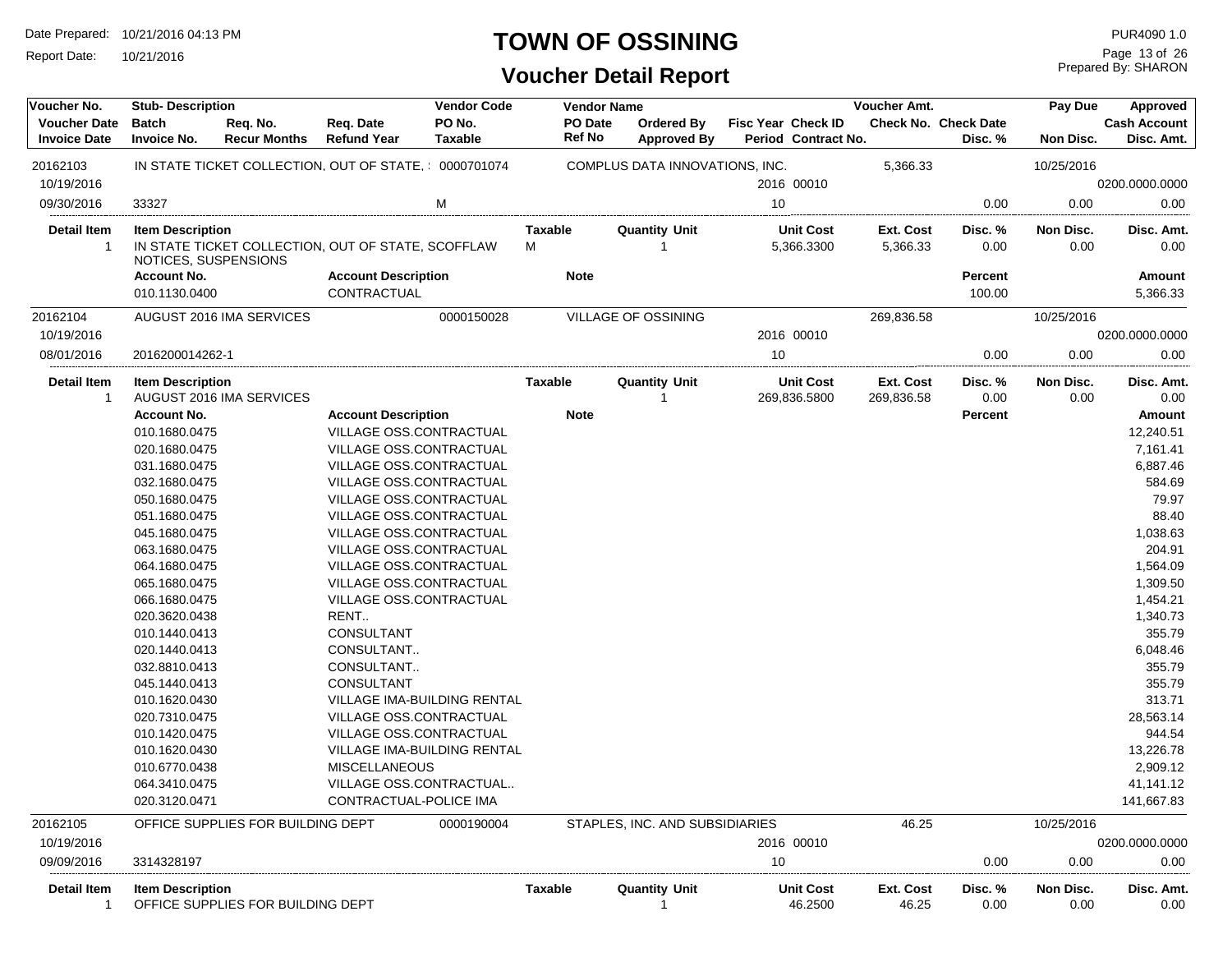Report Date: 10/21/2016

## **TOWN OF OSSINING**

Prepared By: SHARON Page 14 of 26

| Voucher No.                                | <b>Vendor Code</b><br><b>Stub-Description</b> |                                      |                                                                                                                                                        |                          |                | <b>Vendor Name</b>         |                                            |    |                                           | Voucher Amt.        |                                        | Pay Due           | Approved                          |
|--------------------------------------------|-----------------------------------------------|--------------------------------------|--------------------------------------------------------------------------------------------------------------------------------------------------------|--------------------------|----------------|----------------------------|--------------------------------------------|----|-------------------------------------------|---------------------|----------------------------------------|-------------------|-----------------------------------|
| <b>Voucher Date</b><br><b>Invoice Date</b> | <b>Batch</b><br><b>Invoice No.</b>            | Reg. No.<br><b>Recur Months</b>      | Reg. Date<br><b>Refund Year</b>                                                                                                                        | PO No.<br><b>Taxable</b> | Ref No         | PO Date                    | <b>Ordered By</b><br><b>Approved By</b>    |    | Fisc Year Check ID<br>Period Contract No. |                     | <b>Check No. Check Date</b><br>Disc. % | Non Disc.         | <b>Cash Account</b><br>Disc. Amt. |
| 20162105                                   |                                               | OFFICE SUPPLIES FOR BUILDING DEPT    |                                                                                                                                                        | 0000190004               |                |                            | STAPLES, INC. AND SUBSIDIARIES             |    |                                           |                     |                                        |                   |                                   |
|                                            | <b>Account No.</b><br>020.3620.0401           |                                      | <b>Account Description</b><br>SUPPLIES                                                                                                                 |                          | <b>Note</b>    |                            |                                            |    |                                           |                     | <b>Percent</b><br>100.00               |                   | Amount<br>46.25                   |
| 20162106                                   |                                               |                                      | FOR CONSULTING SERVICES TO THE TOWN OF 0000060020                                                                                                      |                          |                |                            | FREDERICK P. CLARK ASSOCIATES              |    |                                           | 2,726.50            |                                        | 10/25/2016        |                                   |
| 10/19/2016                                 |                                               |                                      |                                                                                                                                                        |                          |                |                            |                                            |    | 2016 00010                                |                     |                                        |                   | 0200.0000.0000                    |
| 10/10/2016                                 | 4558                                          |                                      |                                                                                                                                                        | м                        |                |                            |                                            | 10 |                                           |                     | 0.00                                   | 0.00              | 0.00                              |
| Detail Item                                | <b>Item Description</b>                       |                                      |                                                                                                                                                        |                          | <b>Taxable</b> |                            | <b>Quantity Unit</b>                       |    | <b>Unit Cost</b>                          | Ext. Cost           | Disc. %                                | Non Disc.         | Disc. Amt.                        |
| $\mathbf{1}$                               |                                               | PLANNING AND ZONING STUDY, PHASE TWO | FOR CONSULTING SERVICES TO THE TOWN OF OSSINING<br>TOWN BOARD FOR THE MONTH OF SEPTEMBER 2016 RE:                                                      |                          | м              |                            | $\overline{1}$                             |    | 2,726.5000                                | 2,726.50            | 0.00                                   | 0.00              | 0.00                              |
|                                            | <b>Account No.</b>                            |                                      | <b>Account Description</b>                                                                                                                             |                          | <b>Note</b>    |                            |                                            |    |                                           |                     | <b>Percent</b>                         |                   | Amount                            |
|                                            | 020.1989.0413                                 |                                      | CONSULTANT/CONTRACTUAL<br><b>EXPENSES</b>                                                                                                              |                          |                |                            |                                            |    |                                           |                     | 100.00                                 |                   | 2,726.50                          |
| 20162107                                   |                                               |                                      | WESTCHESTER FIRE MARSHALS CODE ENFORE 0000230073                                                                                                       |                          |                |                            | <b>WESTCHESTER FIRE MARSHALS</b>           |    |                                           | 175.00              |                                        | 10/25/2016        |                                   |
| 10/19/2016                                 |                                               |                                      |                                                                                                                                                        |                          |                |                            |                                            |    | 2016 00010                                |                     |                                        |                   | 0200.0000.0000                    |
| 10/11/2016                                 | 2017                                          |                                      |                                                                                                                                                        |                          |                |                            |                                            | 10 |                                           |                     | 0.00                                   | 0.00              | 0.00                              |
| <b>Detail Item</b><br>$\mathbf{1}$         | <b>Item Description</b>                       | SERVICE TRAINING SEMINAR FOR 2017    | WESTCHESTER FIRE MARSHALS CODE ENFORECMENT IN-                                                                                                         |                          | <b>Taxable</b> |                            | <b>Quantity Unit</b><br>$\overline{1}$     |    | <b>Unit Cost</b><br>175.0000              | Ext. Cost<br>175.00 | Disc. %<br>0.00                        | Non Disc.<br>0.00 | Disc. Amt.<br>0.00                |
|                                            | <b>Account No.</b><br>020.3620.0417           |                                      | <b>Account Description</b><br>EDUCATION / CONFERENCE                                                                                                   |                          | <b>Note</b>    |                            |                                            |    |                                           |                     | <b>Percent</b><br>100.00               |                   | Amount<br>175.00                  |
| 20162108                                   |                                               |                                      | TRUCK 90 CHIPPER EXTRA WORK NECESSARY \ 0000700743                                                                                                     |                          |                | LEGGIO CORP.               |                                            |    |                                           | 1,200.00            |                                        | 10/25/2016        |                                   |
| 10/19/2016                                 |                                               | 89                                   | 10/05/2016                                                                                                                                             | 5168                     |                | 10/11/2016 FRANCI          |                                            |    | 2016 00010                                |                     |                                        |                   | 0200.0000.0000                    |
| 09/25/2016                                 | 28835                                         |                                      |                                                                                                                                                        | M                        |                |                            |                                            | 10 |                                           |                     | 0.00                                   | 0.00              | 0.00                              |
| <b>Detail Item</b>                         | <b>Item Description</b>                       |                                      |                                                                                                                                                        |                          | <b>Taxable</b> |                            | <b>Quantity Unit</b>                       |    | <b>Unit Cost</b>                          | Ext. Cost           | Disc. %                                | Non Disc.         | Disc. Amt.                        |
| -1                                         | AMOUNT OF \$12,160)                           |                                      | TRUCK 90 CHIPPER EXTRA WORK NECESSARY WAS EXTRA<br>CUT OUT AND ADD EXTRA CROSS FRAME WITH GUSSETS -<br>(GOES WITH PURCHASE ORDER 5159 WHICH WAS IN THE |                          | М              |                            | $\Omega$                                   |    |                                           | 1,200.00            | 0.00                                   | 0.00              | 0.00                              |
|                                            | <b>Account No.</b><br>031.5130.0449           |                                      | <b>Account Description</b><br>PARTS/LABOR                                                                                                              |                          | <b>Note</b>    |                            |                                            |    |                                           |                     | <b>Percent</b><br>100.00               |                   | Amount<br>1,200.00                |
| 20162109                                   |                                               |                                      | SITE FEES FOR THE MONTHS OF JUNE, JULY, AL 0000183209                                                                                                  |                          |                |                            | <b>SYSTEMS EAST INC.</b>                   |    |                                           | 132.50              |                                        | 10/25/2016        |                                   |
| 10/19/2016                                 |                                               |                                      |                                                                                                                                                        |                          |                |                            |                                            |    | 2016 00010                                |                     |                                        |                   | 0200.0000.0000                    |
|                                            |                                               |                                      |                                                                                                                                                        |                          |                |                            |                                            | 10 |                                           |                     | 0.00                                   | 0.00              | 0.00                              |
| <b>Multi Inv Num</b>                       |                                               | <b>Multi Inv Date</b>                |                                                                                                                                                        | Multi Inv Amt.           |                | <b>Multi Inv Stub Desc</b> |                                            |    |                                           |                     |                                        |                   |                                   |
| 127984                                     |                                               | 07/01/2016                           |                                                                                                                                                        | 26.50                    |                |                            | SITE FEES FOR JULY - FANF MONTHLY FEE      |    |                                           |                     |                                        |                   |                                   |
| 127983                                     |                                               | 08/01/2016                           |                                                                                                                                                        | 26.50                    |                |                            | SITE FEES FOR AUGUST - FANF MONTHLY FEE    |    |                                           |                     |                                        |                   |                                   |
| 127982                                     |                                               | 09/01/2016                           |                                                                                                                                                        | 26.50                    |                |                            | SITE FEES FOR SEPTEMBER - FANF MONTHLY FEE |    |                                           |                     |                                        |                   |                                   |
| 128202                                     |                                               | 10/01/2016                           |                                                                                                                                                        | 26.50                    |                |                            | SITE FEES FOR OCTOBER - FANF MONTHLY FEE   |    |                                           |                     |                                        |                   |                                   |
| 127985                                     |                                               | 06/01/2016                           |                                                                                                                                                        | 26.50                    |                |                            | SITE FEES FOR JUNE - FANF MONTHLY FEE      |    |                                           |                     |                                        |                   |                                   |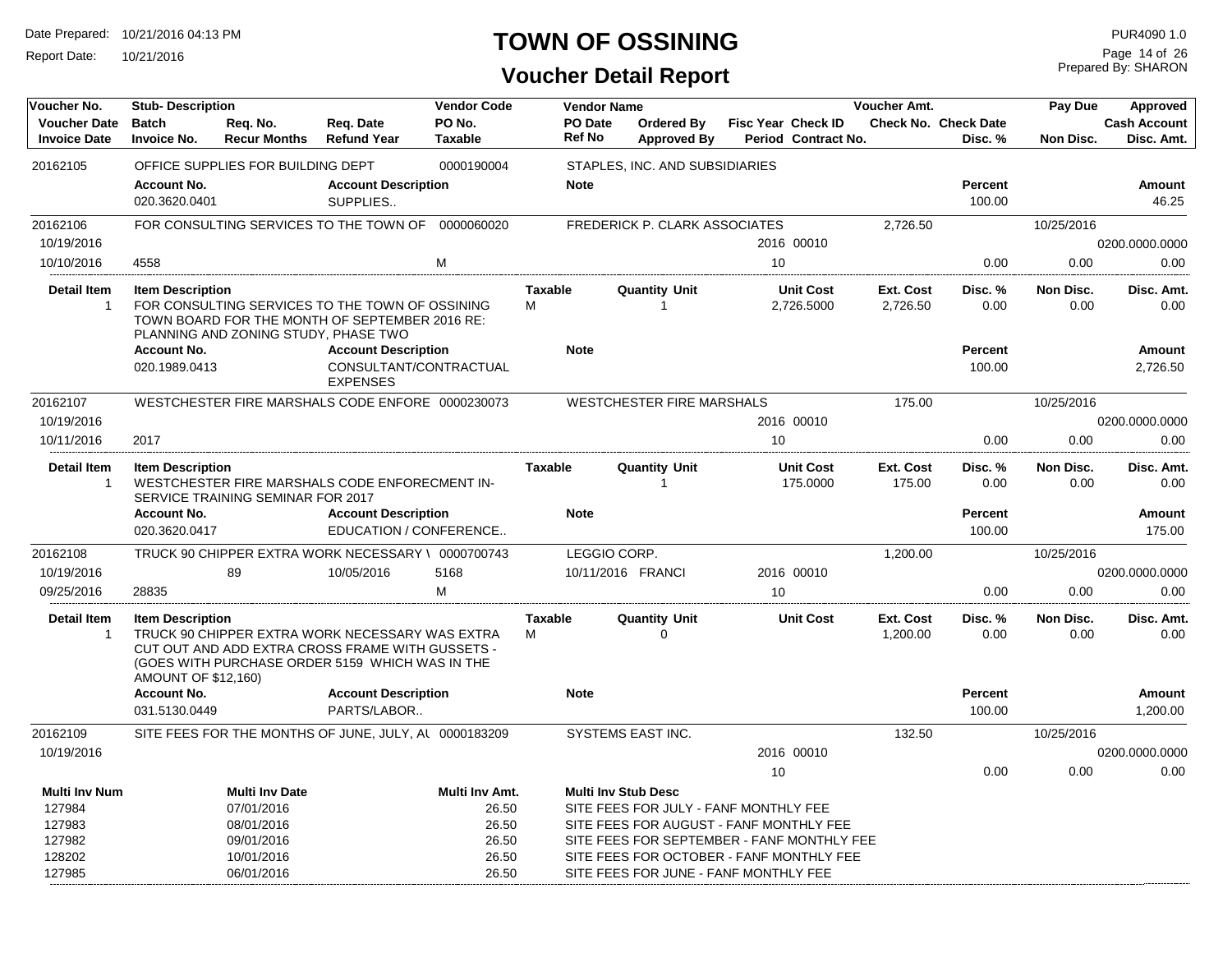Report Date: 10/21/2016

## **TOWN OF OSSINING**

# **Voucher Detail Report**

Prepared By: SHARON Page 15 of 26

| Voucher No.                                | <b>Vendor Code</b><br><b>Stub-Description</b> |                                       |                                                                               |                          |                               | <b>Vendor Name</b>                     |                                                  | Voucher Amt.          |                                        | Pay Due           | Approved                     |
|--------------------------------------------|-----------------------------------------------|---------------------------------------|-------------------------------------------------------------------------------|--------------------------|-------------------------------|----------------------------------------|--------------------------------------------------|-----------------------|----------------------------------------|-------------------|------------------------------|
| <b>Voucher Date</b><br><b>Invoice Date</b> | <b>Batch</b><br><b>Invoice No.</b>            | Req. No.<br><b>Recur Months</b>       | Req. Date<br><b>Refund Year</b>                                               | PO No.<br><b>Taxable</b> | PO Date<br><b>Ref No</b>      | Ordered By<br><b>Approved By</b>       | <b>Fisc Year Check ID</b><br>Period Contract No. |                       | <b>Check No. Check Date</b><br>Disc. % | Non Disc.         | Cash Account<br>Disc. Amt.   |
| 20162109                                   |                                               |                                       | SITE FEES FOR THE MONTHS OF JUNE, JULY, AL 0000183209                         |                          |                               | SYSTEMS EAST INC.                      |                                                  |                       |                                        |                   |                              |
| <b>Detail Item</b><br>$\mathbf{1}$         | <b>Item Description</b><br><b>Account No.</b> | SEPT, OCT - FANF MONTHLY FEE          | SITE FEES FOR THE MONTHS OF JUNE, JULY, AUGUST,<br><b>Account Description</b> |                          | <b>Taxable</b><br><b>Note</b> | <b>Quantity Unit</b>                   | <b>Unit Cost</b><br>132.5000                     | Ext. Cost<br>132.50   | Disc. %<br>0.00<br><b>Percent</b>      | Non Disc.<br>0.00 | Disc. Amt.<br>0.00<br>Amount |
|                                            | 010.1330.0497                                 |                                       | <b>INTERNET CONTRACT FEES</b>                                                 |                          |                               |                                        |                                                  |                       | 100.00                                 |                   | 132.50                       |
| 20162110                                   |                                               |                                       | CONTRACT 900-0237971-000 SHARP COPIER S/N 0000701401                          |                          | <b>CIT</b>                    |                                        |                                                  | 179.00                |                                        | 10/25/2016        |                              |
| 10/19/2016                                 |                                               |                                       |                                                                               |                          |                               |                                        | 2016 00010                                       |                       |                                        |                   | 0200.0000.0000               |
| 09/24/2016                                 | 29190686                                      |                                       |                                                                               |                          |                               |                                        | 10                                               |                       | 0.00                                   | 0.00              | 0.00                         |
| <b>Detail Item</b><br>1                    | <b>Item Description</b><br>2316               |                                       | CONTRACT 900-0237971-000 SHARP COPIER S/N 55105521-                           |                          | Taxable                       | <b>Quantity Unit</b>                   | <b>Unit Cost</b><br>179.0000                     | Ext. Cost<br>179.00   | Disc. %<br>0.00                        | Non Disc.<br>0.00 | Disc. Amt.<br>0.00           |
|                                            | <b>Account No.</b><br>020.3620.0419           |                                       | <b>Account Description</b><br>MAINT./REPAIR-COPIER/FAX MACHN                  |                          | <b>Note</b>                   |                                        |                                                  |                       | Percent<br>100.00                      |                   | Amount<br>179.00             |
| 20162111                                   |                                               |                                       | COPIER IMAGE CONTRACT FOR PERIOD 9/4/16- 0000701176                           |                          |                               | RICOH USA, INC.                        |                                                  | 83.24                 |                                        | 10/25/2016        |                              |
| 10/19/2016                                 |                                               |                                       |                                                                               |                          |                               |                                        | 2016 00010                                       |                       |                                        |                   | 0200.0000.0000               |
| 10/04/2016                                 | 5044889758                                    |                                       |                                                                               |                          |                               |                                        | 10                                               |                       | 0.00                                   | 0.00              | 0.00                         |
| <b>Detail Item</b><br>1                    | <b>Item Description</b>                       |                                       | COPIER IMAGE CONTRACT FOR PERIOD 9/4/16-10/3/16                               |                          | Taxable                       | <b>Quantity Unit</b>                   | <b>Unit Cost</b><br>83.2400                      | Ext. Cost<br>83.24    | Disc. %<br>0.00                        | Non Disc.<br>0.00 | Disc. Amt.<br>0.00           |
|                                            | <b>Account No.</b><br>010.1330.0201           |                                       | <b>Account Description</b><br>EQUIPMENT                                       |                          | <b>Note</b>                   |                                        |                                                  |                       | <b>Percent</b><br>100.00               |                   | Amount<br>83.24              |
| 20162112                                   |                                               |                                       | PURCHASE POWER ACCOUNT 8000-9000-0898-49 0000160054                           |                          |                               | <b>PURCHASE POWER</b>                  |                                                  | 162.97                |                                        | 10/25/2016        |                              |
| 10/19/2016                                 |                                               |                                       |                                                                               |                          |                               |                                        | 2016 00010                                       |                       |                                        |                   | 0200.0000.0000               |
| 09/18/2016                                 | 09182016                                      |                                       |                                                                               |                          |                               |                                        | 10                                               |                       | 0.00                                   | 0.00              | 0.00                         |
| <b>Detail Item</b><br>1                    | <b>Item Description</b>                       | POSTAGE BY PHONE 11612835 19336973862 | PURCHASE POWER ACCOUNT 8000-9000-0898-4969                                    |                          | <b>Taxable</b>                | <b>Quantity Unit</b>                   | <b>Unit Cost</b><br>162.9700                     | Ext. Cost<br>162.97   | Disc. %<br>0.00                        | Non Disc.<br>0.00 | Disc. Amt.<br>0.00           |
|                                            | <b>Account No.</b><br>020.8020.0436           |                                       | <b>Account Description</b><br>POSTAGE                                         |                          | <b>Note</b>                   |                                        |                                                  |                       | <b>Percent</b><br>100.00               |                   | Amount<br>162.97             |
| 20162113                                   |                                               | RANDOM DRUG & ALCOHOL TESTING         |                                                                               | 0000160096               |                               | PARTNERS IN SAFETY, INC.               |                                                  | 1,150.00              |                                        | 10/25/2016        |                              |
| 10/19/2016                                 |                                               |                                       |                                                                               |                          |                               |                                        | 2016 00010                                       |                       |                                        |                   | 0200.0000.0000               |
| 08/15/2016                                 | 55421                                         |                                       |                                                                               | М                        |                               |                                        | 10                                               |                       | 0.00                                   | 0.00              | 0.00                         |
| Detail Item                                | <b>Item Description</b>                       | RANDOM DRUG & ALCOHOL TESTING         |                                                                               |                          | Taxable<br>M                  | <b>Quantity Unit</b><br>$\overline{1}$ | <b>Unit Cost</b><br>1,150.0000                   | Ext. Cost<br>1,150.00 | Disc. %<br>0.00                        | Non Disc.<br>0.00 | Disc. Amt.<br>0.00           |
|                                            | <b>Account No.</b>                            |                                       | <b>Account Description</b>                                                    |                          | <b>Note</b>                   |                                        |                                                  |                       | <b>Percent</b>                         |                   | Amount                       |
|                                            | 010.9010.0817                                 |                                       | <b>HOSPITAL/MED INS</b>                                                       |                          |                               |                                        |                                                  |                       |                                        |                   | 560.00                       |
|                                            | 031.9010.0817<br>020.9010.0817                |                                       | <b>HOSPITAL/MED INS</b><br><b>HOSPITAL/MED INS</b>                            |                          |                               |                                        |                                                  |                       |                                        |                   | 525.00<br>65.00              |
| 20162114                                   |                                               | GAS & DIESEL USAGE, SEPTEMBER 2016    |                                                                               | 0000150028               |                               | <b>VILLAGE OF OSSINING</b>             |                                                  | 3,003.69              |                                        | 10/25/2016        |                              |
| 10/19/2016                                 |                                               |                                       |                                                                               |                          |                               |                                        | 2016 00010                                       |                       |                                        |                   | 0200.0000.0000               |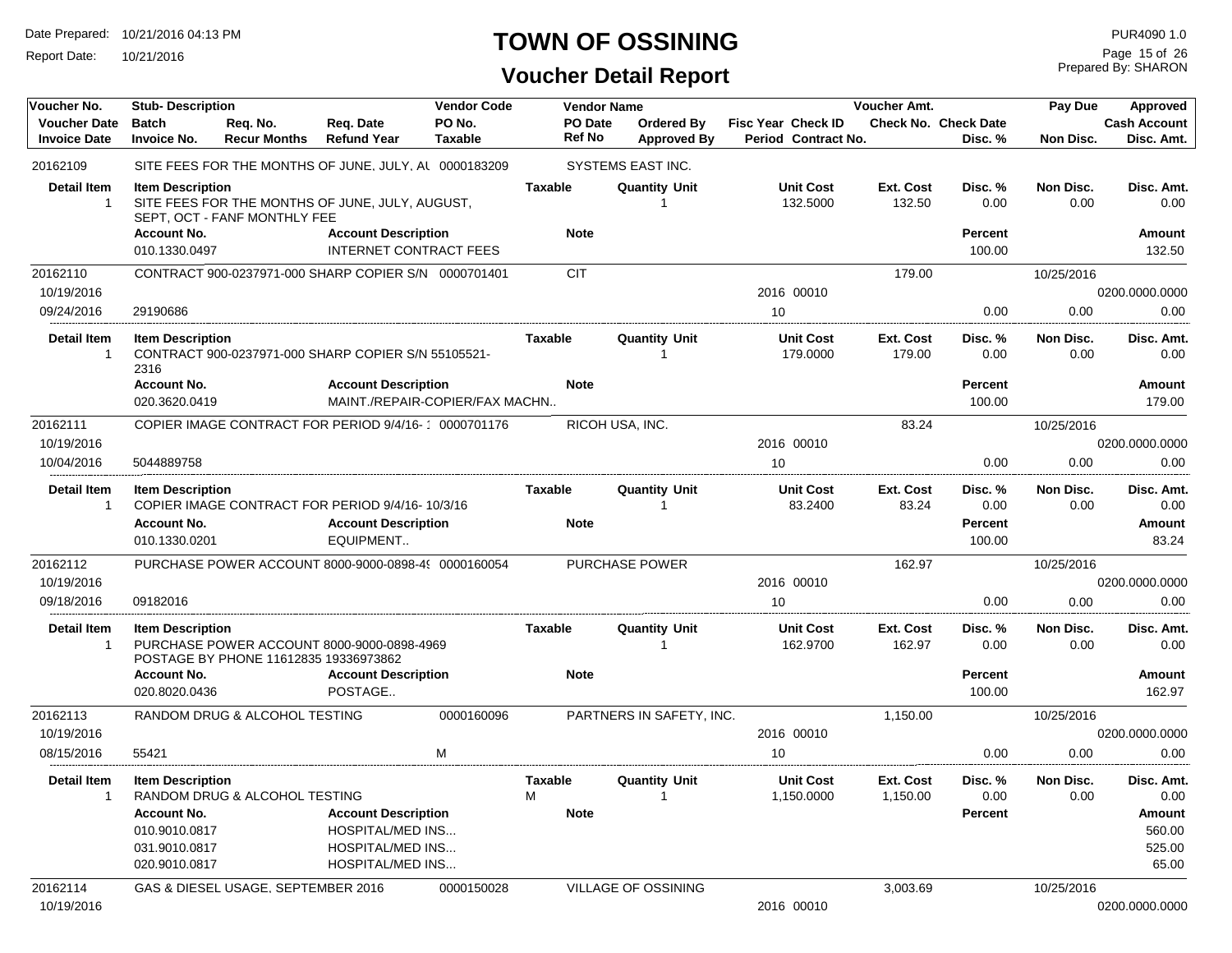Report Date: 10/21/2016

## **TOWN OF OSSINING**

Prepared By: SHARON Page 16 of 26

| Voucher No.                                | <b>Stub-Description</b>                    |                                    |                                                       | <b>Vendor Code</b>       |                     | <b>Vendor Name</b>                      |                                                  | Voucher Amt.               |                                        | Pay Due           | Approved                          |
|--------------------------------------------|--------------------------------------------|------------------------------------|-------------------------------------------------------|--------------------------|---------------------|-----------------------------------------|--------------------------------------------------|----------------------------|----------------------------------------|-------------------|-----------------------------------|
| <b>Voucher Date</b><br><b>Invoice Date</b> | <b>Batch</b><br><b>Invoice No.</b>         | Req. No.<br><b>Recur Months</b>    | Req. Date<br><b>Refund Year</b>                       | PO No.<br><b>Taxable</b> | PO Date<br>Ref No   | <b>Ordered By</b><br><b>Approved By</b> | <b>Fisc Year Check ID</b><br>Period Contract No. |                            | <b>Check No. Check Date</b><br>Disc. % | Non Disc.         | <b>Cash Account</b><br>Disc. Amt. |
| 20162114<br>10/19/2016                     | 2016200014412                              | GAS & DIESEL USAGE, SEPTEMBER 2016 |                                                       | 0000150028               |                     | VILLAGE OF OSSINING                     | 10                                               |                            | 0.00                                   | 0.00              | 0.00                              |
| Detail Item                                | <b>Item Description</b>                    |                                    |                                                       |                          | Taxable             | Quantitv Unit                           | <b>Unit Cost</b>                                 | Ext. Cost                  | Disc. %                                | Non Disc.         | Disc. Amt.                        |
| 1                                          | <b>Account No.</b>                         | GAS & DIESEL USAGE, SEPTEMBER 2016 |                                                       |                          | <b>Note</b>         | -1                                      | 3,003.6900                                       | 3,003.69                   | 0.00                                   | 0.00              | 0.00                              |
|                                            | 032.8810.0411                              |                                    | <b>Account Description</b><br>GASOLINE                |                          |                     |                                         |                                                  |                            | <b>Percent</b>                         |                   | Amount<br>421.02                  |
|                                            | 010.6772.0411                              |                                    | GASOLINE                                              |                          |                     |                                         |                                                  |                            |                                        |                   | 379.11                            |
|                                            | 020.3620.0411                              |                                    | GASOLINE                                              |                          |                     |                                         |                                                  |                            |                                        |                   | 50.45                             |
|                                            | 010.7110.0411                              |                                    | GASOLINE                                              |                          |                     |                                         |                                                  |                            |                                        |                   | 398.58                            |
|                                            | 031.5110.0411                              |                                    | GASOLINE                                              |                          |                     |                                         |                                                  |                            |                                        |                   | 450.07                            |
|                                            | 031.5110.0412                              |                                    | DIESEL FUEL                                           |                          |                     |                                         |                                                  |                            |                                        |                   | 1,304.46                          |
| 20162115                                   |                                            |                                    | TRIAL APPRAISAL REPORT-135 CROTON AVENU 0000701271    |                          |                     | RDM VALUATIONS INC.                     |                                                  | 6,500.00                   |                                        | 10/25/2016        |                                   |
| 10/19/2016                                 |                                            |                                    |                                                       |                          |                     |                                         | 2016 00010                                       |                            |                                        |                   | 0200.0000.0000                    |
| 10/07/2016                                 | 10072016                                   |                                    |                                                       | м                        |                     |                                         | 10                                               |                            | 0.00                                   | 0.00              | 0.00                              |
| <b>Detail Item</b><br>$\mathbf{1}$         | <b>Item Description</b><br><b>SHERWOOD</b> |                                    | TRIAL APPRAISAL REPORT-135 CROTON AVENUE/7            |                          | <b>Taxable</b><br>М | <b>Quantity Unit</b><br>-1              | <b>Unit Cost</b><br>6,500.0000                   | Ext. Cost<br>6,500.00      | Disc. %<br>0.00                        | Non Disc.<br>0.00 | Disc. Amt.<br>0.00                |
|                                            | <b>Account No.</b><br>010.1356.0421        |                                    | <b>Account Description</b><br><b>APPRAISALS</b>       |                          | <b>Note</b>         |                                         |                                                  |                            | <b>Percent</b><br>100.00               |                   | <b>Amount</b><br>6,500.00         |
| 20162116                                   |                                            | ASSOCIATION DUES 9/1/16-8/31/17    |                                                       | 0000230015               |                     | WEST. CO. MUNI. OFFICIALS               |                                                  | 750.00                     |                                        | 10/25/2016        |                                   |
| 10/19/2016                                 |                                            |                                    |                                                       |                          |                     |                                         | 2016 00010                                       |                            |                                        |                   | 0200.0000.0000                    |
| 10/12/2016                                 | 2016                                       |                                    |                                                       |                          |                     |                                         | 10                                               |                            | 0.00                                   | 0.00              | 0.00                              |
| <b>Detail Item</b><br>1                    | <b>Item Description</b>                    | ASSOCIATION DUES 9/1/16-8/31/17    |                                                       |                          | Taxable             | <b>Quantity Unit</b>                    | <b>Unit Cost</b><br>750.0000                     | <b>Ext. Cost</b><br>750.00 | Disc. %<br>0.00                        | Non Disc.<br>0.00 | Disc. Amt.<br>0.00                |
|                                            | <b>Account No.</b><br>010.1620.0428        |                                    | <b>Account Description</b><br>DUES                    |                          | <b>Note</b>         |                                         |                                                  |                            | <b>Percent</b><br>100.00               |                   | Amount<br>750.00                  |
| 20162117                                   |                                            |                                    | SEPTEMBER & OCTOBER CONTRACTUAL PAYME 0000150005      |                          |                     | OSSINING VOLUNTEER                      |                                                  | 98,904.88                  |                                        | 10/25/2016        |                                   |
| 10/19/2016                                 |                                            |                                    |                                                       |                          |                     |                                         | 2016 00010                                       |                            |                                        |                   | 0200.0000.0000                    |
| 10/19/2016                                 | 2016-5                                     |                                    |                                                       |                          |                     |                                         | 10                                               |                            | 0.00                                   | 0.00              | 0.00                              |
| <b>Detail Item</b>                         | <b>Item Description</b>                    |                                    |                                                       |                          | <b>Taxable</b>      | <b>Quantity Unit</b>                    | <b>Unit Cost</b>                                 | <b>Ext. Cost</b>           | Disc. %                                | Non Disc.         | Disc. Amt.                        |
| 1                                          |                                            |                                    | SEPTEMBER & OCTOBER CONTRACTUAL PAYMENT               |                          |                     | -1                                      | 98,904.8800                                      | 98,904.88                  | 0.00                                   | 0.00              | 0.00                              |
|                                            | <b>Account No.</b>                         |                                    | <b>Account Description</b>                            |                          | <b>Note</b>         |                                         |                                                  |                            | Percent                                |                   | Amount                            |
|                                            | 066.4540.0475                              |                                    | AMBULANCE DISTRICT -<br>CONTRACTUAL                   |                          |                     |                                         |                                                  |                            | 100.00                                 |                   | 98,904.88                         |
| 20162118                                   |                                            |                                    | DIG SAFE TRAINING FOR VELARDO. TORIBIO. M/ 0000040113 |                          |                     | DIG SAFELY NEW YORK, INC.               |                                                  | 100.00                     |                                        | 10/25/2016        |                                   |
| 10/19/2016                                 |                                            |                                    |                                                       |                          |                     |                                         | 2016 00010                                       |                            |                                        |                   | 0200.0000.0000                    |
| 11/17/2016                                 | 11172016                                   |                                    |                                                       | M                        |                     |                                         | 10                                               |                            | 0.00                                   | 0.00              | 0.00                              |
| Detail Item<br>1                           | <b>Item Description</b>                    | CONNOLLY-NOV. 17TH 2016            | DIG SAFE TRAINING FOR VELARDO, TORIBIO, MARTIN AND    |                          | <b>Taxable</b><br>М | Quantity Unit                           | <b>Unit Cost</b><br>100.0000                     | Ext. Cost<br>100.00        | Disc. %<br>0.00                        | Non Disc.<br>0.00 | Disc. Amt.<br>0.00                |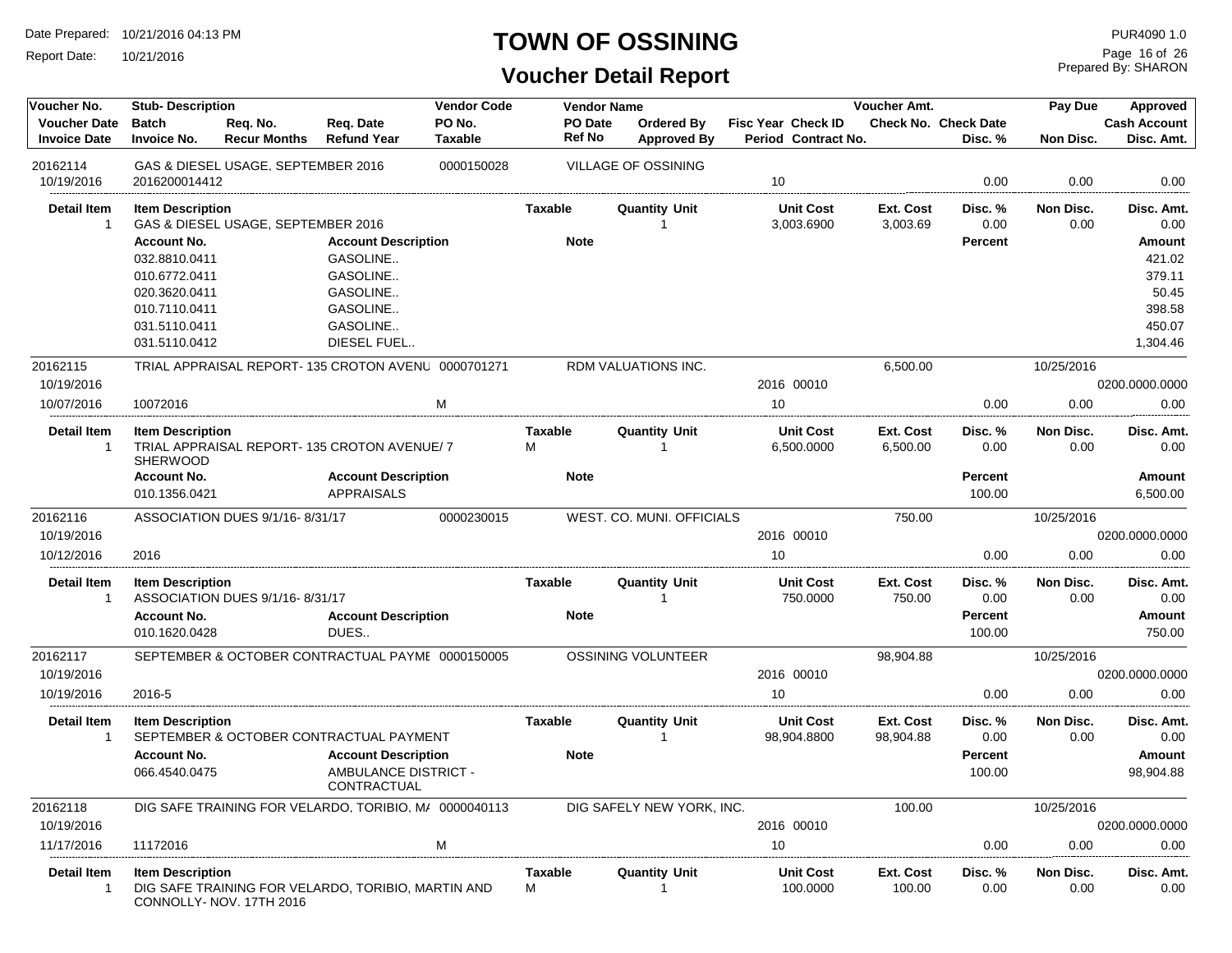Report Date: 10/21/2016

## **TOWN OF OSSINING**

Prepared By: SHARON Page 17 of 26

| Voucher No.                                | <b>Stub-Description</b>                                               |                                     |                                                                                     | <b>Vendor Code</b> |                          | <b>Vendor Name</b>                  |    |                                           | Voucher Amt.               |                                           | Pay Due           | Approved                          |
|--------------------------------------------|-----------------------------------------------------------------------|-------------------------------------|-------------------------------------------------------------------------------------|--------------------|--------------------------|-------------------------------------|----|-------------------------------------------|----------------------------|-------------------------------------------|-------------------|-----------------------------------|
| <b>Voucher Date</b><br><b>Invoice Date</b> | <b>Batch</b><br><b>Invoice No.</b>                                    | Reg. No.<br><b>Recur Months</b>     | Reg. Date<br><b>Refund Year</b>                                                     | PO No.<br>Taxable  | PO Date<br><b>Ref No</b> | Ordered By<br><b>Approved By</b>    |    | Fisc Year Check ID<br>Period Contract No. |                            | <b>Check No. Check Date</b><br>Disc. %    | Non Disc.         | <b>Cash Account</b><br>Disc. Amt. |
| 20162118                                   |                                                                       |                                     | DIG SAFE TRAINING FOR VELARDO, TORIBIO, M/ 0000040113                               |                    |                          | DIG SAFELY NEW YORK, INC.           |    |                                           |                            |                                           |                   |                                   |
|                                            | <b>Account No.</b><br>010.1620.0428<br>032.8810.0417<br>031.5110.0417 |                                     | <b>Account Description</b><br>DUES<br><b>EDUCATION</b><br>EDUCATION/SAFETY TRAINING |                    | <b>Note</b>              |                                     |    |                                           |                            | <b>Percent</b><br>50.00<br>25.00<br>25.00 |                   | Amount<br>50.00<br>25.00<br>25.00 |
| 20162119                                   |                                                                       | NUMBER LABELS 9332046153/9332081946 |                                                                                     | 0000190089         |                          | SETON IDENTIFICATION PRODUCTS       |    |                                           | 136.65                     |                                           | 10/25/2016        |                                   |
| 10/20/2016                                 |                                                                       |                                     |                                                                                     |                    |                          |                                     |    | 2016 00010                                |                            |                                           |                   | 0200.0000.0000                    |
| 10/20/2016                                 | 10R5690113                                                            |                                     |                                                                                     |                    |                          |                                     | 10 |                                           |                            | 0.00                                      | 0.00              | 0.00                              |
| <b>Detail Item</b><br>$\mathbf{1}$         | <b>Item Description</b>                                               | NUMBER LABELS 9332046153/9332081946 |                                                                                     |                    | Taxable                  | <b>Quantity Unit</b><br>$\mathbf 0$ |    | <b>Unit Cost</b><br>0.0000                | <b>Ext. Cost</b><br>136.65 | Disc. %<br>0.00                           | Non Disc.<br>0.00 | Disc. Amt.<br>0.00                |
|                                            | <b>Account No.</b><br>010.1410.0401                                   |                                     | <b>Account Description</b><br>SUPPLIES                                              |                    | <b>Note</b>              |                                     |    |                                           |                            | <b>Percent</b><br>100.00                  |                   | Amount<br>136.65                  |
| 20162120                                   |                                                                       | AT&T CHARGES, OCTOBER 2016          |                                                                                     | 0000010006         | AT&T                     |                                     |    |                                           | 112.18                     |                                           | 10/25/2016        |                                   |
| 10/20/2016                                 |                                                                       |                                     |                                                                                     |                    |                          |                                     |    | 2016 00010                                |                            |                                           |                   | 0200.0000.0000                    |
| 10/01/2016                                 | 1165307445                                                            |                                     |                                                                                     |                    |                          |                                     | 10 |                                           |                            | 0.00                                      | 0.00              | 0.00                              |
| <b>Detail Item</b><br>-1                   | <b>Item Description</b>                                               | AT&T CHARGES, OCTOBER 2016          |                                                                                     |                    | <b>Taxable</b>           | <b>Quantity Unit</b>                |    | <b>Unit Cost</b><br>112.1800              | Ext. Cost<br>112.18        | Disc. %<br>0.00                           | Non Disc.<br>0.00 | Disc. Amt.<br>0.00                |
|                                            | <b>Account No.</b><br>010.1650.0438<br>020.3620.0406<br>031.5010.0406 |                                     | <b>Account Description</b><br>PHONE, WEB SERVICES<br>TELEPHONE<br>TELEPHONE         |                    | <b>Note</b>              |                                     |    |                                           |                            | <b>Percent</b>                            |                   | Amount<br>77.20<br>15.27<br>19.71 |
| 20162121                                   |                                                                       |                                     | COURT & SUPERVISORS COPIERS, 10/1-10/30                                             | 0000040097         |                          | DE LAGE LANDEN FINANCIAL SRVCS      |    |                                           | 768.09                     |                                           | 10/25/2016        |                                   |
| 10/20/2016                                 |                                                                       |                                     |                                                                                     |                    |                          |                                     |    | 2016 00010                                |                            |                                           |                   | 0200.0000.0000                    |
| 11/01/2016                                 | 51796254                                                              |                                     |                                                                                     |                    |                          |                                     |    | 10 24938431                               |                            | 0.00                                      | 0.00              | 0.00                              |
| <b>Detail Item</b><br>-1                   | <b>Item Description</b>                                               |                                     | COURT & SUPERVISORS COPIERS, 10/1-10/30                                             |                    | <b>Taxable</b>           | <b>Quantity Unit</b>                |    | <b>Unit Cost</b><br>768.0900              | Ext. Cost<br>768.09        | Disc. %<br>0.00                           | Non Disc.<br>0.00 | Disc. Amt.<br>0.00                |
|                                            | <b>Account No.</b>                                                    |                                     | <b>Account Description</b>                                                          |                    | <b>Note</b>              |                                     |    |                                           |                            | <b>Percent</b>                            |                   | <b>Amount</b>                     |
|                                            | 010.1110.0419<br>010.1620.0419                                        |                                     | MAINT./REPAIR<br>MAINT./REPAIR                                                      |                    |                          |                                     |    |                                           |                            |                                           |                   | 331.91<br>403.69                  |
|                                            | 010.1110.0419                                                         |                                     | MAINT./REPAIR                                                                       |                    |                          |                                     |    |                                           |                            |                                           |                   | 25.49                             |
|                                            | 010.1620.0419                                                         |                                     | MAINT./REPAIR                                                                       |                    |                          |                                     |    |                                           |                            |                                           |                   | 7.00                              |
| 20162122                                   |                                                                       | SCREENED TOPSOIL AT DALE CEMETERY   |                                                                                     | 0000160701         |                          | POGACT EXCAVATING, INC              |    |                                           | 280.00                     |                                           | 10/25/2016        |                                   |
| 10/20/2016                                 |                                                                       |                                     |                                                                                     |                    |                          |                                     |    | 2016 00010                                |                            |                                           |                   | 0200.0000.0000                    |
| 10/12/2016                                 | 12/15567-1270                                                         |                                     |                                                                                     | M                  |                          |                                     | 10 |                                           |                            | 0.00                                      | 0.00              | 0.00                              |
| <b>Detail Item</b><br>-1                   | <b>Item Description</b>                                               | SCREENED TOPSOIL AT DALE CEMETERY   |                                                                                     |                    | <b>Taxable</b><br>M      | <b>Quantity Unit</b>                |    | <b>Unit Cost</b><br>280.0000              | Ext. Cost<br>280.00        | Disc. %<br>0.00                           | Non Disc.<br>0.00 | Disc. Amt.<br>0.00                |
|                                            | <b>Account No.</b><br>032.8810.0419                                   |                                     | <b>Account Description</b><br>MAINT./REPAIR                                         |                    | <b>Note</b>              |                                     |    |                                           |                            | <b>Percent</b><br>100.00                  |                   | <b>Amount</b><br>280.00           |
| 20162123                                   |                                                                       |                                     | WEBSITE SERVICES 7/1-9/30 & DALE CEMETERY 0000160205                                |                    |                          | PACCHIANA, DEAN                     |    |                                           | 1,659.00                   |                                           | 10/25/2016        |                                   |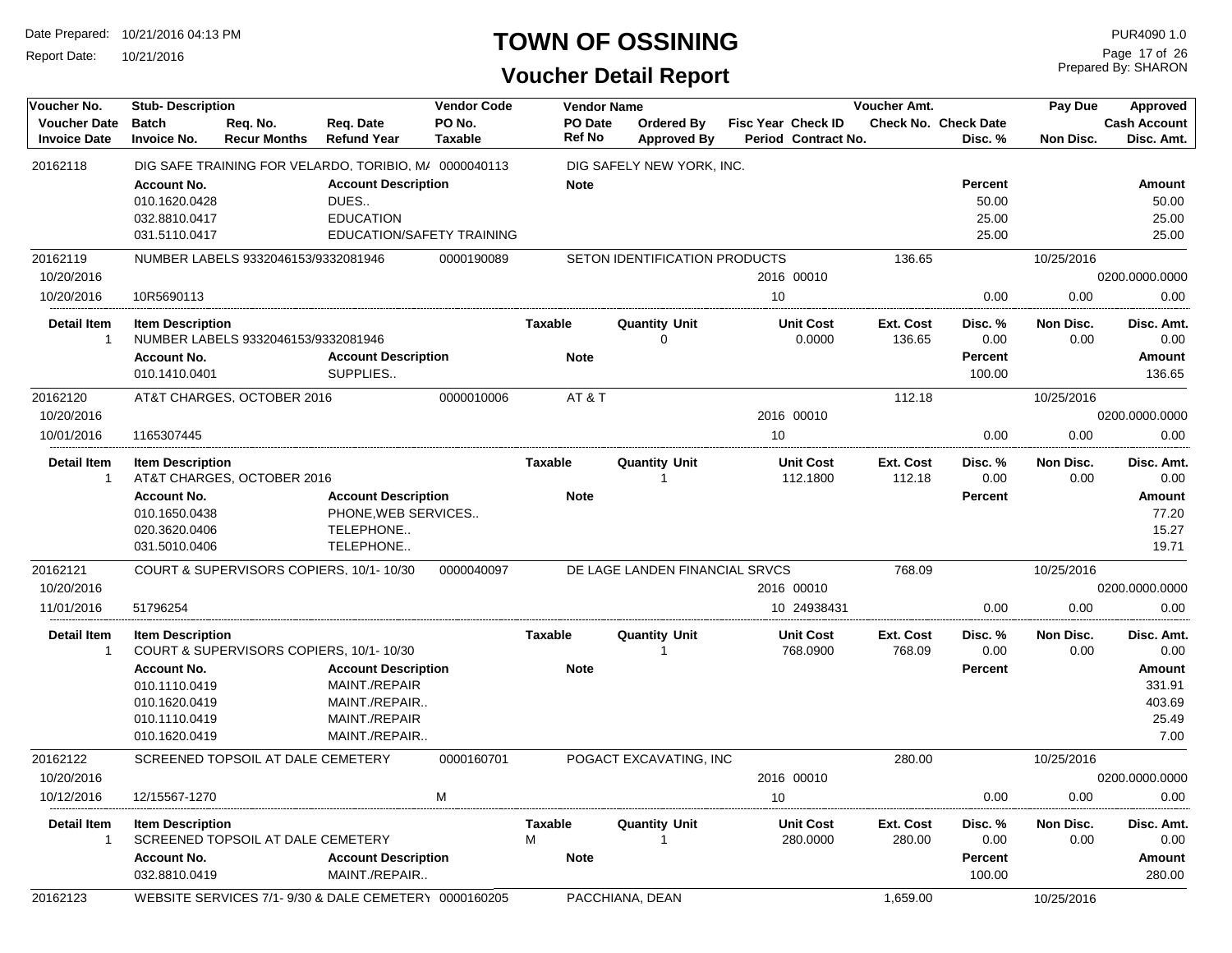Report Date: 10/21/2016

#### **TOWN OF OSSINING**

**Voucher Detail Report**

Prepared By: SHARON Page 18 of 26

| Voucher No.                                | <b>Stub-Description</b>                                        |                                 |                                                                                                         | <b>Vendor Code</b>       | <b>Vendor Name</b>            |                                  |                                                  | Voucher Amt.          |                                             | Pay Due           | Approved                                     |
|--------------------------------------------|----------------------------------------------------------------|---------------------------------|---------------------------------------------------------------------------------------------------------|--------------------------|-------------------------------|----------------------------------|--------------------------------------------------|-----------------------|---------------------------------------------|-------------------|----------------------------------------------|
| <b>Voucher Date</b><br><b>Invoice Date</b> | <b>Batch</b><br><b>Invoice No.</b>                             | Req. No.<br><b>Recur Months</b> | Req. Date<br><b>Refund Year</b>                                                                         | PO No.<br><b>Taxable</b> | PO Date<br>Ref No             | Ordered By<br><b>Approved By</b> | <b>Fisc Year Check ID</b><br>Period Contract No. |                       | <b>Check No. Check Date</b><br>Disc. %      | Non Disc.         | <b>Cash Account</b><br>Disc. Amt.            |
| 20162123                                   |                                                                |                                 | WEBSITE SERVICES 7/1-9/30 & DALE CEMETER \ 0000160205                                                   |                          |                               | PACCHIANA, DEAN                  |                                                  |                       |                                             |                   |                                              |
| 10/20/2016                                 |                                                                |                                 |                                                                                                         |                          |                               |                                  | 2016 00010                                       |                       |                                             |                   | 0200.0000.0000                               |
| 09/30/2016                                 | 09302016                                                       |                                 |                                                                                                         | M                        |                               |                                  | 10                                               |                       | 0.00                                        | 0.00              | 0.00                                         |
| <b>Detail Item</b>                         | <b>Item Description</b>                                        | NAME TRANSFER/ 2 YEAR RENEWAL   | WEBSITE SERVICES 7/1-9/30 & DALE CEMETERY DOMAIN                                                        |                          | Taxable<br>М                  | <b>Quantity Unit</b><br>1        | <b>Unit Cost</b><br>1,659.0000                   | Ext. Cost<br>1,659.00 | Disc. %<br>0.00                             | Non Disc.<br>0.00 | Disc. Amt.<br>0.00                           |
|                                            | <b>Account No.</b><br>010.1650.0438<br>032.8810.0492           |                                 | <b>Account Description</b><br>PHONE.WEB SERVICES<br>CONTRACTUAL/MISC                                    |                          | <b>Note</b>                   |                                  |                                                  |                       | <b>Percent</b>                              |                   | <b>Amount</b><br>1,563.00<br>96.00           |
| 20162124                                   | <b>WEBGIS SUPPORT</b>                                          |                                 |                                                                                                         | 0000701247               |                               | CARTOGRAPHIC ASSOCIATES, INC.    |                                                  | 2,400.00              |                                             | 10/25/2016        |                                              |
| 10/20/2016                                 |                                                                |                                 |                                                                                                         |                          |                               |                                  | 2016 00010                                       |                       |                                             |                   | 0200.0000.0000                               |
| 10/04/2016                                 | 2890                                                           |                                 |                                                                                                         |                          |                               |                                  | 10                                               |                       | 0.00                                        | 0.00              | 0.00                                         |
| <b>Detail Item</b><br>1                    | <b>Item Description</b><br><b>WEBGIS SUPPORT</b>               |                                 |                                                                                                         |                          | Taxable                       | <b>Quantity Unit</b><br>1        | <b>Unit Cost</b><br>2,400.0000                   | Ext. Cost<br>2,400.00 | Disc. %<br>0.00                             | Non Disc.<br>0.00 | Disc. Amt.<br>0.00                           |
|                                            | <b>Account No.</b>                                             |                                 | <b>Account Description</b>                                                                              |                          | <b>Note</b>                   |                                  |                                                  |                       | <b>Percent</b>                              |                   | Amount                                       |
|                                            | 010.1355.0458                                                  |                                 | TAX MAPS                                                                                                |                          |                               |                                  |                                                  |                       | 100.00                                      |                   | 2,400.00                                     |
| 20162125                                   |                                                                |                                 | FLAIR PENS. FINE POINT PENS AND ROUND STI( 0000190004                                                   |                          |                               | STAPLES, INC. AND SUBSIDIARIES   |                                                  | 20.84                 |                                             | 10/25/2016        |                                              |
| 10/20/2016                                 |                                                                |                                 |                                                                                                         |                          |                               |                                  | 2016 00010                                       |                       |                                             |                   | 0200.0000.0000                               |
| 10/06/2016                                 | 3317361252                                                     |                                 |                                                                                                         |                          |                               |                                  | 10                                               |                       | 0.00                                        | 0.00              | 0.00                                         |
| Detail Item<br>$\mathbf{1}$                | <b>Item Description</b><br><b>Account No.</b><br>010.1110.0401 |                                 | FLAIR PENS, FINE POINT PENS AND ROUND STIC PENS<br><b>Account Description</b><br>SUPPLIES               |                          | <b>Taxable</b><br><b>Note</b> | <b>Quantity Unit</b><br>-1       | <b>Unit Cost</b><br>20.8400                      | Ext. Cost<br>20.84    | Disc.%<br>0.00<br><b>Percent</b><br>100.00  | Non Disc.<br>0.00 | Disc. Amt.<br>0.00<br>Amount<br>20.84        |
| 20162126                                   |                                                                |                                 | ACCT 07882-020319-02-2, BILLING PERIOD 10/16- 0000031654                                                |                          | <b>CABLEVISION</b>            |                                  |                                                  | 29.95                 |                                             | 10/25/2016        |                                              |
| 10/20/2016                                 |                                                                |                                 |                                                                                                         |                          |                               |                                  | 2016 00010                                       |                       |                                             |                   | 0200.0000.0000                               |
| 10/17/2016                                 | 10172016                                                       |                                 |                                                                                                         |                          |                               |                                  | 10                                               |                       | 0.00                                        | 0.00              | 0.00                                         |
| Detail Item<br>$\mathbf{1}$                | <b>Item Description</b><br><b>Account No.</b><br>010.1110.0424 |                                 | ACCT 07882-020319-02-2, BILLING PERIOD 10/16-11/15<br><b>Account Description</b><br>CONSULTANT/COMPUTER |                          | Taxable<br><b>Note</b>        | <b>Quantity Unit</b><br>1        | <b>Unit Cost</b><br>29.9500                      | Ext. Cost<br>29.95    | Disc. %<br>0.00<br><b>Percent</b><br>100.00 | Non Disc.<br>0.00 | Disc. Amt.<br>0.00<br><b>Amount</b><br>29.95 |
| 20162127<br>10/20/2016                     |                                                                |                                 | 9/11 MEMORIAL WREATH- TOWN OF OSSINING                                                                  | 0000180100               |                               | <b>RUBRUMS FLORIST</b>           | 2016 00010                                       | 155.00                |                                             | 10/25/2016        | 0200.0000.0000                               |
| 09/30/2016                                 | 000587                                                         |                                 |                                                                                                         | М                        |                               |                                  | 10                                               |                       | 0.00                                        | 0.00              | 0.00                                         |
|                                            |                                                                |                                 |                                                                                                         |                          |                               |                                  |                                                  |                       |                                             |                   |                                              |
| Detail Item<br>$\mathbf{1}$                | <b>Item Description</b>                                        |                                 | 9/11 MEMORIAL WREATH- TOWN OF OSSINING                                                                  |                          | Taxable<br>М                  | <b>Quantity Unit</b>             | <b>Unit Cost</b><br>155.0000                     | Ext. Cost<br>155.00   | Disc. %<br>0.00                             | Non Disc.<br>0.00 | Disc. Amt.<br>0.00                           |
|                                            | <b>Account No.</b><br>010.6510.0438                            |                                 | <b>Account Description</b><br>SUPPLIES AND SERVICES                                                     |                          | <b>Note</b>                   |                                  |                                                  |                       | Percent<br>100.00                           |                   | Amount<br>155.00                             |
| 20162128<br>10/21/2016                     |                                                                | SUPPLIES FOR PARKS DEPARTMENT   |                                                                                                         | 0000130027               |                               | MELROSE LUMBER CO., INC.         | 2016 00010                                       | 311.12                |                                             | 10/25/2016        | 0200.0000.0000                               |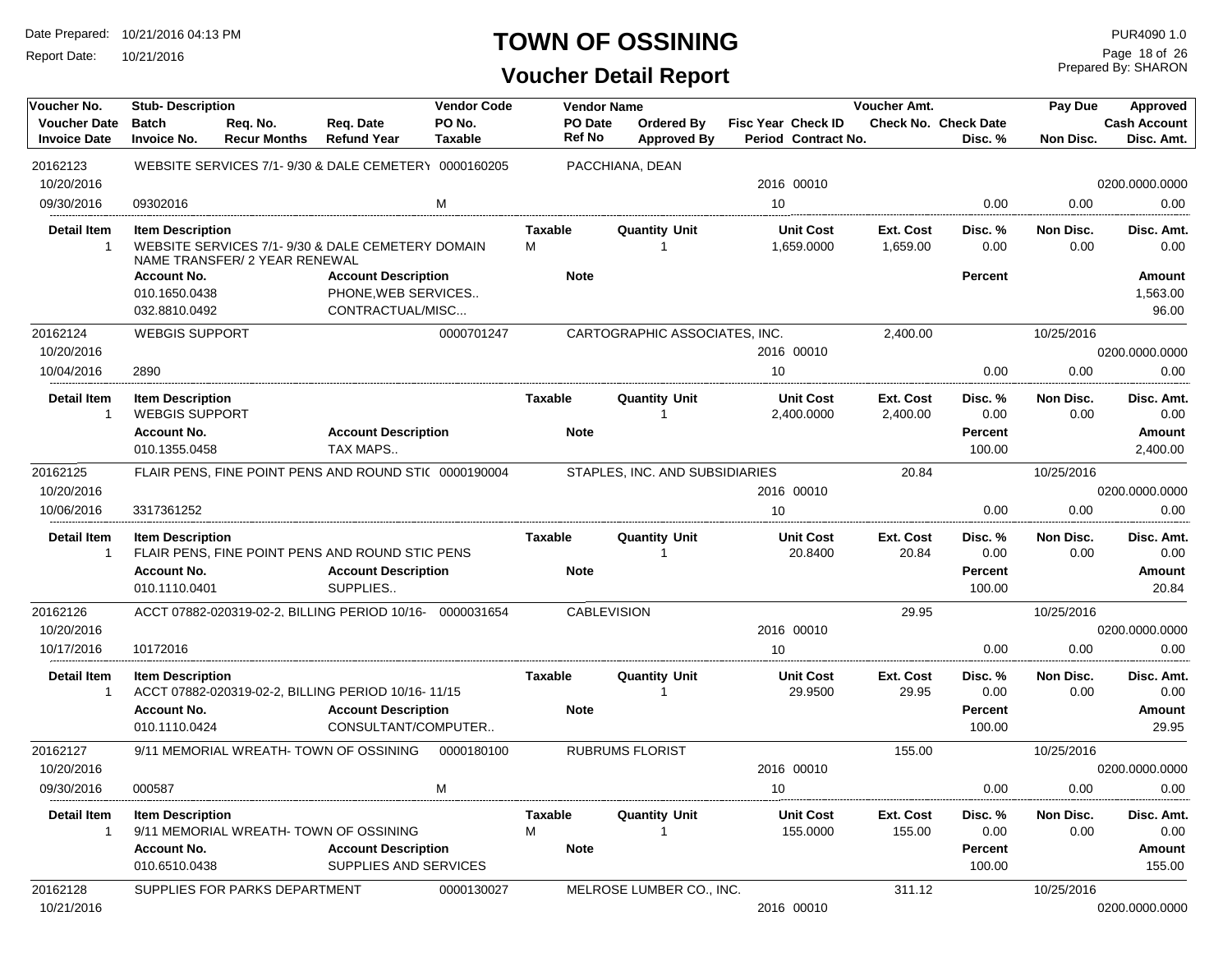Report Date: 10/21/2016

#### **TOWN OF OSSINING**

| Voucher No.                                | <b>Stub-Description</b>                      |                                 |                                                     | <b>Vendor Code</b>       |                   | <b>Vendor Name</b>                                                                                                                   |    |                                                  | Voucher Amt.          |                                        | Pay Due           | Approved                          |
|--------------------------------------------|----------------------------------------------|---------------------------------|-----------------------------------------------------|--------------------------|-------------------|--------------------------------------------------------------------------------------------------------------------------------------|----|--------------------------------------------------|-----------------------|----------------------------------------|-------------------|-----------------------------------|
| <b>Voucher Date</b><br><b>Invoice Date</b> | <b>Batch</b><br><b>Invoice No.</b>           | Req. No.<br><b>Recur Months</b> | Req. Date<br><b>Refund Year</b>                     | PO No.<br><b>Taxable</b> | PO Date<br>Ref No | Ordered By<br><b>Approved By</b>                                                                                                     |    | <b>Fisc Year Check ID</b><br>Period Contract No. |                       | <b>Check No. Check Date</b><br>Disc. % | Non Disc.         | <b>Cash Account</b><br>Disc. Amt. |
| 20162128                                   |                                              | SUPPLIES FOR PARKS DEPARTMENT   |                                                     | 0000130027               |                   | MELROSE LUMBER CO., INC.                                                                                                             | 10 |                                                  |                       | 0.00                                   | 0.00              | 0.00                              |
| Multi Inv Num                              |                                              | <b>Multi Inv Date</b>           |                                                     | Multi Inv Amt.           |                   | <b>Multi Inv Stub Desc</b>                                                                                                           |    |                                                  |                       |                                        |                   |                                   |
| D226788                                    |                                              | 09/23/2016                      |                                                     | 37.86                    |                   | SHINE HOUSE - RETURN OF PIPES AND PURCHASE OTHER SUPPLIES FOR CONNECT<br><b>SEWER LINE TO PUMP</b>                                   |    |                                                  |                       |                                        |                   |                                   |
| B35020                                     |                                              | 08/26/2016                      |                                                     | 5.29                     |                   | PARKS - EPOXY GLUE FOR PLAQUE AT GERLACH PARK                                                                                        |    |                                                  |                       |                                        |                   |                                   |
| B35795                                     |                                              | 09/12/2016                      |                                                     | 120.45                   |                   | SHINE HOUSE - PLASTIC FOR COVERALL OPENINGS IN ROOMS, CUT HOLE IN<br>CONCRETE FLOOR, AND FENCE FOR WATERLINE SO NO DIRT GOES TO POND |    |                                                  |                       |                                        |                   |                                   |
| D225789                                    |                                              | 09/12/2016                      |                                                     | 55.18                    |                   | PARKS - SUPPLIES FOR GRINDER/ SAW SAW                                                                                                |    |                                                  |                       |                                        |                   |                                   |
| A174638                                    |                                              | 09/13/2016                      |                                                     | 11.91                    |                   | PARKS - TEMP WATER BARRELS FOR GARDEN                                                                                                |    |                                                  |                       |                                        |                   |                                   |
| B35889                                     |                                              | 09/13/2016                      |                                                     | 23.53                    |                   | PARKS - TEMP WATER BARRELS FOR GARDEN                                                                                                |    |                                                  |                       |                                        |                   |                                   |
| D226194                                    |                                              | 09/16/2016                      |                                                     | 2.54                     |                   | PARKS - WATER TANKS AT GARDEN                                                                                                        |    |                                                  |                       |                                        |                   |                                   |
| A175327                                    |                                              | 09/23/2016                      |                                                     | 52.66                    |                   | SHINE HOUSE - SEWER AT SHINE HOUSE                                                                                                   |    |                                                  |                       |                                        |                   |                                   |
| A175329                                    |                                              | 09/23/2016                      |                                                     | (27.39)                  |                   | SHINE HOUSE - RETURN OF PVC PIPE                                                                                                     |    |                                                  |                       |                                        |                   |                                   |
| B36355                                     |                                              | 09/23/2016                      |                                                     | 5.59                     |                   | SHINE HOUSE - SUPPLIES                                                                                                               |    |                                                  |                       |                                        |                   |                                   |
| B34903                                     |                                              | 08/23/2016                      |                                                     | 18.25                    |                   | SHINE HOUSE - SPACKLE HALLWAY                                                                                                        |    |                                                  |                       |                                        |                   |                                   |
| D226809                                    |                                              | 09/23/2016                      |                                                     | 5.25                     |                   | SHINE HOUSE - SUPPLIES FTO CONNECT SEWER LINE TO PUMP STATION                                                                        |    |                                                  |                       |                                        |                   |                                   |
| Detail Item<br>$\mathbf{1}$                | <b>Item Description</b>                      | SUPPLIES FOR PARKS DEPARTMENT   |                                                     |                          | Taxable           | <b>Quantity Unit</b>                                                                                                                 |    | <b>Unit Cost</b><br>311.1200                     | Ext. Cost<br>311.12   | Disc. %<br>0.00                        | Non Disc.<br>0.00 | Disc. Amt.<br>0.00                |
|                                            |                                              |                                 |                                                     |                          |                   |                                                                                                                                      |    |                                                  |                       |                                        |                   |                                   |
|                                            | <b>Account No.</b>                           |                                 | <b>Account Description</b>                          |                          | <b>Note</b>       |                                                                                                                                      |    |                                                  |                       | <b>Percent</b>                         |                   | <b>Amount</b>                     |
|                                            | 010.7110.0419<br>037.7110.2183               |                                 | MAINT./REPAIR<br>SHINEHOUSE RESTORATION             |                          |                   |                                                                                                                                      |    |                                                  |                       |                                        |                   | 98.45                             |
|                                            |                                              |                                 |                                                     |                          |                   |                                                                                                                                      |    |                                                  |                       |                                        |                   | 212.67                            |
| 20162129                                   |                                              |                                 | COURT OFFICER SERVICES, MARCH- AUGUST 2( 0000150028 |                          |                   | VILLAGE OF OSSINING                                                                                                                  |    |                                                  | 10,270.00             |                                        | 10/25/2016        |                                   |
| 10/21/2016                                 |                                              |                                 |                                                     |                          |                   |                                                                                                                                      |    | 2016 00010                                       |                       |                                        |                   | 0200.0000.0000                    |
| 10/17/2016                                 | 2016200014407                                |                                 |                                                     |                          |                   |                                                                                                                                      | 10 |                                                  |                       | 0.00                                   | 0.00              | 0.00                              |
| Detail Item                                | <b>Item Description</b>                      |                                 |                                                     |                          | <b>Taxable</b>    | <b>Quantity Unit</b>                                                                                                                 |    | <b>Unit Cost</b>                                 | <b>Ext. Cost</b>      | Disc. %                                | Non Disc.         | Disc. Amt.                        |
| 1                                          | <b>MARCH 2016</b>                            |                                 |                                                     |                          |                   | -1                                                                                                                                   |    | 1,917.5000                                       | 1,917.50              | 0.00                                   | 0.00              | 0.00                              |
|                                            | <b>Account No.</b>                           |                                 | <b>Account Description</b>                          |                          | <b>Note</b>       |                                                                                                                                      |    |                                                  |                       | Percent                                |                   | Amount                            |
|                                            | 010.1110.0454                                |                                 | <b>COURT SECURITY</b>                               |                          |                   |                                                                                                                                      |    |                                                  |                       |                                        |                   | 1,462.50                          |
|                                            | 010.1130.0454                                |                                 | <b>COURT SECURITY</b>                               |                          |                   |                                                                                                                                      |    |                                                  |                       |                                        |                   | 455.00                            |
| <b>Detail Item</b><br>2                    | <b>Item Description</b><br><b>APRIL 2016</b> |                                 |                                                     |                          | <b>Taxable</b>    | <b>Quantity Unit</b>                                                                                                                 |    | <b>Unit Cost</b><br>1,885.0000                   | Ext. Cost<br>1,885.00 | Disc. %<br>0.00                        | Non Disc.<br>0.00 | Disc. Amt.<br>0.00                |
|                                            | <b>Account No.</b>                           |                                 | <b>Account Description</b>                          |                          | <b>Note</b>       |                                                                                                                                      |    |                                                  |                       | Percent                                |                   | <b>Amount</b>                     |
|                                            | 010.1110.0454                                |                                 | <b>COURT SECURITY</b>                               |                          |                   |                                                                                                                                      |    |                                                  |                       |                                        |                   | 1,300.00                          |
|                                            | 010.1130.0454                                |                                 | <b>COURT SECURITY</b>                               |                          |                   |                                                                                                                                      |    |                                                  |                       |                                        |                   | 585.00                            |
|                                            |                                              |                                 |                                                     |                          |                   |                                                                                                                                      |    |                                                  |                       |                                        |                   |                                   |
| Detail Item                                | <b>Item Description</b>                      |                                 |                                                     |                          | <b>Taxable</b>    | <b>Quantity Unit</b>                                                                                                                 |    | Unit Cost                                        | Ext. Cost             | Disc. %                                | Non Disc.         | Disc. Amt.                        |
| 3                                          | MAY 2016                                     |                                 |                                                     |                          |                   |                                                                                                                                      |    | 975.0000                                         | 975.00                | 0.00                                   | 0.00              | 0.00                              |
|                                            | <b>Account No.</b>                           |                                 | <b>Account Description</b>                          |                          | <b>Note</b>       |                                                                                                                                      |    |                                                  |                       | Percent                                |                   | Amount                            |
|                                            | 010.1110.0454                                |                                 | <b>COURT SECURITY</b>                               |                          |                   |                                                                                                                                      |    |                                                  |                       |                                        |                   | 780.00                            |
|                                            | 010.1130.0454                                |                                 | <b>COURT SECURITY</b>                               |                          |                   |                                                                                                                                      |    |                                                  |                       |                                        |                   | 195.00                            |
| <b>Detail Item</b>                         | <b>Item Description</b>                      |                                 |                                                     |                          | <b>Taxable</b>    | <b>Quantity Unit</b>                                                                                                                 |    | <b>Unit Cost</b>                                 | Ext. Cost             | Disc. %                                | Non Disc.         | Disc. Amt.                        |
| 4                                          | <b>JUNE 2016</b>                             |                                 |                                                     |                          |                   |                                                                                                                                      |    | 1,430.0000                                       | 1,430.00              | 0.00                                   | 0.00              | 0.00                              |
|                                            | <b>Account No.</b>                           |                                 | <b>Account Description</b>                          |                          | <b>Note</b>       |                                                                                                                                      |    |                                                  |                       | Percent                                |                   | Amount                            |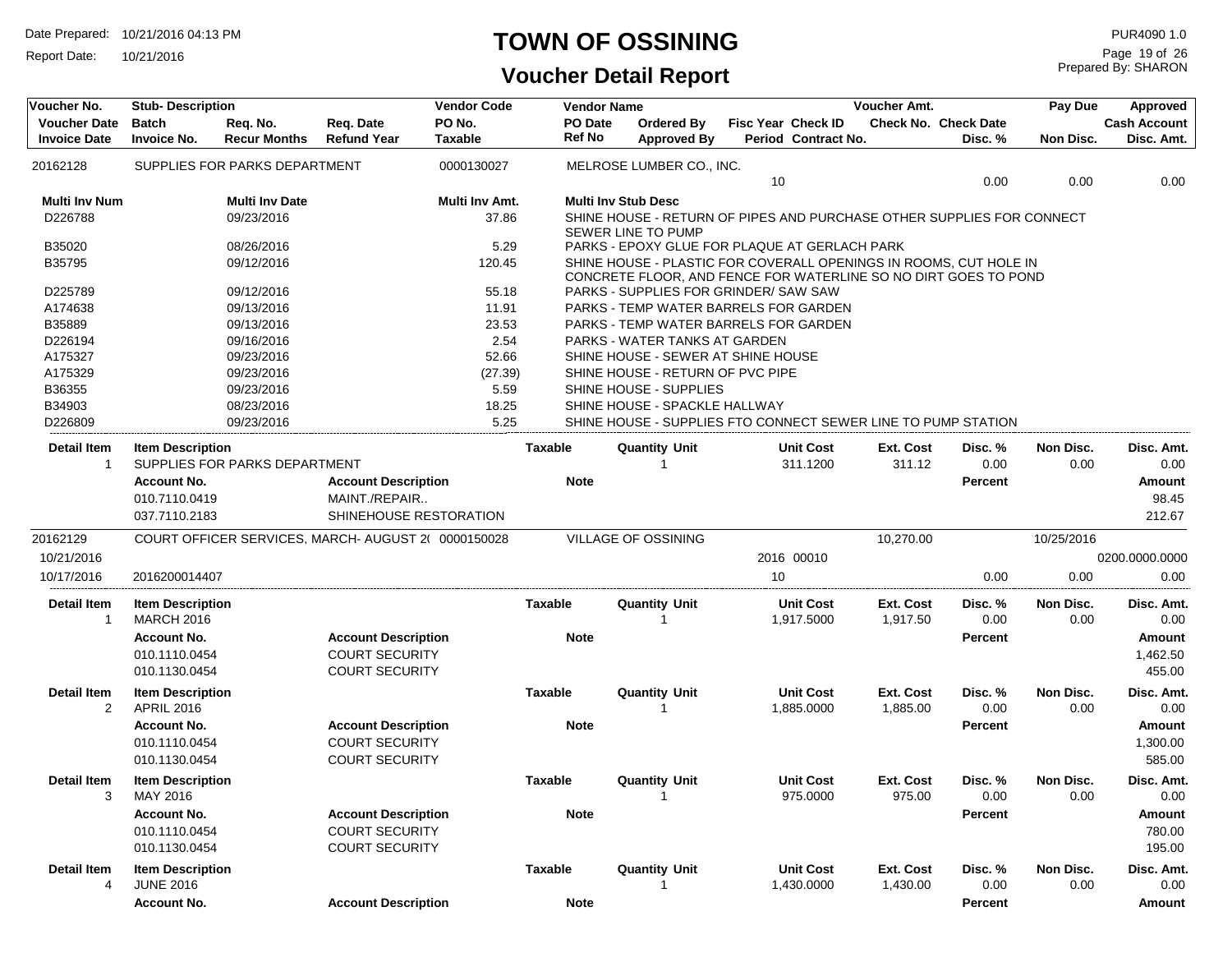Report Date: 10/21/2016

#### **TOWN OF OSSINING**

| Voucher No.                                | <b>Stub-Description</b>                     |                                 | <b>Vendor Code</b>                                  |                          | <b>Vendor Name</b>       |                            |                                  |                                                                    | Voucher Amt.                   |                       | Pay Due                                | Approved          |                                   |
|--------------------------------------------|---------------------------------------------|---------------------------------|-----------------------------------------------------|--------------------------|--------------------------|----------------------------|----------------------------------|--------------------------------------------------------------------|--------------------------------|-----------------------|----------------------------------------|-------------------|-----------------------------------|
| <b>Voucher Date</b><br><b>Invoice Date</b> | <b>Batch</b><br><b>Invoice No.</b>          | Reg. No.<br><b>Recur Months</b> | Req. Date<br><b>Refund Year</b>                     | PO No.<br><b>Taxable</b> | PO Date<br><b>Ref No</b> |                            | Ordered By<br><b>Approved By</b> | <b>Fisc Year Check ID</b>                                          | Period Contract No.            |                       | <b>Check No. Check Date</b><br>Disc. % | Non Disc.         | <b>Cash Account</b><br>Disc. Amt. |
| 20162129                                   |                                             |                                 | COURT OFFICER SERVICES, MARCH- AUGUST 2( 0000150028 |                          |                          | <b>VILLAGE OF OSSINING</b> |                                  |                                                                    |                                |                       |                                        |                   |                                   |
|                                            | <b>Account No.</b>                          |                                 | <b>Account Description</b>                          |                          | <b>Note</b>              |                            |                                  |                                                                    |                                |                       | <b>Percent</b>                         |                   | Amount                            |
|                                            | 010.1110.0454                               |                                 | <b>COURT SECURITY</b>                               |                          |                          |                            |                                  |                                                                    |                                |                       |                                        |                   | 1,007.50                          |
|                                            | 010.1130.0454                               |                                 | <b>COURT SECURITY</b>                               |                          |                          |                            |                                  |                                                                    |                                |                       |                                        |                   | 422.50                            |
| <b>Detail Item</b><br>5                    | <b>Item Description</b><br><b>JULY 2016</b> |                                 |                                                     |                          | Taxable                  | <b>Quantity Unit</b>       |                                  |                                                                    | <b>Unit Cost</b><br>1,365.0000 | Ext. Cost<br>1,365.00 | Disc. %<br>0.00                        | Non Disc.<br>0.00 | Disc. Amt.<br>0.00                |
|                                            | <b>Account No.</b>                          |                                 | <b>Account Description</b>                          |                          | <b>Note</b>              |                            |                                  |                                                                    |                                |                       | <b>Percent</b>                         |                   | Amount                            |
|                                            | 010.1110.0454                               |                                 | <b>COURT SECURITY</b>                               |                          |                          |                            |                                  |                                                                    |                                |                       |                                        |                   | 942.50                            |
|                                            | 010.1130.0454                               |                                 | <b>COURT SECURITY</b>                               |                          |                          |                            |                                  |                                                                    |                                |                       |                                        |                   | 422.50                            |
| <b>Detail Item</b><br>6                    | <b>Item Description</b><br>AUGUST 2016      |                                 |                                                     |                          | <b>Taxable</b>           | <b>Quantity Unit</b>       |                                  |                                                                    | <b>Unit Cost</b><br>2,697.5000 | Ext. Cost<br>2,697.50 | Disc. %<br>0.00                        | Non Disc.<br>0.00 | Disc. Amt.<br>0.00                |
|                                            | <b>Account No.</b>                          |                                 | <b>Account Description</b>                          |                          | <b>Note</b>              |                            |                                  |                                                                    |                                |                       | <b>Percent</b>                         |                   | Amount                            |
|                                            | 010.1110.0454                               |                                 | <b>COURT SECURITY</b>                               |                          |                          |                            |                                  |                                                                    |                                |                       |                                        |                   | 1,722.50                          |
|                                            | 010.1130.0454                               |                                 | <b>COURT SECURITY</b>                               |                          |                          |                            |                                  |                                                                    |                                |                       |                                        |                   | 975.00                            |
| 20162130                                   |                                             |                                 | SUPPLIES FOR SHINE HOUSE AND BOAT AND C/ 0000041128 |                          |                          | DAKOTA SUPPLY CORP.        |                                  |                                                                    |                                | 4,282.50              |                                        | 10/25/2016        |                                   |
| 10/21/2016                                 |                                             |                                 |                                                     |                          |                          |                            |                                  | 2016 00010                                                         |                                |                       |                                        |                   | 0200.0000.0000                    |
|                                            |                                             |                                 |                                                     |                          |                          |                            |                                  | 10                                                                 |                                |                       | 0.00                                   | 0.00              | 0.00                              |
| <b>Multi Inv Num</b>                       |                                             | <b>Multi Inv Date</b>           |                                                     | Multi Inv Amt.           |                          | <b>Multi Inv Stub Desc</b> |                                  |                                                                    |                                |                       |                                        |                   |                                   |
| 10961                                      |                                             | 09/15/2016                      |                                                     | 577.50                   |                          |                            |                                  | STONE FOR CATCH BASIN AND SIDEWALK AT OBCC                         |                                |                       |                                        |                   |                                   |
| 11034                                      |                                             | 09/30/2016                      |                                                     | 3,705.00                 |                          |                            |                                  | SUPPLIES FOR SHINE HOUSE PARKING LOT (12 TICKETS, 9/20/16-9/30/16) |                                |                       |                                        |                   |                                   |
| <b>Detail Item</b><br>$\overline{1}$       | <b>Item Description</b>                     |                                 | SUPPLIES FOR SHINE HOUSE AND BOAT AND CANOE CLUB    |                          | Taxable                  | <b>Quantity Unit</b>       |                                  |                                                                    | <b>Unit Cost</b><br>4,282.5000 | Ext. Cost<br>4,282.50 | Disc. %<br>0.00                        | Non Disc.<br>0.00 | Disc. Amt.<br>0.00                |
|                                            | <b>Account No.</b>                          |                                 | <b>Account Description</b>                          |                          | <b>Note</b>              |                            |                                  |                                                                    |                                |                       | <b>Percent</b>                         |                   | Amount                            |
|                                            | 010.7110.0419                               |                                 | MAINT./REPAIR                                       |                          |                          |                            |                                  |                                                                    |                                |                       |                                        |                   | 577.50                            |
|                                            | 037.7110.2183                               |                                 | SHINEHOUSE RESTORATION                              |                          |                          |                            |                                  |                                                                    |                                |                       |                                        |                   | 3,705.00                          |
| 20162131                                   |                                             | SUPPLIES FOR SHINE HOUSE        |                                                     | 0000120200               |                          |                            |                                  | LAWTON ADAMS CONSTRUCTION CORP.                                    |                                | 1,681.50              |                                        | 10/25/2016        |                                   |
| 10/21/2016                                 |                                             |                                 |                                                     |                          |                          |                            |                                  | 2016 00010                                                         |                                |                       |                                        |                   | 0200.0000.0000                    |
|                                            |                                             |                                 |                                                     |                          |                          |                            |                                  | 10                                                                 |                                |                       | 0.00                                   | 0.00              | 0.00                              |
| <b>Multi Inv Num</b>                       |                                             | <b>Multi Inv Date</b>           |                                                     | Multi Inv Amt.           |                          | <b>Multi Inv Stub Desc</b> |                                  |                                                                    |                                |                       |                                        |                   |                                   |
| 464585                                     |                                             | 09/28/2016                      |                                                     | 317.00                   |                          |                            |                                  | WASHED GRAVEL FOR CURTAIN DRAIN AT SHINE HOUSE                     |                                |                       |                                        |                   |                                   |
| 464634                                     |                                             | 09/28/2016                      |                                                     | 267.00                   |                          |                            |                                  | WASHED GRAVEL FOR CURTAIN DRAIN AT SHINE HOUSE                     |                                |                       |                                        |                   |                                   |
| 464666                                     |                                             | 09/28/2016                      |                                                     | 283.50                   |                          |                            |                                  | WASHED GRAVEL AND 8" POLY END CAP FOR CURTAIN DRAIN AT SHINE HOUSE |                                |                       |                                        |                   |                                   |
| 464668                                     |                                             | 09/28/2016                      |                                                     | 280.00                   |                          |                            |                                  | FILTER FABRIC FOR CURTAIN DRAIN AT SHINE HOUSE                     |                                |                       |                                        |                   |                                   |
| 464684                                     |                                             | 09/28/2016                      |                                                     | 534.00                   |                          |                            |                                  | WASHED GRAVEL FOR CURTAIN DRAIN AT SHINE HOUSE                     |                                |                       |                                        |                   |                                   |
| Detail Item<br>$\overline{1}$              | <b>Item Description</b>                     | SUPPLIES FOR SHINE HOUSE        |                                                     |                          | Taxable                  | <b>Quantity Unit</b>       |                                  |                                                                    | <b>Unit Cost</b><br>1,681.5000 | Ext. Cost<br>1,681.50 | Disc. %<br>0.00                        | Non Disc.<br>0.00 | Disc. Amt.<br>0.00                |
|                                            | <b>Account No.</b>                          |                                 | <b>Account Description</b>                          |                          | <b>Note</b>              |                            |                                  |                                                                    |                                |                       | Percent                                |                   | Amount                            |
|                                            | 037.7110.2183                               |                                 | SHINEHOUSE RESTORATION                              |                          |                          |                            |                                  |                                                                    |                                |                       | 100.00                                 |                   | 1,681.50                          |
| 20162132                                   |                                             |                                 | REFUND OVERPAYMENT OF 1ST HALF 2016/17 S 0000701544 |                          |                          | KAVY ESQ, IRWIN J          |                                  |                                                                    |                                | 75.08                 |                                        | 10/25/2016        |                                   |
| 10/21/2016                                 |                                             |                                 |                                                     |                          |                          |                            |                                  | 2016 00010                                                         |                                |                       |                                        |                   | 0200.0000.0000                    |
| 10/18/2016                                 | 16364                                       |                                 |                                                     |                          |                          |                            |                                  | 10                                                                 |                                |                       | 0.00                                   | 0.00              | 0.00                              |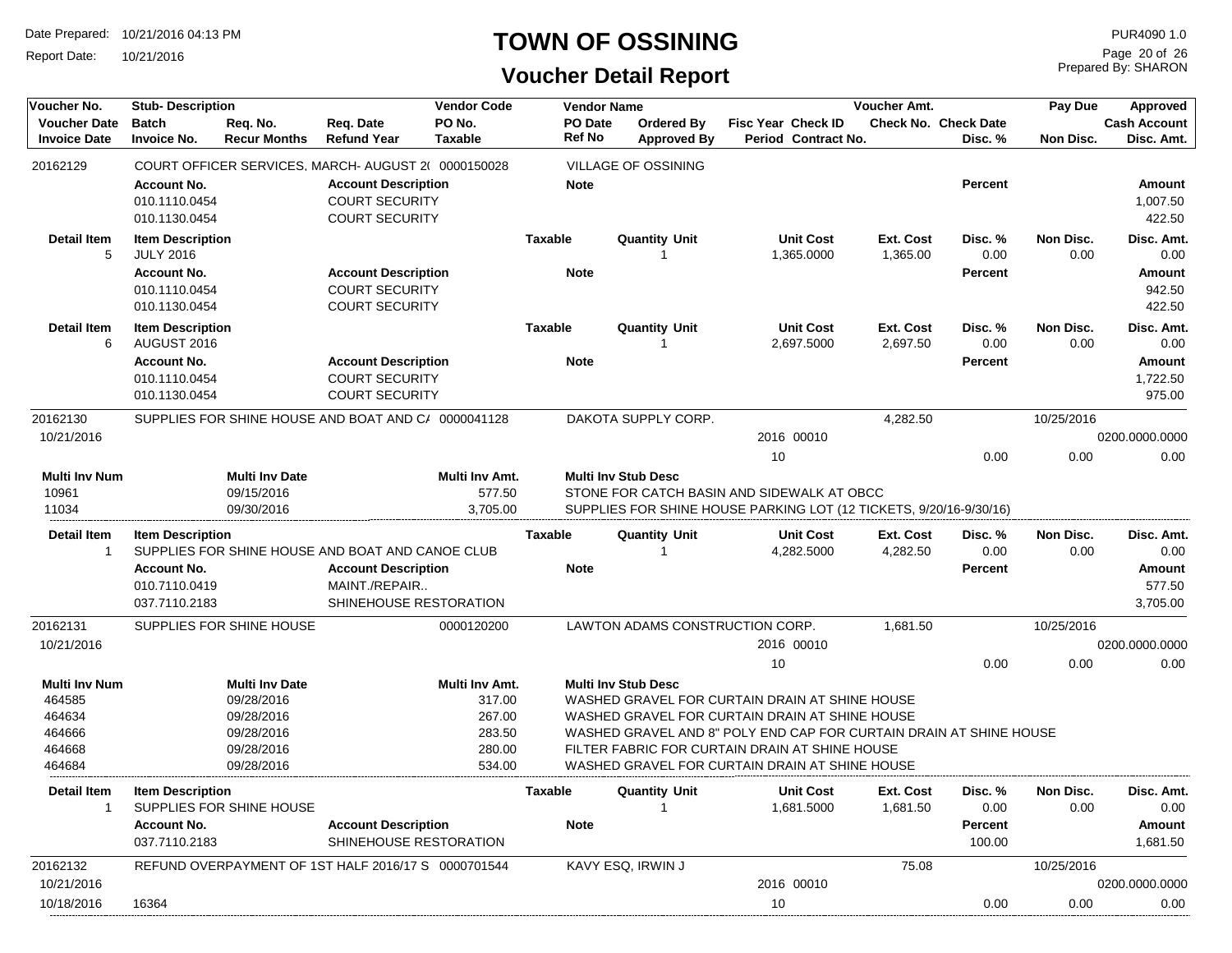Report Date: 10/21/2016

## **TOWN OF OSSINING**

## **Voucher Detail Report**

Prepared By: SHARON Page 21 of 26

| Voucher No.                                | <b>Stub-Description</b><br><b>Vendor Code</b><br><b>Vendor Name</b>      |                                 |                                                                                           |                   |                               | Voucher Amt.                            |                                                  | Pay Due                   | Approved                               |                   |                                   |
|--------------------------------------------|--------------------------------------------------------------------------|---------------------------------|-------------------------------------------------------------------------------------------|-------------------|-------------------------------|-----------------------------------------|--------------------------------------------------|---------------------------|----------------------------------------|-------------------|-----------------------------------|
| <b>Voucher Date</b><br><b>Invoice Date</b> | <b>Batch</b><br><b>Invoice No.</b>                                       | Reg. No.<br><b>Recur Months</b> | Req. Date<br><b>Refund Year</b>                                                           | PO No.<br>Taxable | PO Date<br><b>Ref No</b>      | <b>Ordered By</b><br><b>Approved By</b> | <b>Fisc Year Check ID</b><br>Period Contract No. |                           | <b>Check No. Check Date</b><br>Disc. % | Non Disc.         | <b>Cash Account</b><br>Disc. Amt. |
| 20162132                                   |                                                                          |                                 | REFUND OVERPAYMENT OF 1ST HALF 2016/17 S 0000701544                                       |                   |                               | KAVY ESQ, IRWIN J                       |                                                  |                           |                                        |                   |                                   |
| <b>Detail Item</b><br>$\mathbf{1}$         | <b>Item Description</b><br>TAXES 554289 90.11-1-44<br><b>Account No.</b> |                                 | REFUND OVERPAYMENT OF 1ST HALF 2016/17 SCHOOL<br><b>Account Description</b>               |                   | <b>Taxable</b><br><b>Note</b> | <b>Quantity Unit</b><br>$\Omega$        | <b>Unit Cost</b><br>0.0000                       | <b>Ext. Cost</b><br>75.08 | Disc. %<br>0.00<br><b>Percent</b>      | Non Disc.<br>0.00 | Disc. Amt.<br>0.00<br>Amount      |
|                                            | 010.0010.0690                                                            |                                 | OVERPAYMENTS                                                                              |                   |                               |                                         |                                                  |                           | 100.00                                 |                   | 75.08                             |
| 20162133                                   |                                                                          |                                 | REFUND OVERPAYMENT OF 1ST HALF 2016/17 S 0000270314                                       |                   |                               | CAMARINOS, PAT                          |                                                  | 311.19                    |                                        | 10/25/2016        |                                   |
| 10/21/2016<br>10/03/2016                   | 16344                                                                    |                                 |                                                                                           |                   |                               |                                         | 2016 00010<br>10                                 |                           | 0.00                                   | 0.00              | 0200.0000.0000<br>0.00            |
|                                            |                                                                          |                                 |                                                                                           |                   | <b>Taxable</b>                | <b>Quantity Unit</b>                    | <b>Unit Cost</b>                                 | <b>Ext. Cost</b>          | Disc. %                                | Non Disc.         |                                   |
| Detail Item<br>$\mathbf{1}$                | <b>Item Description</b><br>TAXES 554289 90.11-1-30                       |                                 | REFUND OVERPAYMENT OF 1ST HALF 2016/17 SCHOOL                                             |                   |                               | $\Omega$                                | 0.0000                                           | 311.19                    | 0.00                                   | 0.00              | Disc. Amt.<br>0.00                |
|                                            | <b>Account No.</b><br>010.0010.0690                                      |                                 | <b>Account Description</b><br><b>OVERPAYMENTS</b>                                         |                   | <b>Note</b>                   |                                         |                                                  |                           | <b>Percent</b><br>100.00               |                   | <b>Amount</b><br>311.19           |
| 20162134                                   |                                                                          |                                 | REFUND OVERPAYMENT OF 1ST HALF 2016/17 S 0000701545                                       |                   |                               | <b>KASTEN, STEPHEN</b>                  |                                                  | 300.00                    |                                        | 10/25/2016        |                                   |
| 10/21/2016                                 |                                                                          |                                 |                                                                                           |                   |                               |                                         | 2016 00010                                       |                           |                                        |                   | 0200.0000.0000                    |
| 10/03/2016                                 | 14974                                                                    |                                 |                                                                                           |                   |                               |                                         | 10                                               |                           | 0.00                                   | 0.00              | 0.00                              |
| Detail Item<br>-1                          | <b>Item Description</b><br>TAXES 554289 80.15-1-21                       |                                 | REFUND OVERPAYMENT OF 1ST HALF 2016/17 SCHOOL                                             |                   | Taxable                       | <b>Quantity Unit</b><br>$\Omega$        | <b>Unit Cost</b><br>0.0000                       | Ext. Cost<br>300.00       | Disc. %<br>0.00                        | Non Disc.<br>0.00 | Disc. Amt.<br>0.00                |
|                                            | <b>Account No.</b><br>010.0010.0690                                      |                                 | <b>Account Description</b><br>OVERPAYMENTS                                                |                   | <b>Note</b>                   |                                         |                                                  |                           | <b>Percent</b><br>100.00               |                   | <b>Amount</b><br>300.00           |
| 20162135                                   |                                                                          |                                 | REFUND OVERPAYMENT OF 1ST HALF 2016/17 S 0000701546                                       |                   |                               | BEDERSON, JOSHUA                        |                                                  | 532.14                    |                                        | 10/25/2016        |                                   |
| 10/21/2016                                 |                                                                          |                                 |                                                                                           |                   |                               |                                         | 2016 00010                                       |                           |                                        |                   | 0200.0000.0000                    |
| 10/11/2016                                 | 18468                                                                    |                                 |                                                                                           |                   |                               |                                         | 10                                               |                           | 0.00                                   | 0.00              | 0.00                              |
| <b>Detail Item</b><br>$\mathbf{1}$         | <b>Item Description</b>                                                  | TAXES 554201 105-13-1-54        | REFUND OVERPAYMENT OF 1ST HALF 2016/17 SCHOOL                                             |                   | Taxable                       | <b>Quantity Unit</b><br>$\Omega$        | <b>Unit Cost</b><br>0.0000                       | Ext. Cost<br>532.14       | Disc. %<br>0.00                        | Non Disc.<br>0.00 | Disc. Amt.<br>0.00                |
|                                            | <b>Account No.</b><br>010.0010.0690                                      |                                 | <b>Account Description</b><br><b>OVERPAYMENTS</b>                                         |                   | <b>Note</b>                   |                                         |                                                  |                           | <b>Percent</b><br>100.00               |                   | Amount<br>532.14                  |
| 20162136                                   |                                                                          |                                 | REFUND OVERPAYMENT OF 1ST HALF 2016/17 S 0000701547                                       |                   |                               | <b>GLYPHIC TECHNOLOGIES INC.</b>        |                                                  | 638.09                    |                                        | 10/25/2016        |                                   |
| 10/21/2016                                 |                                                                          |                                 |                                                                                           |                   |                               |                                         | 2016 00010                                       |                           |                                        |                   | 0200.0000.0000                    |
| 10/12/2016                                 | 14806                                                                    |                                 |                                                                                           |                   |                               |                                         | 10                                               |                           | 0.00                                   | 0.00              | 0.00                              |
| <b>Detail Item</b><br>-1                   | <b>Item Description</b>                                                  |                                 | REFUND OVERPAYMENT OF 1ST HALF 2016/17 SCHOOL<br>TAXES 554289 80.11-1-45 10 APPLEGATE WAY |                   | <b>Taxable</b>                | <b>Quantity Unit</b><br><sup>0</sup>    | <b>Unit Cost</b><br>0.0000                       | Ext. Cost<br>638.09       | Disc. %<br>0.00                        | Non Disc.<br>0.00 | Disc. Amt.<br>0.00                |
|                                            | <b>Account No.</b>                                                       |                                 | <b>Account Description</b>                                                                |                   | <b>Note</b>                   |                                         |                                                  |                           | <b>Percent</b>                         |                   | <b>Amount</b>                     |
|                                            | 010.0010.0690                                                            |                                 | OVERPAYMENTS                                                                              |                   |                               |                                         |                                                  |                           | 100.00                                 |                   | 638.09                            |
| 20162137<br>10/21/2016                     |                                                                          |                                 | REFUND OVERPAYMENT OF 1ST HALF 2016/17 S 0000701548                                       |                   |                               | UNLIMITED ABSTRACT LLC                  | 2016 00010                                       | 84.67                     |                                        | 10/25/2016        | 0200.0000.0000                    |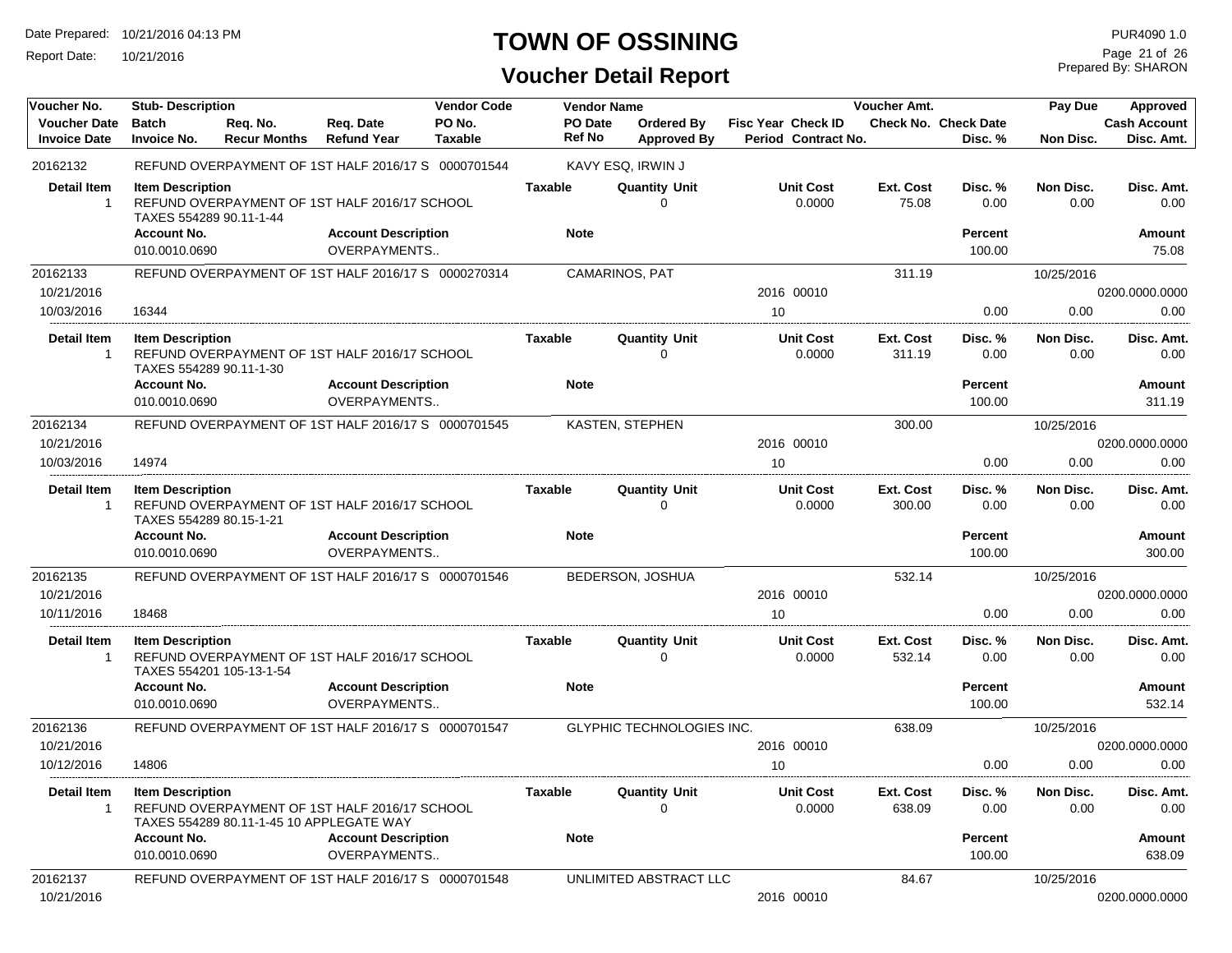Report Date: 10/21/2016

# **TOWN OF OSSINING**

Prepared By: SHARON Page 22 of 26

| Voucher No.                                | <b>Stub-Description</b>                           |                                           |                                                     | <b>Vendor Code</b> |                          | <b>Vendor Name</b>               |                                                  | Voucher Amt.          |                                 | Pay Due           | Approved                          |
|--------------------------------------------|---------------------------------------------------|-------------------------------------------|-----------------------------------------------------|--------------------|--------------------------|----------------------------------|--------------------------------------------------|-----------------------|---------------------------------|-------------------|-----------------------------------|
| <b>Voucher Date</b><br><b>Invoice Date</b> | <b>Batch</b><br><b>Invoice No.</b>                | Reg. No.<br><b>Recur Months</b>           | Reg. Date<br><b>Refund Year</b>                     | PO No.<br>Taxable  | PO Date<br><b>Ref No</b> | Ordered By<br><b>Approved By</b> | <b>Fisc Year Check ID</b><br>Period Contract No. |                       | Check No. Check Date<br>Disc. % | Non Disc.         | <b>Cash Account</b><br>Disc. Amt. |
| 20162137                                   |                                                   |                                           | REFUND OVERPAYMENT OF 1ST HALF 2016/17 S 0000701548 |                    |                          | UNLIMITED ABSTRACT LLC           |                                                  |                       |                                 |                   |                                   |
| 10/12/2016                                 | 15117                                             |                                           |                                                     |                    |                          |                                  | 10                                               |                       | 0.00                            | 0.00              | 0.00                              |
| <b>Detail Item</b><br>$\mathbf{1}$         | <b>Item Description</b>                           | TAXES 554289 80.19-2-30 17 WHITE BIRCH DR | REFUND OVERPAYMENT OF 1ST HALF 2016/17 SCHOOL       |                    | <b>Taxable</b>           | <b>Quantity Unit</b><br>$\Omega$ | <b>Unit Cost</b><br>0.0000                       | Ext. Cost<br>84.67    | Disc. %<br>0.00                 | Non Disc.<br>0.00 | Disc. Amt.<br>0.00                |
|                                            | <b>Account No.</b><br>010.0010.0690               |                                           | <b>Account Description</b><br>OVERPAYMENTS          |                    | <b>Note</b>              |                                  |                                                  |                       | <b>Percent</b><br>100.00        |                   | <b>Amount</b><br>84.67            |
| 20162138                                   |                                                   |                                           | REFUND OVERPAYMENT OF 1ST HALF 2016/17 S 0000701549 |                    |                          | SAVAGE, ROBERTA                  |                                                  | 243.45                |                                 | 10/25/2016        |                                   |
| 10/21/2016                                 |                                                   |                                           |                                                     |                    |                          |                                  | 2016 00010                                       |                       |                                 |                   | 0200.0000.0000                    |
| 10/11/2016                                 | 13453                                             |                                           |                                                     |                    |                          |                                  | 10                                               |                       | 0.00                            | 0.00              | 0.00                              |
| <b>Detail Item</b><br>$\overline{1}$       | <b>Item Description</b><br>TAXES 554203 97.7-6-28 |                                           | REFUND OVERPAYMENT OF 1ST HALF 2016/17 SCHOOL       |                    | <b>Taxable</b>           | <b>Quantity Unit</b><br>$\Omega$ | <b>Unit Cost</b><br>0.0000                       | Ext. Cost<br>243.45   | Disc. %<br>0.00                 | Non Disc.<br>0.00 | Disc. Amt.<br>0.00                |
|                                            | <b>Account No.</b><br>010.0010.0690               |                                           | <b>Account Description</b><br><b>OVERPAYMENTS</b>   |                    | <b>Note</b>              |                                  |                                                  |                       | <b>Percent</b><br>100.00        |                   | <b>Amount</b><br>243.45           |
| 20162139                                   |                                                   |                                           | REFUND OVERPAYMENT OF 1ST HALF 2016/17 S 0000701550 |                    |                          | MANGANELLO, BRAD                 |                                                  | 450.00                |                                 | 10/25/2016        |                                   |
| 10/21/2016                                 |                                                   |                                           |                                                     |                    |                          |                                  | 2016 00010                                       |                       |                                 |                   | 0200.0000.0000                    |
| 10/11/2016                                 | 17786                                             |                                           |                                                     |                    |                          |                                  | 10                                               |                       | 0.00                            | 0.00              | 0.00                              |
| <b>Detail Item</b><br>$\overline{1}$       | <b>Item Description</b><br>TAXES 554201 98.17-1-7 |                                           | REFUND OVERPAYMENT OF 1ST HALF 2016/17 SCHOOL       |                    | <b>Taxable</b>           | <b>Quantity Unit</b><br>$\Omega$ | <b>Unit Cost</b><br>0.0000                       | Ext. Cost<br>450.00   | Disc. %<br>0.00                 | Non Disc.<br>0.00 | Disc. Amt.<br>0.00                |
|                                            | Account No.<br>010.0010.0690                      |                                           | <b>Account Description</b><br>OVERPAYMENTS          |                    | <b>Note</b>              |                                  |                                                  |                       | <b>Percent</b><br>100.00        |                   | <b>Amount</b><br>450.00           |
| 20162140<br>10/21/2016                     |                                                   | <b>REFUND AUCTION DEPOSIT</b>             |                                                     | 0000701551         |                          | SILVA, PEDRO                     | 2016 00010                                       | 2,500.00              |                                 | 10/25/2016        | 0200.0000.0000                    |
| 08/10/2016                                 | 27SECOR                                           |                                           |                                                     |                    |                          |                                  | 10                                               |                       | 0.00                            | 0.00              | 0.00                              |
| <b>Detail Item</b><br>$\overline{1}$       | <b>Item Description</b>                           | <b>REFUND AUCTION DEPOSIT</b>             |                                                     |                    | <b>Taxable</b>           | <b>Quantity Unit</b><br>U        | <b>Unit Cost</b><br>0.0000                       | Ext. Cost<br>2,500.00 | Disc. %<br>0.00                 | Non Disc.<br>0.00 | Disc. Amt.<br>0.00                |
|                                            | <b>Account No.</b><br>010.0010.0690               |                                           | <b>Account Description</b><br><b>OVERPAYMENTS</b>   |                    | <b>Note</b>              |                                  |                                                  |                       | <b>Percent</b><br>100.00        |                   | <b>Amount</b><br>2,500.00         |
| 20162141                                   |                                                   |                                           | REIMBURSEMENT FOR TAXI COUPONS 41 1/2 CC 0000701552 |                    |                          | <b>MOMMY'S TAXI</b>              |                                                  | 197.13                |                                 | 10/25/2016        |                                   |
| 10/21/2016                                 |                                                   |                                           |                                                     |                    |                          |                                  | 2016 00010                                       |                       |                                 |                   | 0200.0000.0000                    |
| 10/03/2016                                 | 100316                                            |                                           |                                                     | M                  |                          |                                  | 10                                               |                       | 0.00                            | 0.00              | 0.00                              |
| <b>Detail Item</b><br>$\overline{1}$       | <b>Item Description</b><br>\$4.75 EACH            |                                           | REIMBURSEMENT FOR TAXI COUPONS 41 1/2 COUPONS @     |                    | <b>Taxable</b><br>м      | <b>Quantity Unit</b><br>0        | <b>Unit Cost</b><br>0.0000                       | Ext. Cost<br>197.13   | Disc. %<br>0.00                 | Non Disc.<br>0.00 | Disc. Amt.<br>0.00                |
|                                            | <b>Account No.</b><br>010.6772.0429               |                                           | <b>Account Description</b><br>CALL A CAB            |                    | <b>Note</b>              |                                  |                                                  |                       | <b>Percent</b><br>100.00        |                   | <b>Amount</b><br>197.13           |
| 20162142<br>10/21/2016                     |                                                   |                                           | CONSULTING SERVICES FOR THE PLANNING BO 0000060020  |                    |                          | FREDERICK P. CLARK ASSOCIATES    | 2016 00010                                       | 3,798.50              |                                 | 10/25/2016        | 0200.0000.0000                    |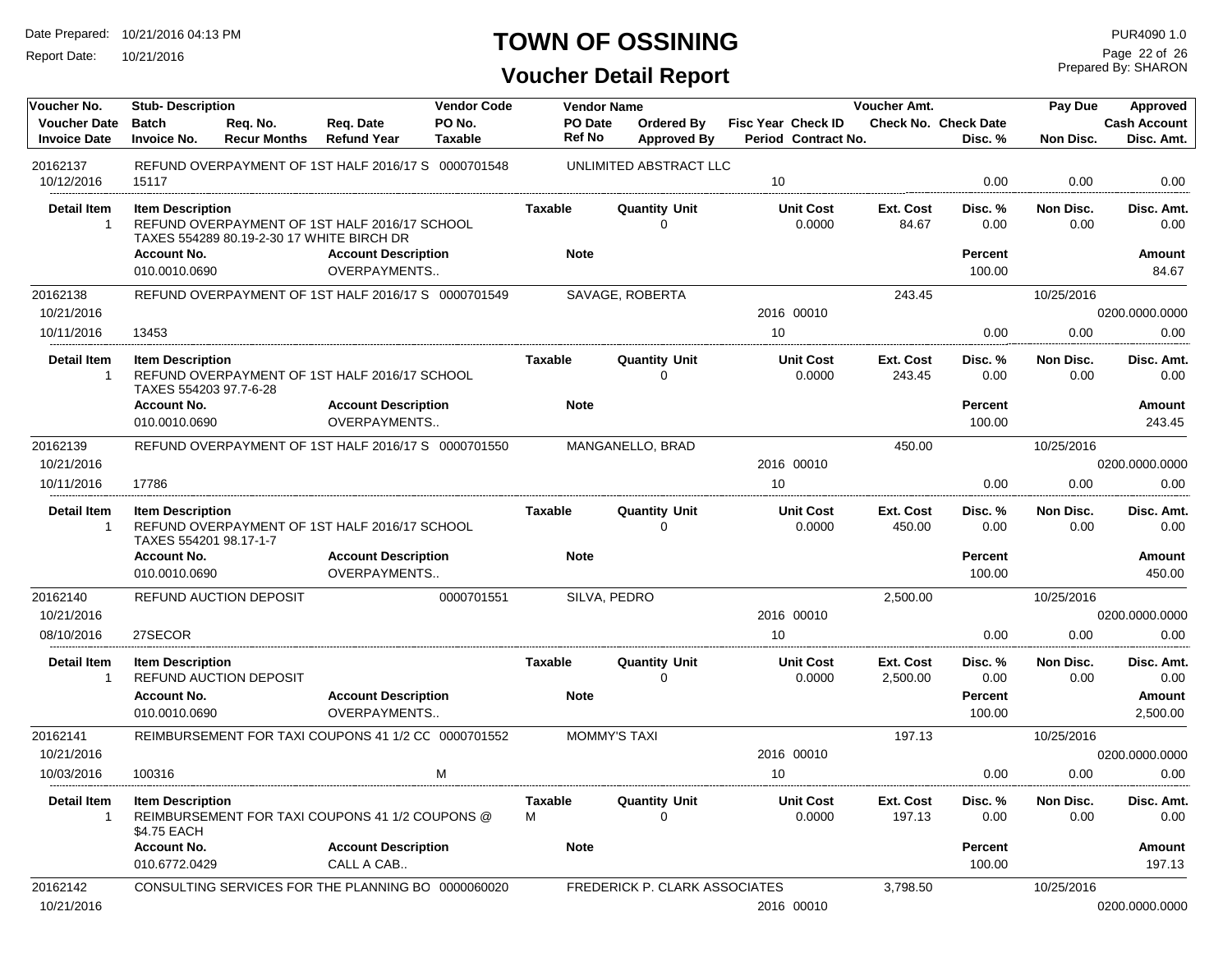Report Date: 10/21/2016

#### **TOWN OF OSSINING**

| Voucher No.                                | <b>Stub-Description</b>                 |                                 |                                                                                          | <b>Vendor Code</b>       |                     | <b>Vendor Name</b>         |                                         |                           |                            | Voucher Amt.          |                                        | Pay Due           | Approved                          |
|--------------------------------------------|-----------------------------------------|---------------------------------|------------------------------------------------------------------------------------------|--------------------------|---------------------|----------------------------|-----------------------------------------|---------------------------|----------------------------|-----------------------|----------------------------------------|-------------------|-----------------------------------|
| <b>Voucher Date</b><br><b>Invoice Date</b> | <b>Batch</b><br><b>Invoice No.</b>      | Req. No.<br><b>Recur Months</b> | Req. Date<br><b>Refund Year</b>                                                          | PO No.<br><b>Taxable</b> |                     | PO Date<br><b>Ref No</b>   | <b>Ordered By</b><br><b>Approved By</b> | <b>Fisc Year Check ID</b> | Period Contract No.        |                       | <b>Check No. Check Date</b><br>Disc. % | Non Disc.         | <b>Cash Account</b><br>Disc. Amt. |
| 20162142                                   |                                         |                                 | CONSULTING SERVICES FOR THE PLANNING BO 0000060020                                       | M                        |                     |                            | FREDERICK P. CLARK ASSOCIATES           | 10                        |                            |                       | 0.00                                   | 0.00              | 0.00                              |
| <b>Multi Inv Num</b>                       |                                         | <b>Multi Inv Date</b>           |                                                                                          | Multi Inv Amt.           |                     | <b>Multi Inv Stub Desc</b> |                                         |                           |                            |                       |                                        |                   |                                   |
| 4504                                       |                                         | 09/28/2016                      |                                                                                          | 301.00                   |                     |                            | <b>SCHNEIDER SUBDIVISION</b>            |                           |                            |                       |                                        |                   |                                   |
| 4501                                       |                                         | 09/28/2016                      |                                                                                          | 172.00                   |                     |                            | <b>BUTLER SUBDIVISION</b>               |                           |                            |                       |                                        |                   |                                   |
| 4502                                       |                                         | 09/28/2016                      |                                                                                          | 2,788.00                 |                     |                            | PARTH KNOLLS 87 HAWKES AVENUE           |                           |                            |                       |                                        |                   |                                   |
| 4503                                       |                                         | 09/28/2016                      |                                                                                          | 537.50                   |                     |                            | RIVER KNOLL PROPOSED REZONING           |                           |                            |                       |                                        |                   |                                   |
| Detail Item<br>1                           | <b>Item Description</b><br>AUGUST 2016  |                                 | CONSULTING SERVICES FOR THE PLANNING BOARD                                               |                          | <b>Taxable</b><br>м |                            | <b>Quantity Unit</b><br>0               |                           | <b>Unit Cost</b><br>0.0000 | Ext. Cost<br>3,798.50 | Disc. %<br>0.00                        | Non Disc.<br>0.00 | Disc. Amt.<br>0.00                |
|                                            | <b>Account No.</b>                      |                                 | <b>Account Description</b>                                                               |                          |                     | <b>Note</b>                |                                         |                           |                            |                       | <b>Percent</b>                         |                   | Amount                            |
|                                            | 033.0033.0065.3040                      |                                 | PLANNING BOARD/ENGINEERING<br>FEES ESCROW.ESCROW ACCOUNT<br><b>SCHNEIDER SUBDIVISION</b> |                          |                     |                            |                                         |                           |                            |                       |                                        |                   | 301.00                            |
|                                            | 033.0033.0065.3033                      |                                 | PLANNING BOARD/ENGINEERING<br>FEES ESCROW.BULTER SUBDIVISION<br>/3 HILLCREST DRIVE       |                          |                     |                            |                                         |                           |                            |                       |                                        |                   | 172.00                            |
|                                            | 033.0033.0065.3037                      |                                 | PLANNING BOARD/ENGINEERING<br>FEES ESCROW.PARTH KNOLLS - 87<br><b>HAWKES AVENUE</b>      |                          |                     |                            |                                         |                           |                            |                       |                                        |                   | 2,788.00                          |
|                                            | 033.0033.0065.3039                      |                                 | PLANNING BOARD/ENGINEERING<br>FEES ESCROW.RIVER KNOLL -<br>STONY LODGE PROPERTY          |                          |                     |                            |                                         |                           |                            |                       |                                        |                   | 537.50                            |
| 20162143                                   |                                         |                                 | CONSULTING SERVICES FOR THE PLANNING BO 0000701465                                       |                          |                     |                            | SILVERBERG ZALANTIS, LLP                |                           |                            | 3,718.00              |                                        | 10/25/2016        |                                   |
| 10/21/2016                                 |                                         |                                 |                                                                                          |                          |                     |                            |                                         |                           | 2016 00010                 |                       |                                        |                   | 0200.0000.0000                    |
|                                            |                                         |                                 |                                                                                          | Α                        |                     |                            |                                         | 10                        |                            |                       | 0.00                                   | 0.00              | 0.00                              |
| <b>Multi Inv Num</b>                       |                                         | <b>Multi Inv Date</b>           |                                                                                          | Multi Inv Amt.           |                     | <b>Multi Inv Stub Desc</b> |                                         |                           |                            |                       |                                        |                   |                                   |
| 12448                                      |                                         | 10/04/2016                      |                                                                                          | 156.00                   |                     |                            | RIVER KNOLL - STONY LODGE REZONE        |                           |                            |                       |                                        |                   |                                   |
| 12443                                      |                                         | 10/04/2016                      |                                                                                          | 1,716.00                 |                     |                            | <b>ARTIS SENIOR LIVING</b>              |                           |                            |                       |                                        |                   |                                   |
| 12447                                      |                                         | 10/04/2016                      |                                                                                          | 1,274.00                 |                     |                            | PARTH KNOLLS - 87 HAWKES AVENUE         |                           |                            |                       |                                        |                   |                                   |
| 12444                                      |                                         | 10/04/2016                      |                                                                                          | 572.00                   |                     | <b>BETHANY ARTS</b>        |                                         |                           |                            |                       |                                        |                   |                                   |
| Detail Item<br>$\mathbf{1}$                | <b>Item Description</b><br>OCTOBER 2016 |                                 | CONUSULTING SERVICES FOR THE PLANNING BOARD                                              |                          | Taxable<br>Α        |                            | <b>Quantity Unit</b><br>$\Omega$        |                           | <b>Unit Cost</b><br>0.0000 | Ext. Cost<br>3,718.00 | Disc.%<br>0.00                         | Non Disc.<br>0.00 | Disc. Amt.<br>0.00                |
|                                            | <b>Account No.</b>                      |                                 | <b>Account Description</b>                                                               |                          |                     | <b>Note</b>                |                                         |                           |                            |                       | <b>Percent</b>                         |                   | Amount                            |
|                                            | 033.0033.0065.3039                      |                                 | PLANNING BOARD/ENGINEERING<br>FEES ESCROW.RIVER KNOLL -<br>STONY LODGE PROPERTY          |                          |                     |                            |                                         |                           |                            |                       |                                        |                   | 156.00                            |
|                                            | 033.0033.0065.3032                      |                                 | PLANNING BOARD/ENGINEERING<br>FEES ESCROW.ARTIS SENIOR<br>LIVING/553 NORTH STATE ROAD    |                          |                     |                            |                                         |                           |                            |                       |                                        |                   | 1,716.00                          |
|                                            | 033.0033.0065.3037                      |                                 | PLANNING BOARD/ENGINEERING<br>FEES ESCROW.PARTH KNOLLS - 87<br><b>HAWKES AVENUE</b>      |                          |                     |                            |                                         |                           |                            |                       |                                        |                   | 1,274.00                          |
|                                            | 033.0033.0065.3041                      |                                 | PLANNING BOARD/ENGINEERING<br>FEES ESCROW.BETHANY ARTS<br><b>CENTER</b>                  |                          |                     |                            |                                         |                           |                            |                       |                                        |                   | 572.00                            |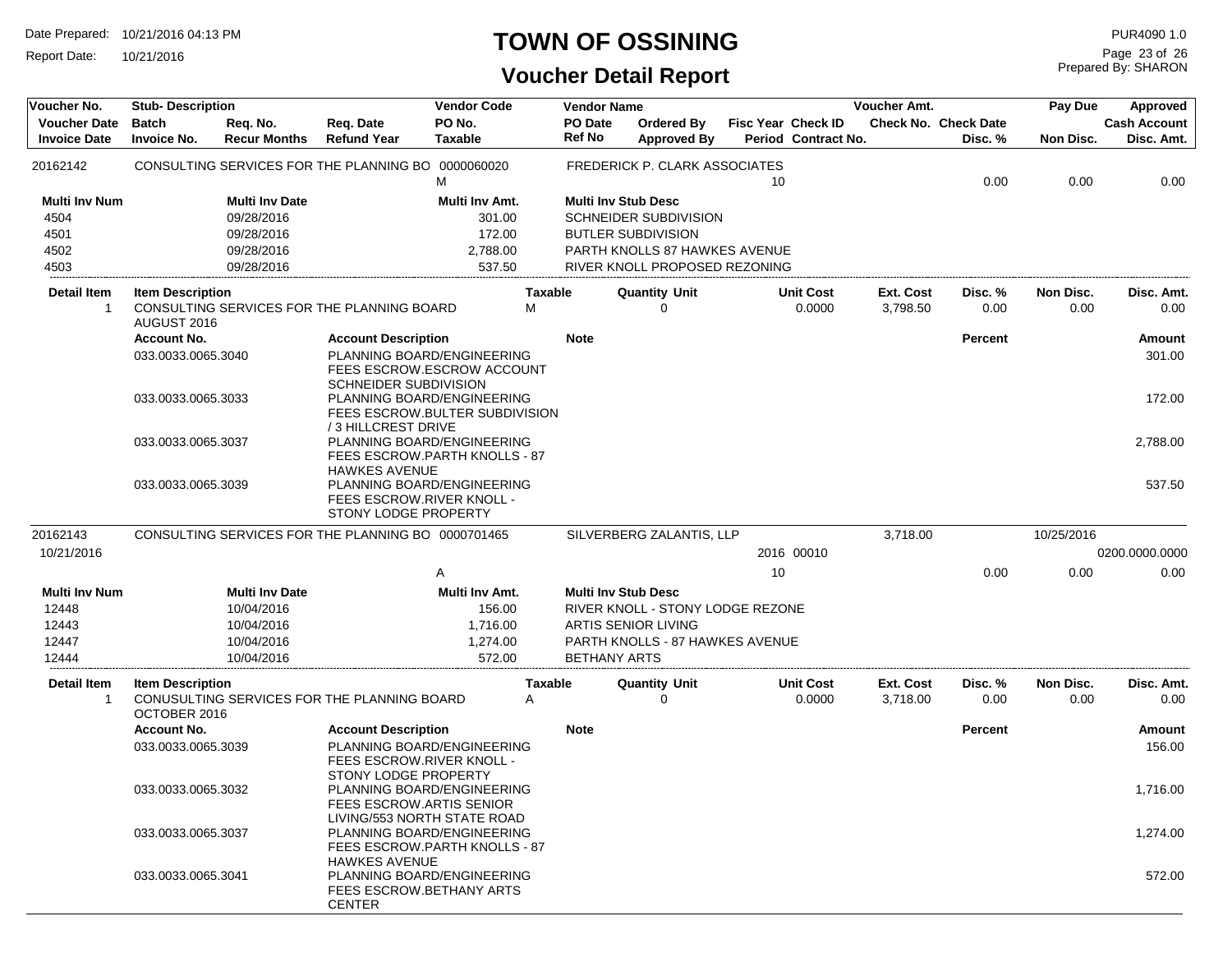Report Date: 10/21/2016

## **TOWN OF OSSINING**

## **Voucher Detail Report**

Prepared By: SHARON Page 24 of 26

| Voucher No. |                                            |                                    | <b>Stub-Description</b>         |                                 |                          | <b>Vendor Code</b><br><b>Vendor Name</b> |                                  |                                           | Voucher Amt.                    |                                 |            | Pay Due<br>Approved               |
|-------------|--------------------------------------------|------------------------------------|---------------------------------|---------------------------------|--------------------------|------------------------------------------|----------------------------------|-------------------------------------------|---------------------------------|---------------------------------|------------|-----------------------------------|
|             | <b>Voucher Date</b><br><b>Invoice Date</b> | <b>Batch</b><br><b>Invoice No.</b> | Req. No.<br><b>Recur Months</b> | Req. Date<br><b>Refund Year</b> | PO No.<br><b>Taxable</b> | PO Date<br><b>Ref No</b>                 | Ordered By<br><b>Approved By</b> | Fisc Year Check ID<br>Period Contract No. |                                 | Check No. Check Date<br>Disc. % | Non Disc.  | <b>Cash Account</b><br>Disc. Amt. |
|             |                                            | <b>Total Vouchers reported:</b>    | 91                              |                                 |                          |                                          |                                  |                                           | <b>Total GL Detail Reported</b> |                                 |            | 605,653.76                        |
|             |                                            |                                    |                                 |                                 |                          |                                          | <b>Total Amount All Vouchers</b> |                                           |                                 |                                 | 605,653.76 |                                   |
|             |                                            |                                    |                                 |                                 |                          |                                          |                                  |                                           |                                 |                                 |            |                                   |
|             |                                            |                                    |                                 |                                 |                          |                                          |                                  |                                           |                                 |                                 |            |                                   |
|             |                                            |                                    |                                 |                                 |                          |                                          |                                  |                                           |                                 |                                 |            |                                   |
|             |                                            |                                    |                                 |                                 |                          |                                          |                                  |                                           |                                 |                                 |            |                                   |
| Fund        |                                            | <b>Cash Item</b>                   |                                 |                                 |                          |                                          |                                  |                                           |                                 | -------- Direct Pay ----        | .          |                                   |
|             |                                            |                                    |                                 |                                 |                          | Regular                                  | Prepaid                          | <b>Wire Transfer</b>                      | Outstanding                     |                                 | Paid       | <b>Total</b>                      |
|             | 010 - TOWN GENERAL                         |                                    |                                 |                                 |                          |                                          |                                  |                                           |                                 |                                 |            |                                   |
|             |                                            | 0200.0000.0000                     |                                 | <b>TOWN</b>                     |                          | 131,323.69                               | 0.00                             | 1,878.20                                  | 0.00                            |                                 | 0.00       | 133,201.89                        |
|             |                                            |                                    | <b>Fund Total</b>               |                                 |                          | 131,323.69                               | 0.00                             | 1,878.20                                  | 0.00                            |                                 | 0.00       | 133,201.89                        |
|             | 020 - TOWN OUTSIDE                         |                                    |                                 |                                 |                          |                                          |                                  |                                           |                                 |                                 |            |                                   |
|             |                                            | 0200.0000.0000                     |                                 | <b>TOWN</b>                     |                          | 208,543.73                               | 0.00                             | 0.00                                      | 0.00                            |                                 | $0.00\,$   | 208,543.73                        |
|             |                                            |                                    | <b>Fund Total</b>               |                                 |                          | 208,543.73                               | 0.00                             | 0.00                                      | 0.00                            |                                 | 0.00       | 208,543.73                        |
|             | 031 - HIGHWAY                              |                                    |                                 |                                 |                          |                                          |                                  |                                           |                                 |                                 |            |                                   |
|             |                                            | 0200.0000.0000                     |                                 | <b>TOWN</b>                     |                          | 36,906.12                                | 0.00                             | 559.62                                    | 0.00                            |                                 | 0.00       | 37,465.74                         |
|             |                                            |                                    | <b>Fund Total</b>               |                                 |                          | 36,906.12                                | 0.00                             | 559.62                                    | 0.00                            |                                 | 0.00       | 37,465.74                         |
|             |                                            | 032 - DALE CEMETERY TRUST FUND     |                                 |                                 |                          |                                          |                                  |                                           |                                 |                                 |            |                                   |
|             |                                            | 0200.0000.0000                     |                                 | <b>TOWN</b>                     |                          | 4,670.22                                 | 0.00                             | 290.11                                    | 0.00                            |                                 | 0.00       | 4,960.33                          |
|             |                                            |                                    | <b>Fund Total</b>               |                                 |                          | 4,670.22                                 | 0.00                             | 290.11                                    | 0.00                            |                                 | 0.00       | 4,960.33                          |
|             |                                            | 033 - TRUST & AGENCY               |                                 |                                 |                          |                                          |                                  |                                           |                                 |                                 |            |                                   |
|             |                                            | 0200.0000.0000                     |                                 | <b>TOWN</b>                     |                          | 7,516.50                                 | 0.00                             | 0.00                                      | 0.00                            |                                 | 0.00       | 7,516.50                          |
|             |                                            |                                    | <b>Fund Total</b>               |                                 |                          | 7,516.50                                 | 0.00                             | 0.00                                      | 0.00                            |                                 | 0.00       | 7,516.50                          |
|             | 037 - CAPITAL FUND                         |                                    |                                 |                                 |                          |                                          |                                  |                                           |                                 |                                 |            |                                   |
|             |                                            | 0200.0000.0000                     |                                 | <b>TOWN</b>                     |                          | 8,309.67                                 | 0.00                             | 0.00                                      | 0.00                            |                                 | 0.00       | 8,309.67                          |
|             |                                            |                                    | <b>Fund Total</b>               |                                 |                          | 8,309.67                                 | 0.00                             | 0.00                                      | 0.00                            |                                 | 0.00       | 8,309.67                          |
|             |                                            | 045 - CONSOLIDATED SEWER DISTRICT  |                                 |                                 |                          |                                          |                                  |                                           |                                 |                                 |            |                                   |
|             |                                            | 0200.0000.0000                     |                                 | <b>TOWN</b>                     |                          | 1,653.42                                 | 0.00                             | 1,270.09                                  | 0.00                            |                                 | 0.00       | 2,923.51                          |
|             |                                            |                                    | <b>Fund Total</b>               |                                 |                          | 1,653.42                                 | 0.00                             | 1,270.09                                  | 0.00                            |                                 | 0.00       | 2,923.51                          |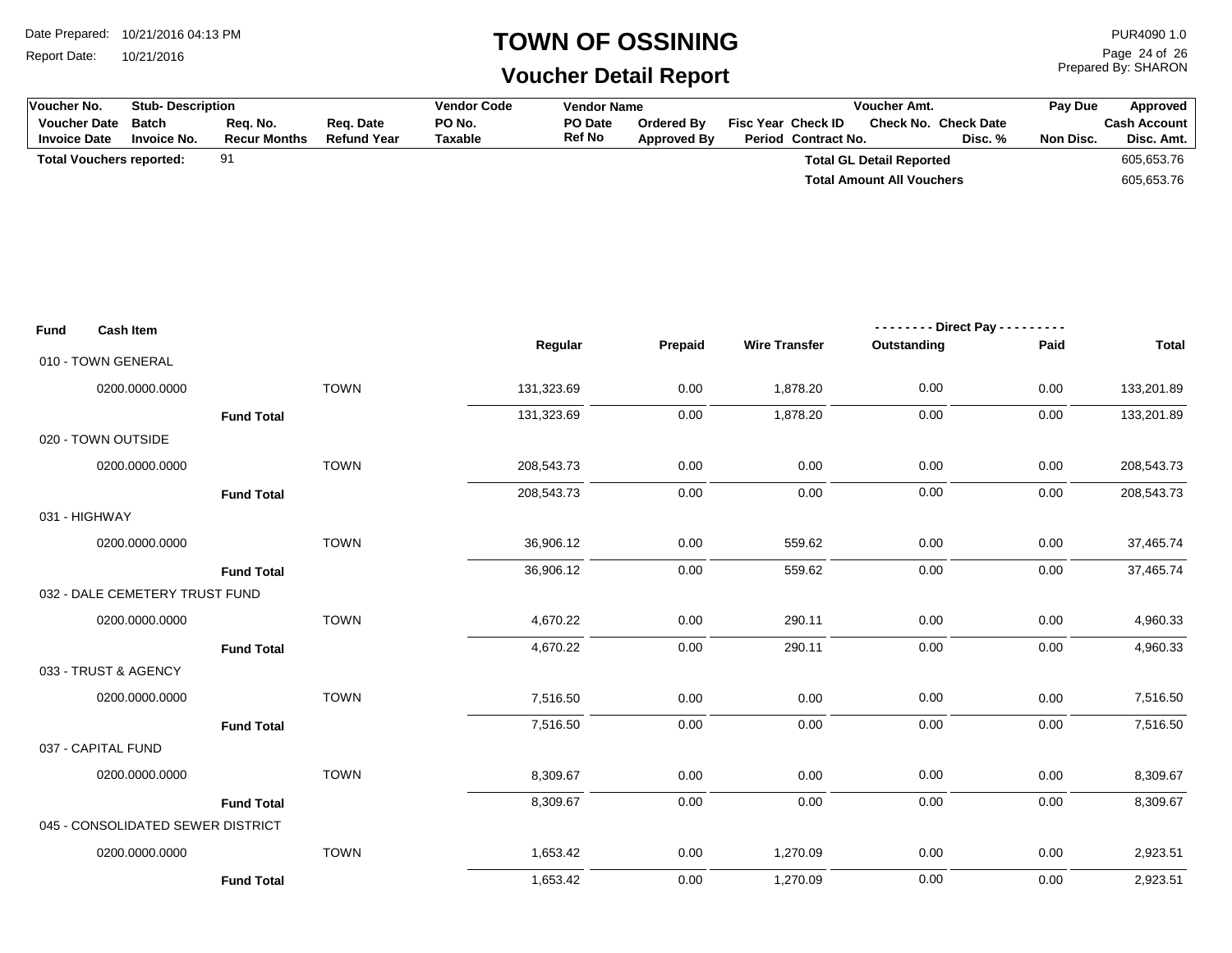Report Date: 10/21/2016

#### **TOWN OF OSSINING**

# **Voucher Detail Report**

Prepared By: SHARON Page 25 of 26

| Voucher No.                                       | <b>Stub-Description</b>            |                                                            |                                 | <b>Vendor Code</b>       | <b>Vendor Name</b> |                                  |                                           | Voucher Amt.                  |           | Pay Due   | Approved                          |  |
|---------------------------------------------------|------------------------------------|------------------------------------------------------------|---------------------------------|--------------------------|--------------------|----------------------------------|-------------------------------------------|-------------------------------|-----------|-----------|-----------------------------------|--|
| <b>Voucher Date</b><br><b>Invoice Date</b>        | <b>Batch</b><br><b>Invoice No.</b> | Req. No.<br><b>Recur Months</b>                            | Req. Date<br><b>Refund Year</b> | PO No.<br><b>Taxable</b> | PO Date<br>Ref No  | Ordered By<br><b>Approved By</b> | Fisc Year Check ID<br>Period Contract No. | <b>Check No. Check Date</b>   | Disc. %   | Non Disc. | <b>Cash Account</b><br>Disc. Amt. |  |
| Fund                                              | <b>Cash Item</b>                   |                                                            |                                 |                          |                    |                                  |                                           | -------- Direct Pay --        | $- - - -$ |           |                                   |  |
| 050 - TOWN WIDE WATER                             |                                    |                                                            |                                 |                          | Regular            | Prepaid                          | <b>Wire Transfer</b>                      | Outstanding                   | Paid      |           | <b>Total</b>                      |  |
|                                                   | 0200.0000.0000                     |                                                            | <b>TOWN</b>                     |                          | 79.97              | 0.00                             | 0.00                                      | 0.00                          | 0.00      |           | 79.97                             |  |
|                                                   |                                    |                                                            |                                 |                          |                    |                                  |                                           |                               |           |           |                                   |  |
| <b>Fund Total</b><br>051 - NORTH STATE ROAD SEWER |                                    |                                                            |                                 |                          | 79.97              | 0.00                             | 0.00                                      | 0.00                          | 0.00      |           | 79.97                             |  |
|                                                   |                                    |                                                            | <b>TOWN</b>                     |                          |                    |                                  |                                           |                               |           |           |                                   |  |
|                                                   | 0200.0000.0000                     |                                                            |                                 |                          | 88.40              | 0.00                             | 0.00                                      | 0.00                          | 0.00      |           | 88.40                             |  |
|                                                   |                                    | <b>Fund Total</b>                                          |                                 |                          | 88.40              | 0.00                             | 0.00                                      | 0.00                          | 0.00      |           | 88.40                             |  |
| 063 - LIGHTING DIST.                              |                                    |                                                            |                                 |                          |                    |                                  |                                           |                               |           |           |                                   |  |
|                                                   | 0200.0000.0000                     |                                                            | <b>TOWN</b>                     |                          | 204.91             | 0.00                             | 5,174.78                                  | 0.00                          | 0.00      |           | 5,379.69                          |  |
|                                                   |                                    | <b>Fund Total</b>                                          |                                 |                          | 204.91             | 0.00                             | 5,174.78                                  | 0.00                          | 0.00      |           | 5,379.69                          |  |
| 064 - FIRE PROTECT.DIST.                          |                                    |                                                            |                                 |                          |                    |                                  |                                           |                               |           |           |                                   |  |
|                                                   | 0200.0000.0000                     |                                                            | <b>TOWN</b>                     |                          | 42,705.21          | 0.00                             | 0.00                                      | 0.00                          | 0.00      |           | 42,705.21                         |  |
|                                                   |                                    | <b>Fund Total</b>                                          |                                 |                          | 42,705.21          | 0.00                             | 0.00                                      | 0.00                          | 0.00      |           | 42,705.21                         |  |
| 065 - REFUSE/RECYCLING                            |                                    |                                                            |                                 |                          |                    |                                  |                                           |                               |           |           |                                   |  |
|                                                   | 0200.0000.0000                     |                                                            | <b>TOWN</b>                     |                          | 39,720.03          | 0.00                             | 0.00                                      | 0.00                          | 0.00      |           | 39,720.03                         |  |
|                                                   |                                    | <b>Fund Total</b>                                          |                                 |                          | 39,720.03          | 0.00                             | 0.00                                      | 0.00                          | 0.00      |           | 39,720.03                         |  |
|                                                   | 066 - AMBULANCE DISTRICT           |                                                            |                                 |                          |                    |                                  |                                           |                               |           |           |                                   |  |
|                                                   | 0200.0000.0000                     |                                                            | <b>TOWN</b>                     |                          | 114,759.09         | 0.00                             | 0.00                                      | 0.00                          | 0.00      |           | 114,759.09                        |  |
|                                                   |                                    | <b>Fund Total</b>                                          |                                 |                          | 114,759.09         | 0.00                             | 0.00                                      | 0.00                          | 0.00      |           | 114,759.09                        |  |
| <b>Grand Totals</b>                               |                                    |                                                            |                                 |                          | 596,480.96         | 0.00                             | 9,172.80                                  | 0.00                          | 0.00      |           | 605,653.76                        |  |
|                                                   |                                    | Grand Total Regular, Prepaid, Wire Transfer and Direct Pay |                                 |                          | 605,653.76         |                                  |                                           |                               |           |           |                                   |  |
|                                                   |                                    |                                                            |                                 |                          |                    |                                  |                                           | -------- Direct Pay --------- |           |           |                                   |  |
| Fund                                              |                                    |                                                            |                                 |                          | Regular            | Prepaid                          | <b>Wire Transfer</b>                      | Outstanding                   | Paid      |           | Total                             |  |
| 010 - TOWN GENERAL                                |                                    |                                                            | <b>TOWN</b>                     |                          | 131,323.69         | 0.00                             | 1,878.20                                  | 0.00                          | 0.00      |           | 133,201.89                        |  |
| 020 - TOWN OUTSIDE                                |                                    |                                                            | <b>TOWN</b>                     |                          | 208,543.73         | 0.00                             | 0.00                                      | 0.00                          | 0.00      |           | 208,543.73                        |  |
| 031 - HIGHWAY                                     |                                    |                                                            | <b>TOWN</b>                     |                          | 36,906.12          | 0.00                             | 559.62                                    | 0.00                          | 0.00      |           | 37,465.74                         |  |
|                                                   | 032 - DALE CEMETERY TRUST FUND     |                                                            | <b>TOWN</b>                     |                          | 4,670.22           | 0.00                             | 290.11                                    | 0.00                          | 0.00      |           | 4,960.33                          |  |
| 033 - TRUST & AGENCY                              |                                    |                                                            | <b>TOWN</b>                     |                          | 7,516.50           | 0.00                             | 0.00                                      | 0.00                          | 0.00      |           | 7,516.50                          |  |
| 037 - CAPITAL FUND                                |                                    |                                                            | <b>TOWN</b>                     |                          | 8,309.67           | 0.00                             | 0.00                                      | 0.00                          | 0.00      |           | 8,309.67                          |  |
|                                                   | 045 - CONSOLIDATED SEWER DISTRICT  |                                                            | <b>TOWN</b>                     |                          | 1,653.42           | 0.00                             | 1,270.09                                  | 0.00                          | 0.00      |           | 2,923.51                          |  |